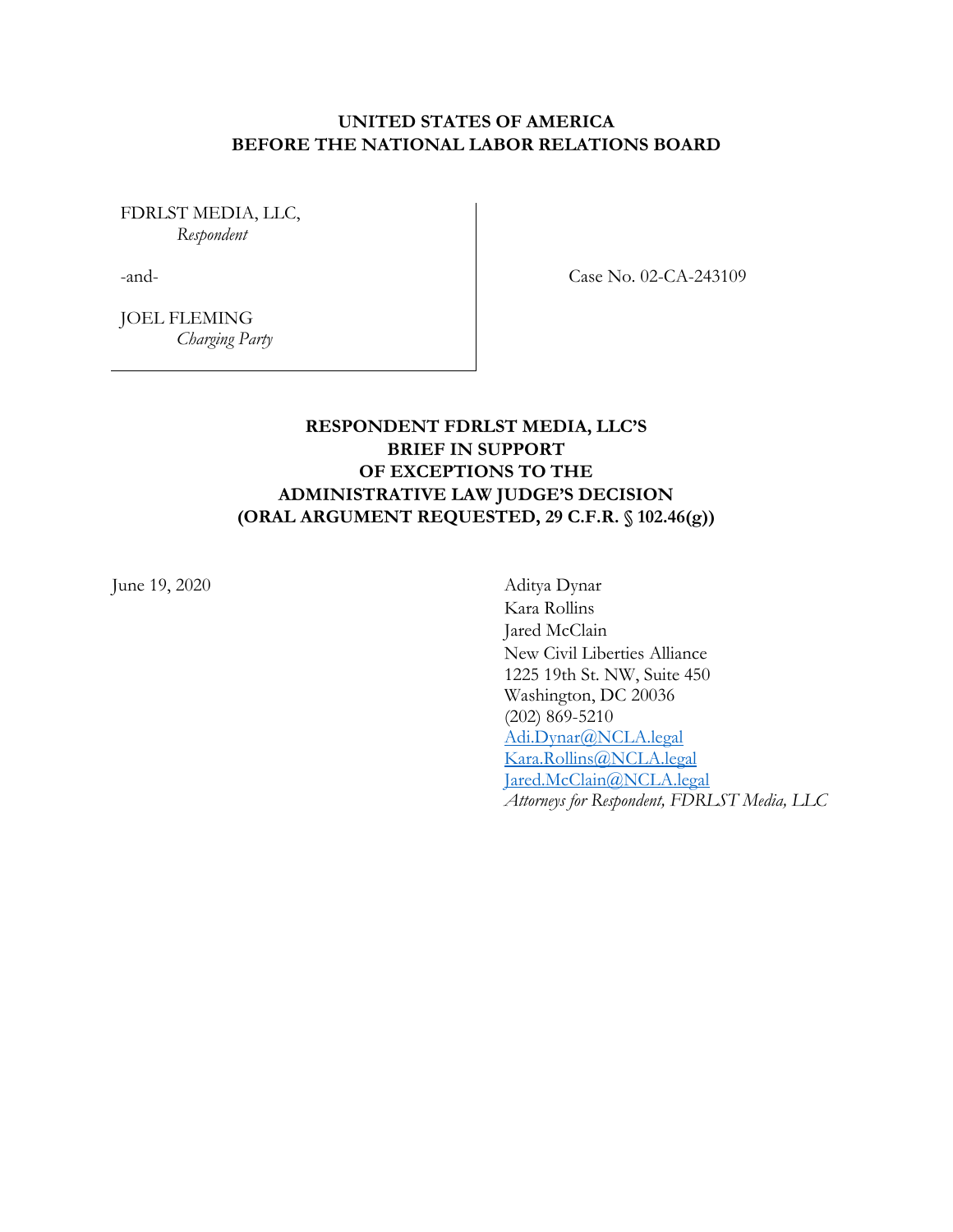# **TABLE OF CONTENTS**

|    |                 | GLOSSARY OF ABBREVIATIONS FOR EXHIBITS ADMITTED IN THE                                                                                   |  |
|----|-----------------|------------------------------------------------------------------------------------------------------------------------------------------|--|
|    |                 |                                                                                                                                          |  |
|    |                 |                                                                                                                                          |  |
|    |                 |                                                                                                                                          |  |
| Ι. |                 | THE GENERAL COUNSEL AND CHARGING PARTY FAILED TO ESTABLISH                                                                               |  |
|    | А.              | Mr. Fleming Is Not "Aggrieved" Within the Meaning of 29 U.S.C.                                                                           |  |
|    |                 | 1.                                                                                                                                       |  |
|    |                 | NLRB Cannot Override Statutory Text by Issuing Contrary<br>2.                                                                            |  |
|    |                 | Passive-Voice Statutory Provisions Provide Meaningful Limits as<br>3.<br>to Statutory Actors Because the Context of the Statutory Scheme |  |
|    |                 | "Person Aggrieved" and "Any Person" Are Coterminous with<br>4.                                                                           |  |
|    |                 | Mr. Fleming Does Not Satisfy the Third-Party Standing<br>5.                                                                              |  |
|    |                 | 6.                                                                                                                                       |  |
|    | <b>B.</b>       | Mr. Fleming Is Not Within the Zone of Interests Protected by Statute                                                                     |  |
|    |                 | The Lexmark Zone-of-Interests Test Looks to Traditional Tools<br>1.                                                                      |  |
|    |                 | Mr. Fleming Falls Outside the Scope of APA's Aggrievement Re-<br>2.                                                                      |  |
|    | $\mathcal{C}$ . | The Board Lacks Statutory Authority to Investigate FDRLST Based                                                                          |  |
| Π. |                 |                                                                                                                                          |  |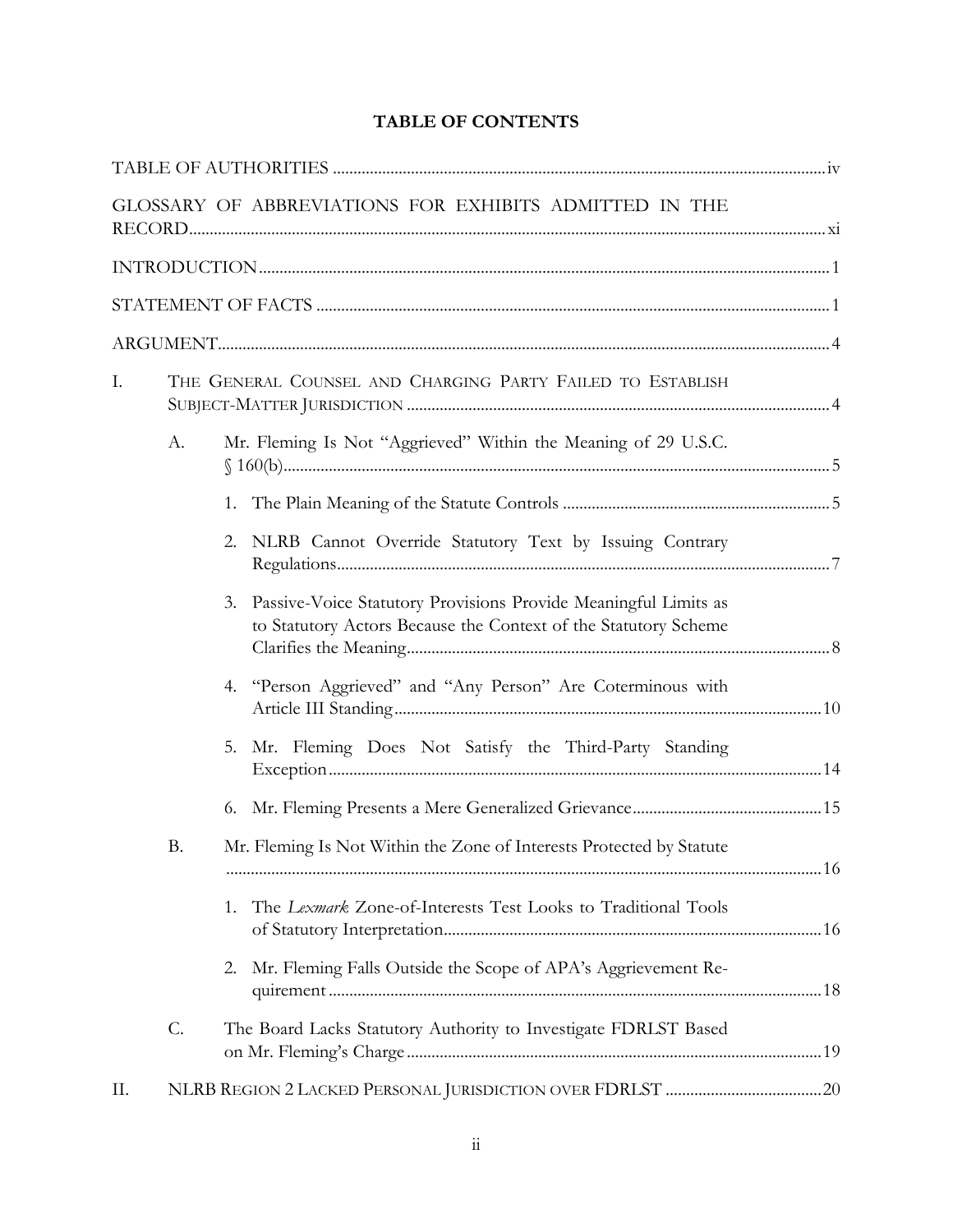|      | A.               |                                                                                                                                    |  |
|------|------------------|------------------------------------------------------------------------------------------------------------------------------------|--|
|      | <b>B.</b>        |                                                                                                                                    |  |
|      |                  | 1.                                                                                                                                 |  |
|      |                  | 2.                                                                                                                                 |  |
| III. |                  |                                                                                                                                    |  |
| IV.  |                  | THE GENERAL COUNSEL AND MR. FLEMING FAILED TO PROVE THAT<br>FDRLST ENGAGED IN AN UNFAIR LABOR PRACTICE, AND THE ALJ ERRED          |  |
|      | A.               | The General Counsel Offered Only Speculation About Mr.                                                                             |  |
|      | <b>B.</b>        | The General Counsel's Perception of FDRLST as an "Anti-Union<br>Website" Is Insufficient to Prove that FDRLST Engaged in an Unfair |  |
|      | $\overline{C}$ . | Prosecution Based on the General Counsel's Perception of FDRLST                                                                    |  |
|      | D.               | Humor and Satire Do Not Violate the NLRA Without Independent                                                                       |  |
|      | Ε.               |                                                                                                                                    |  |
|      | F.               | The General Counsel's Brand-New Test, First Adopted by the ALJ,                                                                    |  |
|      |                  |                                                                                                                                    |  |
|      |                  |                                                                                                                                    |  |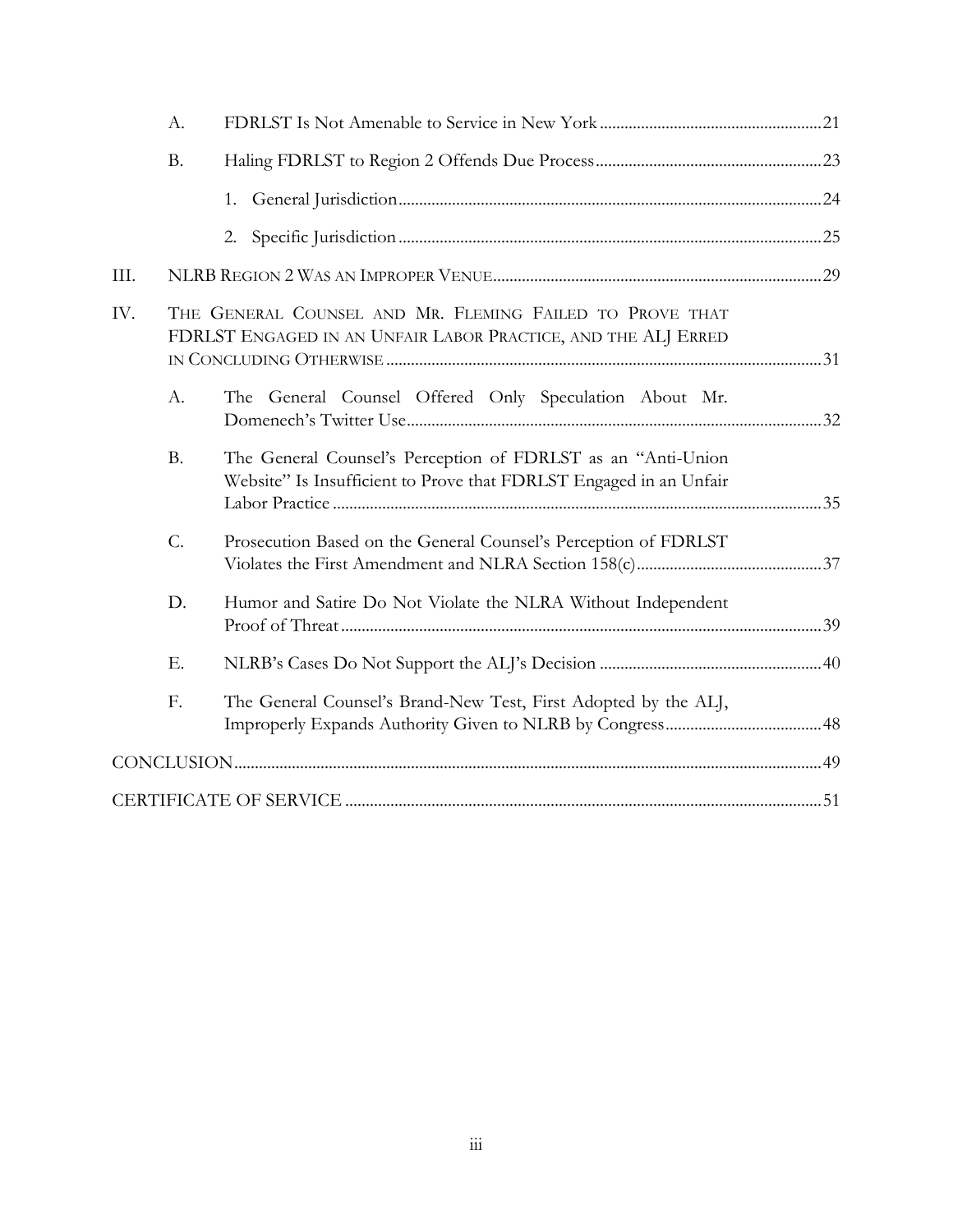# **TABLE OF AUTHORITIES**

**Cases**

| Cliffs Notes, Inc. v. Bantam Doubleday Dell Pub. Grp., Inc., 886 F.2d 490 (2d Cir. 1989) 38, 40 |  |
|-------------------------------------------------------------------------------------------------|--|
|                                                                                                 |  |
|                                                                                                 |  |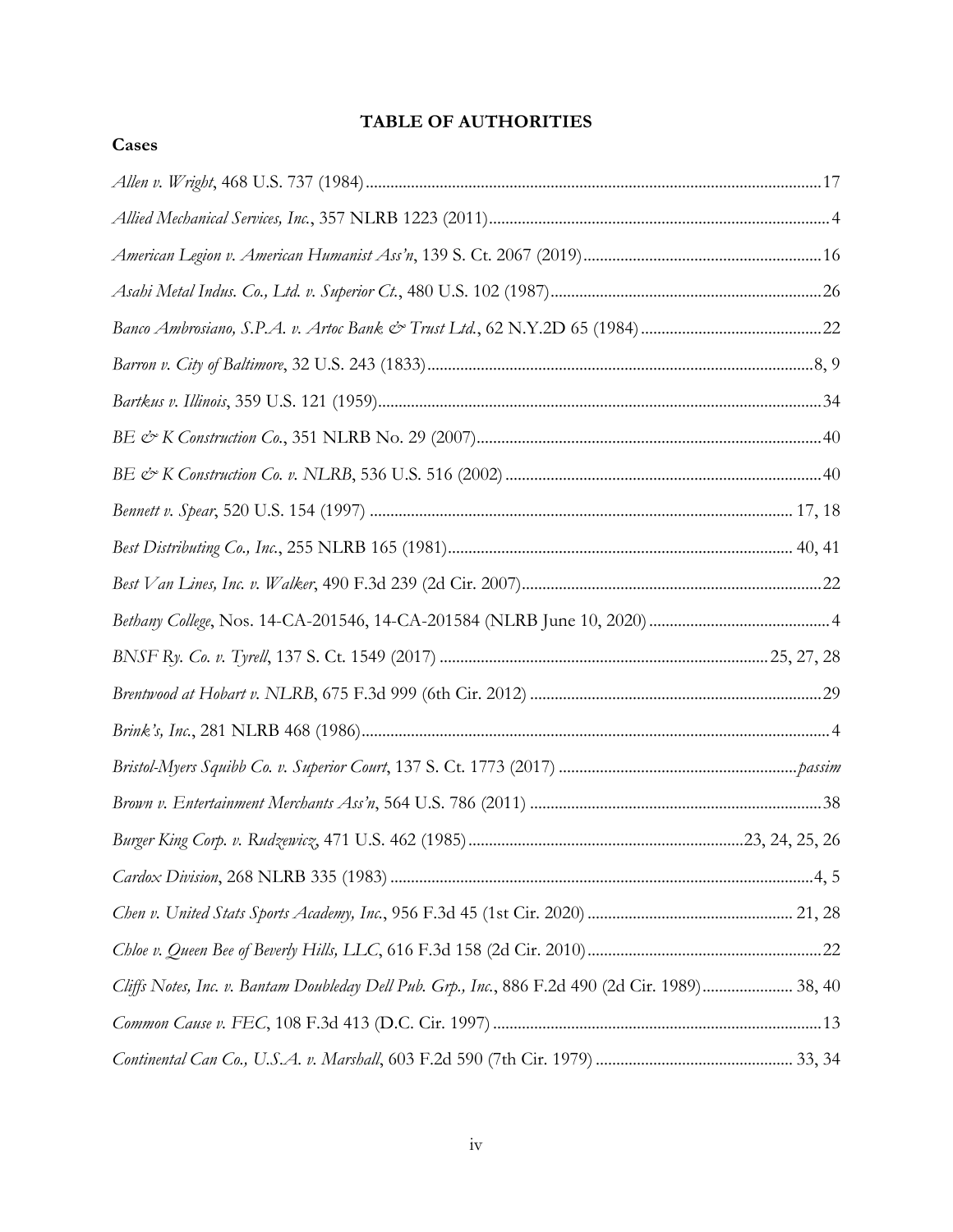| Cuccioli v. Jekyll & Hyde Neue Metropol Bremen Theater Produktion GmbH, 150 F. Supp. 2d    |  |
|--------------------------------------------------------------------------------------------|--|
|                                                                                            |  |
|                                                                                            |  |
|                                                                                            |  |
|                                                                                            |  |
|                                                                                            |  |
|                                                                                            |  |
|                                                                                            |  |
|                                                                                            |  |
|                                                                                            |  |
|                                                                                            |  |
|                                                                                            |  |
|                                                                                            |  |
|                                                                                            |  |
|                                                                                            |  |
| Friends of the Earth v. Laidlaw Environmental Services (TOC), Inc., 528 U.S. 167 (2000) 21 |  |
|                                                                                            |  |
|                                                                                            |  |
|                                                                                            |  |
|                                                                                            |  |
| Graham County Soil & Water Conservation Dist. v. United States, 545 U.S. 409 (2005)14      |  |
|                                                                                            |  |
|                                                                                            |  |
|                                                                                            |  |
|                                                                                            |  |
|                                                                                            |  |
|                                                                                            |  |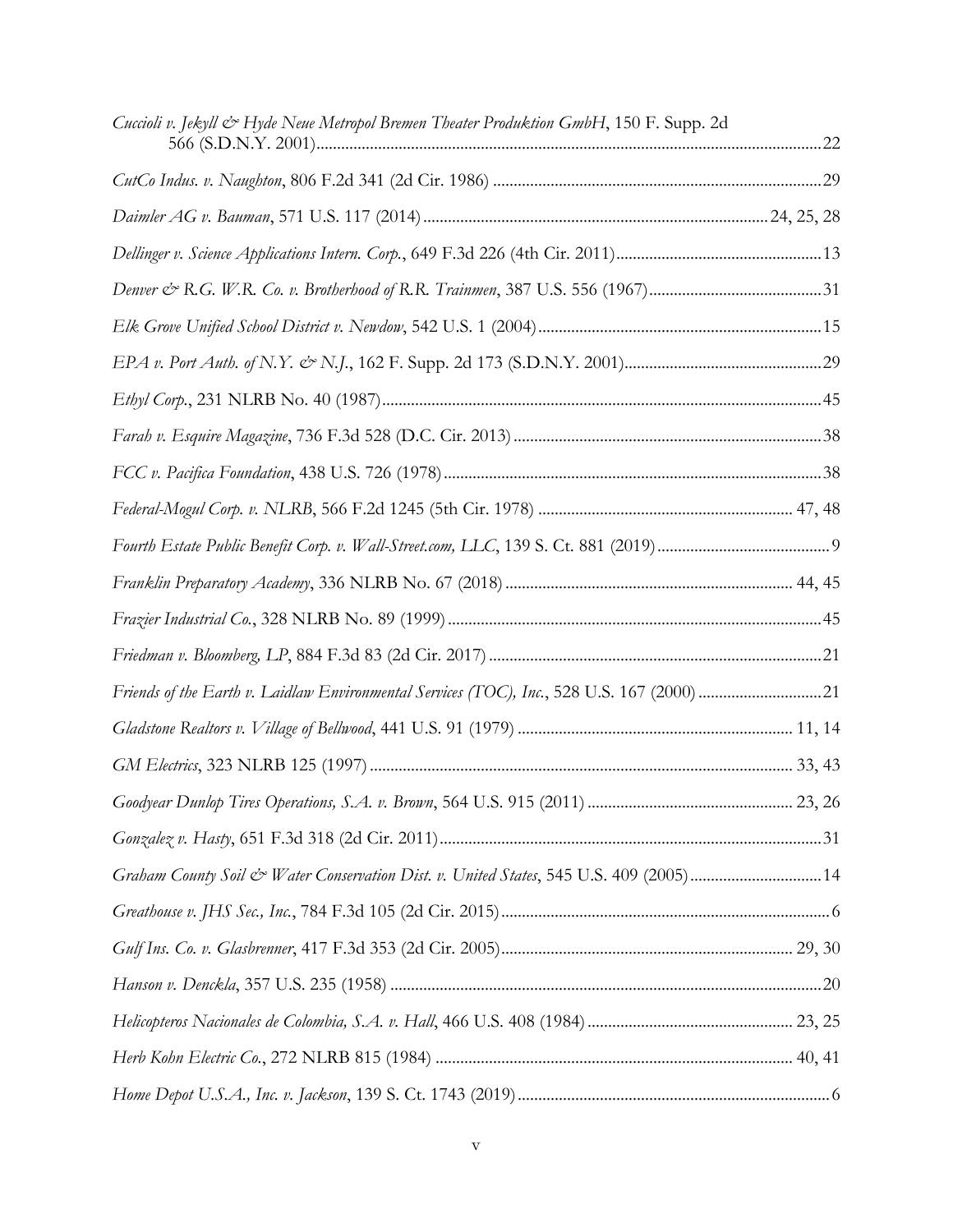| International Shoe Co. v. St. of Wash., Off. of Unemployment Compensation & Placement, 326             |  |
|--------------------------------------------------------------------------------------------------------|--|
|                                                                                                        |  |
|                                                                                                        |  |
|                                                                                                        |  |
| Knight First Amendment Inst. at Columbia v. Trump, 928 F.3d 226 (2d Cir. 2019) 37                      |  |
|                                                                                                        |  |
|                                                                                                        |  |
|                                                                                                        |  |
| Lexmark International, Inc v. Static Control Components, Inc., 572 U.S. 118 (2014)  13, 15, 16, 17, 18 |  |
|                                                                                                        |  |
| Longines-Wittnauer Watch Co. v. Barnes & Reinecke, Inc., 15 N.Y.2d 443 (1965)22                        |  |
|                                                                                                        |  |
|                                                                                                        |  |
|                                                                                                        |  |
|                                                                                                        |  |
|                                                                                                        |  |
| Metropolitan Life Ins. Co. v. Robertson-Ceco Corp., 84 F.3d 560 (2d Cir. 1996)20, 21, 26               |  |
|                                                                                                        |  |
|                                                                                                        |  |
|                                                                                                        |  |
|                                                                                                        |  |
|                                                                                                        |  |
|                                                                                                        |  |
|                                                                                                        |  |
|                                                                                                        |  |
|                                                                                                        |  |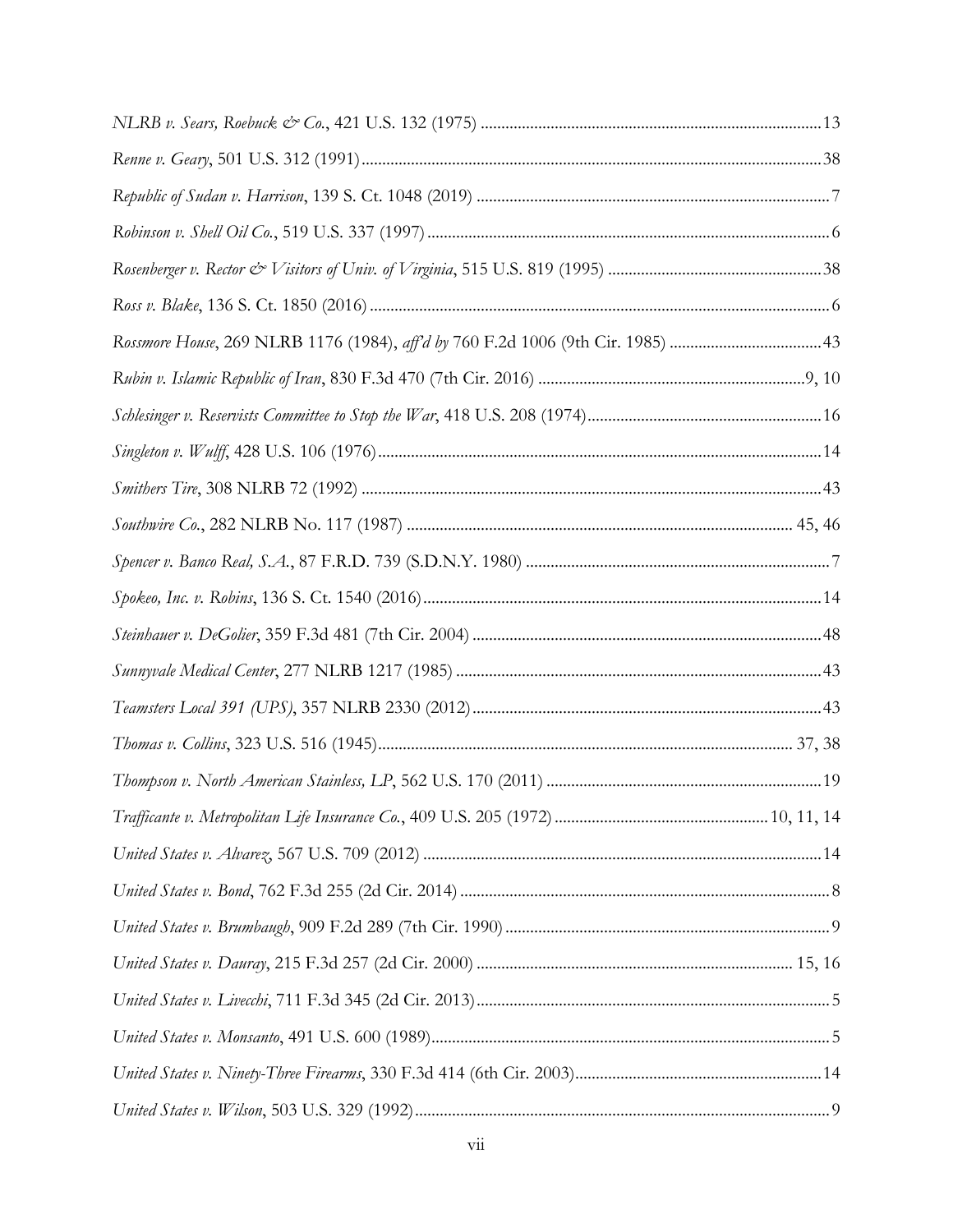# **Constitutional Provisions**

# **Statutes**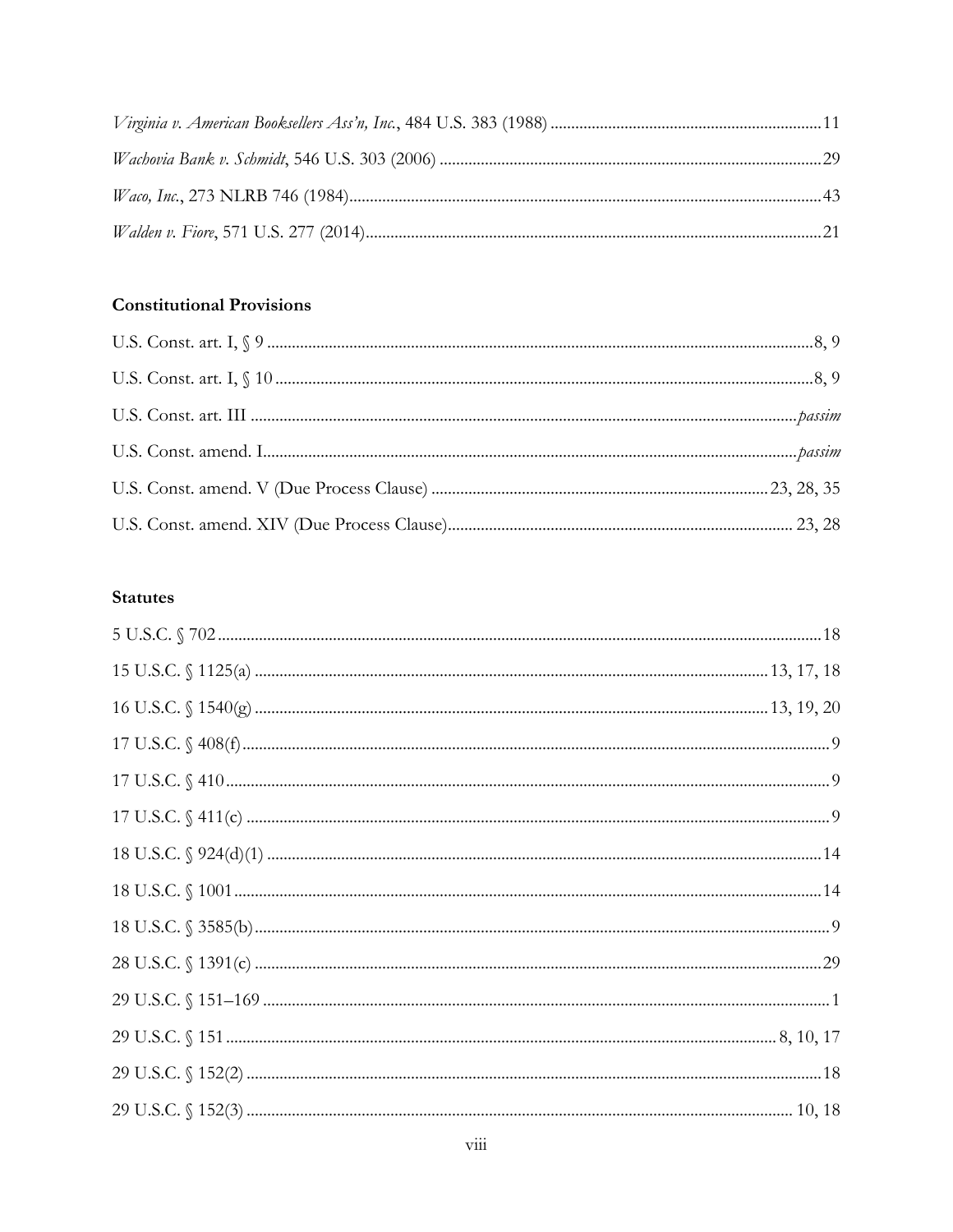# Regulations

# Rules

| Fed. R<br>$\bigcup$ iv. P<br>$\mathbf{u}$ |  |
|-------------------------------------------|--|
|-------------------------------------------|--|

# **Other Authorities**

| Anita S. Krishnakumar, Passive-Voice References in Statutory Interpretation, 76 Brook. L. |  |
|-------------------------------------------------------------------------------------------|--|
|                                                                                           |  |
| Antonin Scalia & Bryan A. Garner, Reading Law: The Interpretation of Legal Texts (Thomp-  |  |
| NLRB Division of Judges, Bench Book: An NLRB Trial Manual § 13-100 (Jeffrey D.            |  |

Wedekind, ed. Jan. 2009), *available at*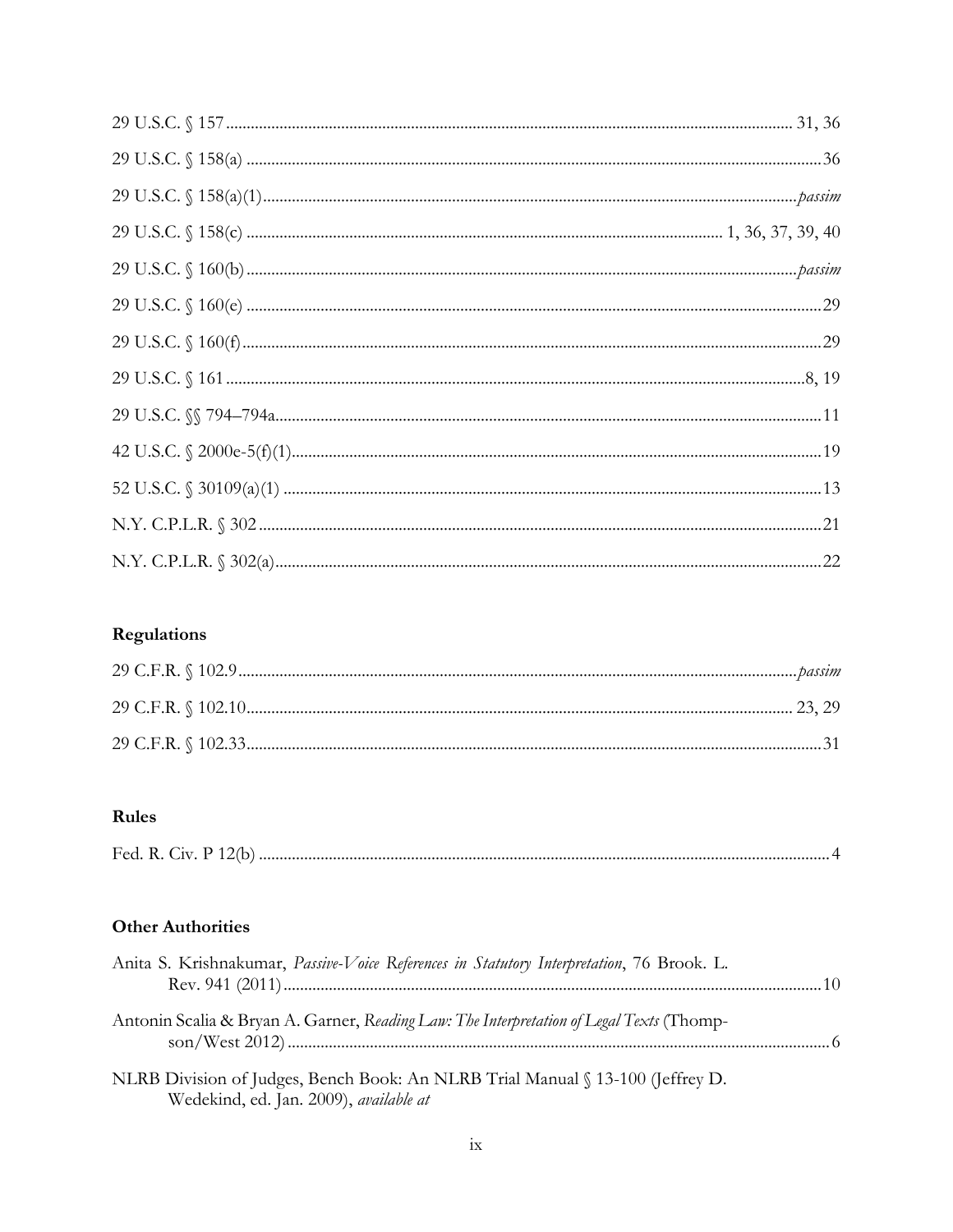| https://www.nlrb.gov/sites/default/files/attachments/basic-page/node- |  |
|-----------------------------------------------------------------------|--|
|                                                                       |  |
|                                                                       |  |
|                                                                       |  |
|                                                                       |  |
|                                                                       |  |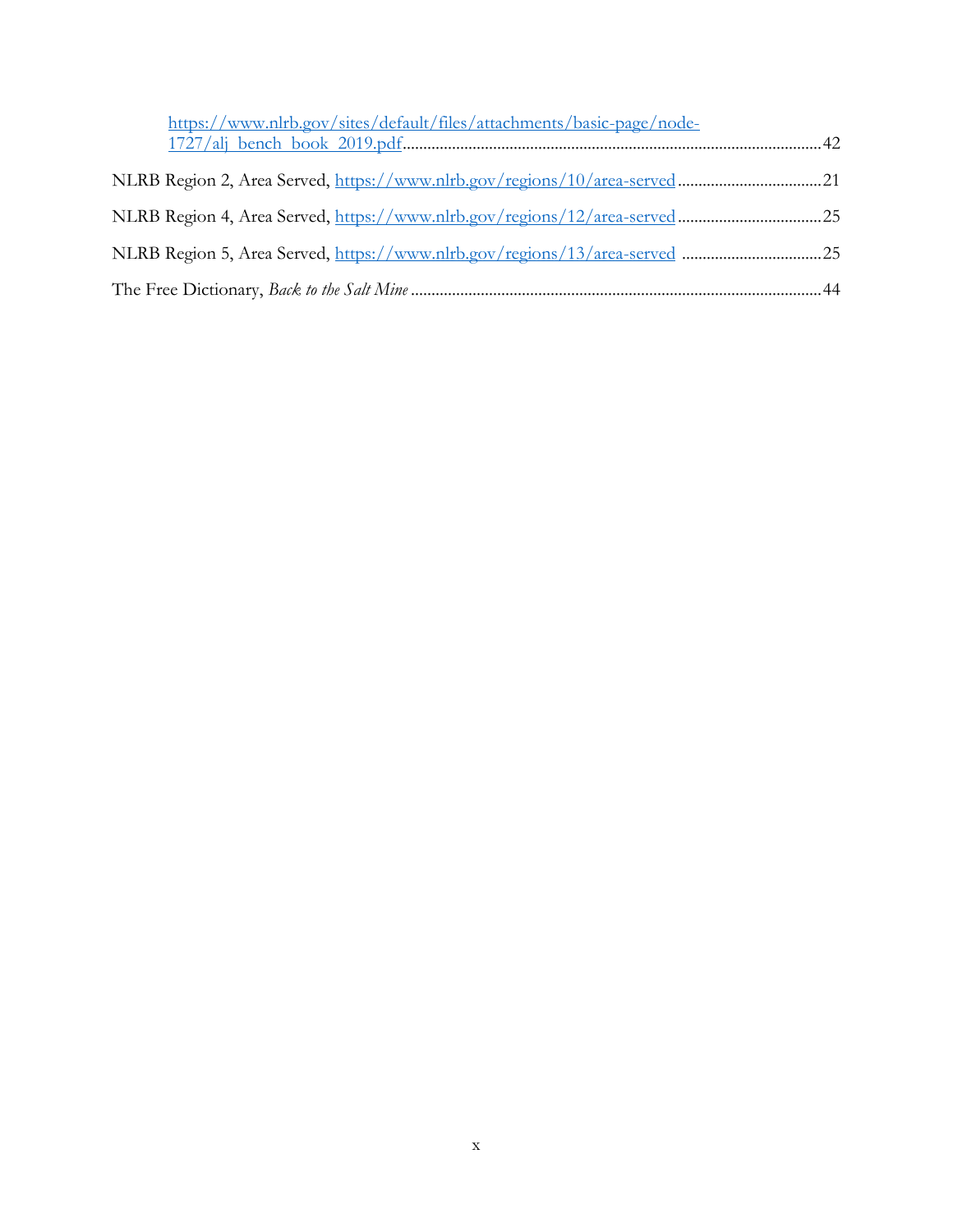# **GLOSSARY OF ABBREVIATIONS FOR EXHIBITS ADMITTED IN THE RECORD**

| GC-3  Stip. b/n FDRLST, Charging Party, General Counsel containing 10 Paras. & 15 Exhibits |
|--------------------------------------------------------------------------------------------|
|                                                                                            |
|                                                                                            |
|                                                                                            |
|                                                                                            |
|                                                                                            |
|                                                                                            |
|                                                                                            |
|                                                                                            |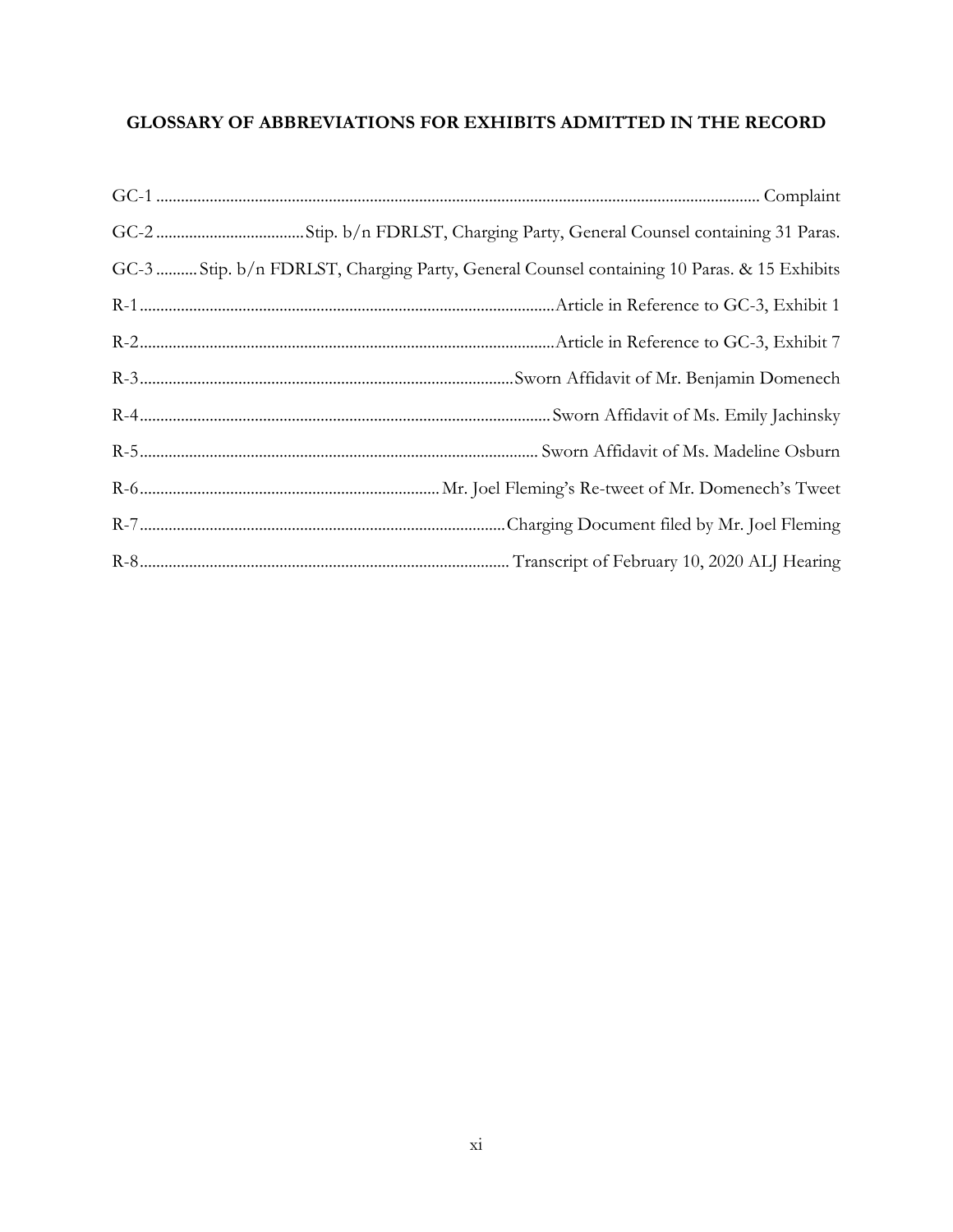#### **INTRODUCTION**

Respondent, FDRLST Media, LLC (FDRLST or Respondent), respectfully requests that the complaint against it be dismissed in its entirety. Via this case, the Board has an important opportunity to send a message that NLRB will not tolerate being deputized by random people to harass employers for their employees' personal speech. The Board should resist the unaffiliated charging party's attempt to use NLRB to bully others into silencing controversial personal expression.

This case started when Mr. Joel Fleming, the Charging Party, a random person, disapproved of a tweet he saw on Twitter.com (Twitter) posted by a twitter user—Mr. Ben Domenech—from Mr. Domenech's personal account. Mr. Fleming filed a charge with the National Labor Relations Board (NLRB or Board) against Mr. Domenech's employer, FDRLST Media, LLC.

The complaint should be dismissed because NLRB has no authority to prosecute this action without a "person aggrieved" within the meaning of the National Labor Relations Act (NLRA), 29 U.S.C. §§ 151–169. The Administrative Law Judge (ALJ) and the Board lack subject-matter jurisdiction under the Constitution and the NLRA. Moreover, Region 2 lacked personal jurisdiction over Respondent and was an improper venue to litigate this matter. As such, the complaint should be dismissed forthwith.

On February 7, 2020, the Board denied Respondent's motion to dismiss that had raised the subject-matter jurisdiction, personal jurisdiction, and venue objections. Three days later, ALJ Kenneth W. Chu conducted an evidentiary hearing. Respondent, through undersigned counsel, entered a special appearance, not a general appearance at the hearing and continues to do so. Following the hearing, and simultaneous submission of post-hearing briefs and replies thereto, the ALJ concluded that Respondent engaged in "unfair labor practices [*sic*]." (ALJD 6–7). However, the General Counsel's claim against FDRLST fails as a matter of law because the tweet is protected by the First Amendment and 29 U.S.C. § 158(c). The ALJ's decision should be reversed and his order should be vacated.

#### **STATEMENT OF FACTS**

The following facts are common to all exceptions and questions presented: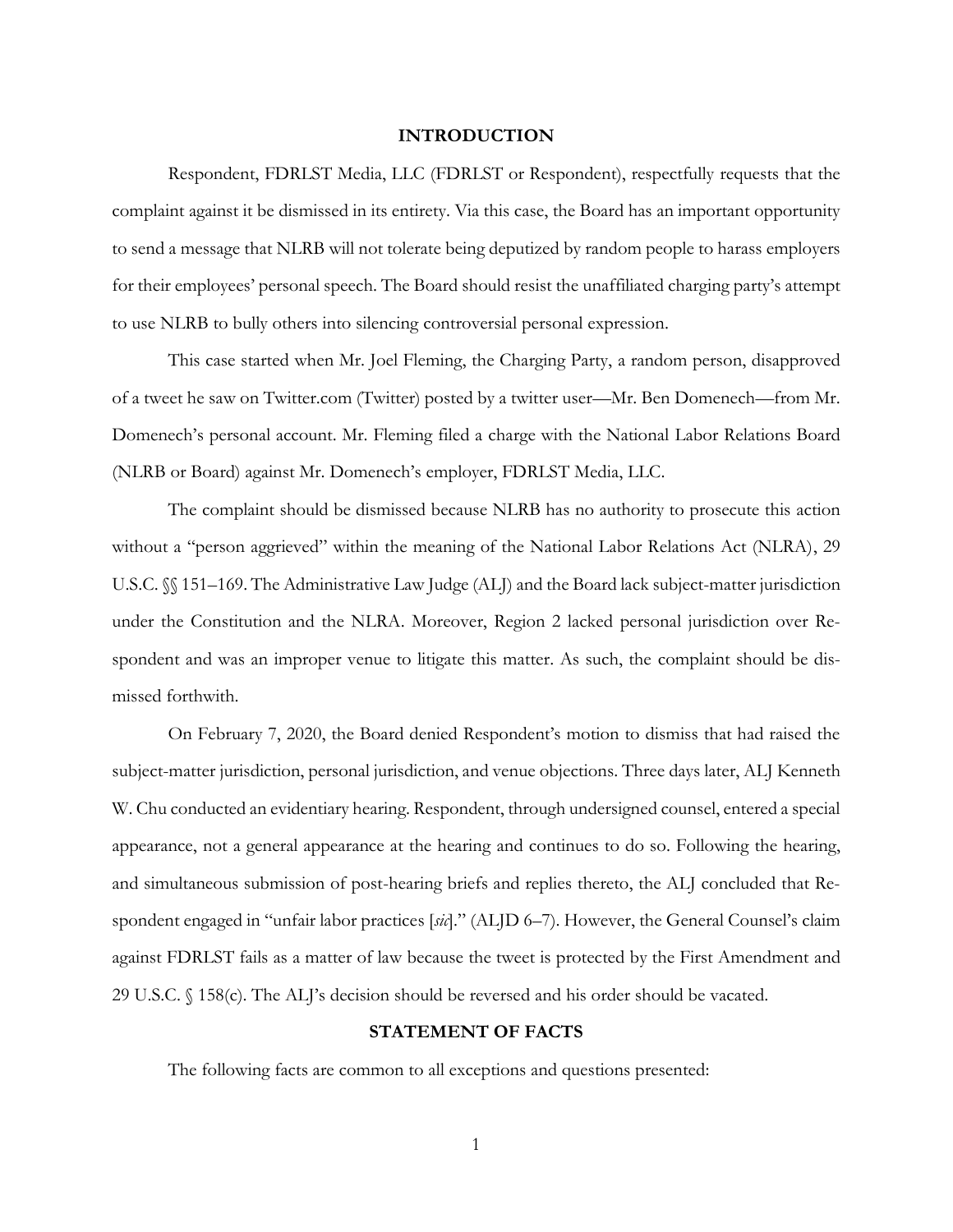On June 7, 2019, Mr. Joel Fleming filed a charge with NLRB. *See* R-7 (Charging Document). Despite the Charging Document's clear statement in its one and only instruction—"File an original with NLRB Regional Director for the region in which the alleged unfair labor practice occurred or is occurring," R-7 at 1—Mr. Fleming nonetheless decided to file it in Region 2, *i.e.*, a region that has no connection with or relation to FDRLST Media, LLC, the alleged unfair labor practice, Mr. Fleming's place of residence, Respondent's place of incorporation, or to Respondent's principal place of business.

Mr. Fleming erroneously gave a Chicago, Illinois address for FDRLST Media, LLC. R-7 at 1. As stipulated to among the Charging Party, General Counsel for NLRB, and Respondent, that is not Respondent's address. GC-2, ¶¶ 1, 3.

Mr. Fleming erroneously stated that Respondent employs "50" persons. R-7 at 1. As stipulated to among the Charging Party, General Counsel for NLRB, and Respondent, the total number of Respondent's employees is *six*. GC-2, ¶ 14.

Mr. Fleming listed his own residence as Cambridge, Massachusetts, R-7 at 1, which again is not within the geographic limits of Region 2.

Mr. Fleming stated Respondent's "principal product or service" as "Conservative media commentary," R-7 at 1, thus identifying or implying that Respondent or authors published by Respondent express what Mr. Fleming perceives as a particular viewpoint.

Mr. Fleming described the basis of the charge as follows:

At 8:39 PM EST on June 6, 2019, Ben Domenech, who is the publisher of The Federalist, sent the following tweet from his Twitter account (@bdomenech): "FYI @fdrlst first one of you tries to unionize I swear I'll send you back to the salt mine." As of 2:00 pm EST on June 7, 2019, that tweet is publicly available here:  $\frac{https://twit-1/2019}{https://twit-1/2019}$ ter.com/bdomenech/status/1136839955068534784

I am not an employee of The Federalist. This charge is submitted pursuant to 29 C.F.R. § 102.9, which provides that "Any person may file a charge alleging that any person has engaged in or is engaging in any unfair labor practice affecting commerce."

R-7 at 2.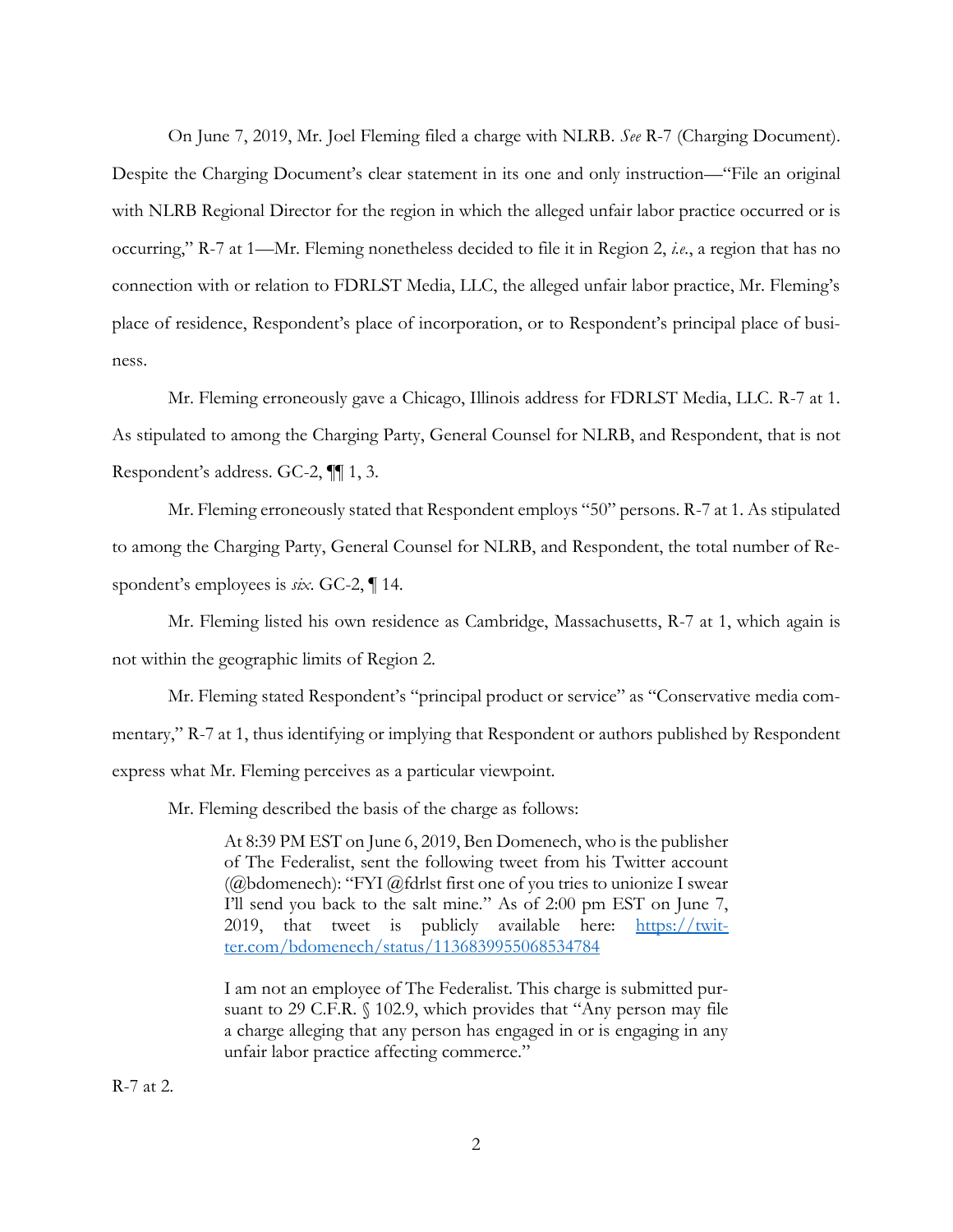Mr. Fleming further described the basis of the charge as exclusively falling under " $8(a)(1)$ ," that is, 29 U.S.C. § 158(a)(1): "Within the previous six months, the Employer has interfered with, restrained, and coerced its employees in the exercise of rights protected by Section 7 of the Act by threatening to retaliate against employees if they joined or supported a union." R-7 at 3. Mr. Fleming alleged "Ben Domenech" as the "Employer's Agent/Representative who made the statement" on "June 6, 2019." R-7 at 3.

Based on the foregoing facts, the Charging Document, *on its face*, is deficient as a matter of law and cannot support NLRB's assertion of subject-matter jurisdiction and personal jurisdiction over Respondent. This Charging Document should not have triggered NLRB's investigative authority nor its prosecutorial power over Respondent. Respondent moved to dismiss the General Counsel's complaint (which was based solely on the Charging Document) for lack of subject-matter jurisdiction, lack of personal jurisdiction, and improper venue. Respondent's Mtn. to Dismiss dt. 1/13/20. The ALJ initially denied that motion to dismiss and then the Board *sua sponte* vacated and reconsidered the ALJ's decision. Bd. Decision dt. 2/7/20.

On February 7, 2020, the Board issued an order denying Respondent's motion to dismiss. In light of that order and Respondent's preserved right to appeal that order to federal court, Respondent entered a special appearance before the ALJ during the February 10, 2020 hearing held in New York City. R-8 at 6:17–9:11; R-8 at 15:10–16:2.

Mr. Domenech holds the position of Publisher with Respondent FDRLST Media, LLC. GC-2, ¶ 10. FDRLST publishes "The Federalist" web magazine which publishes cultural, political, and religious commentary on a variety of contemporary newsworthy and controversial topics. GC-2, ¶ 31. The Federalist website maintains a Twitter account under the username "@FDRLST." GC-2, ¶ 24. Mr. Domenech maintains a personal Twitter account with the username "@bdomenech." GC-2, [25.] On June 6, 2019, Mr. Domenech, who is not a named respondent in the complaint, publicly tweeted on his *personal* Twitter account: "FYI @fdrlst first one of you tries to unionize I swear I'll send you back to the salt mine." GC-2, ¶ 26.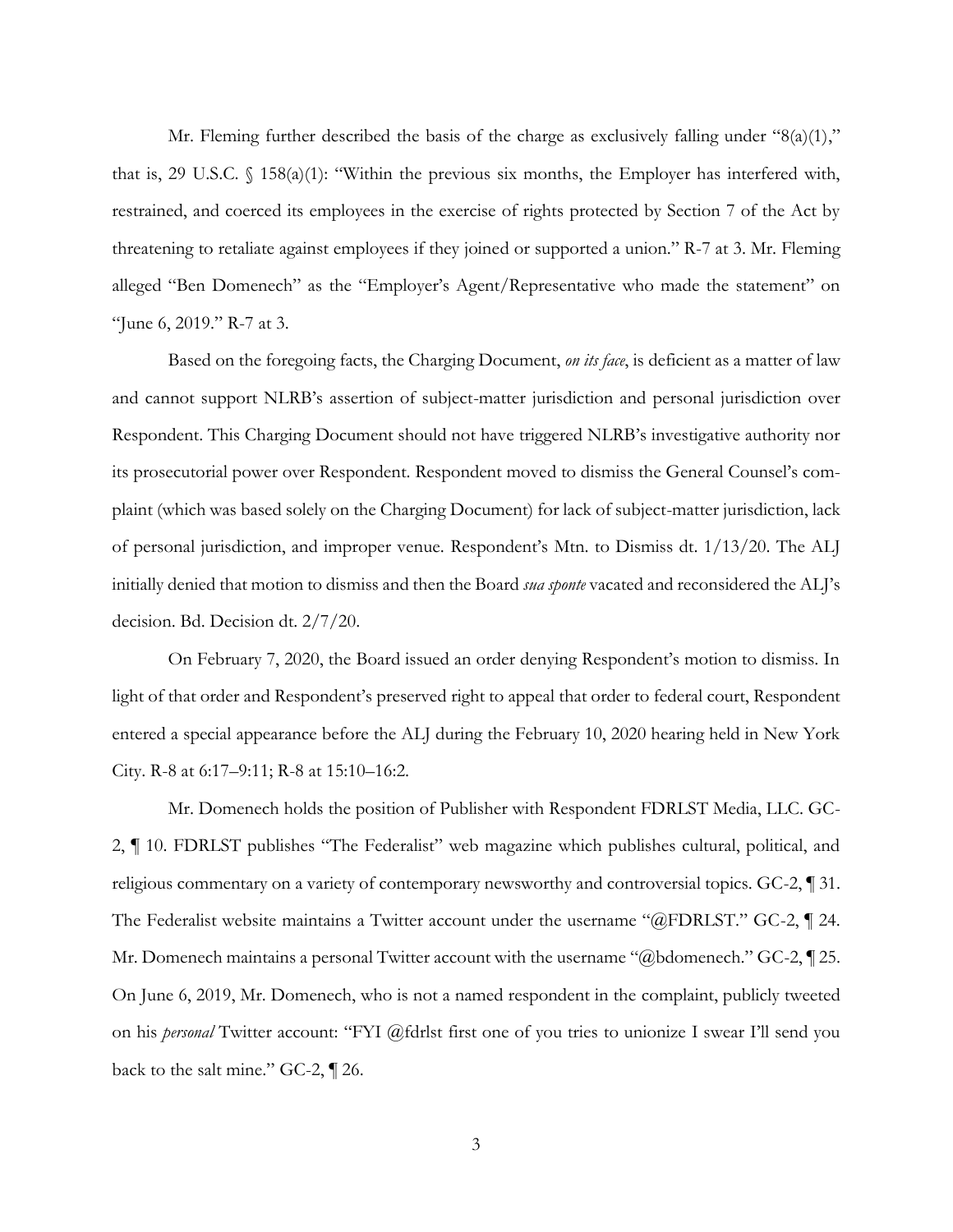Mr. Fleming, who is not and has never been Respondent's employee, independent contractor, or paid or unpaid intern, apparently did not like Mr. Domenech's tweet and filed a charge with NLRB the next day on June 7, 2019. GC-2, ¶ 30; *see generally* R-7.

On September 11, 2019, the Board filed a complaint against FDRLST based on Mr. Fleming's charge.

The Board is required to, "so far as practicable," conduct the proceeding "in accordance with the … rules of civil procedure for the district courts of the United States." 29 U.S.C. § 160(b). The Board looks to the Federal Rules of Civil Procedure (FRCP) where the Board's rules contained in 29 C.F.R. fail to provide specific guidance. *Brink's, Inc.*, 281 NLRB 468, 468 (1986). Thus, if the General Counsel asserts a claim for relief, this tribunal looks to FRCP 12(b) defenses to decide whether the complaint should be dismissed. *See, e.g.*, *Allied Mechanical Services, Inc.*, 357 NLRB 1223, 1224 (2011) (applying FRCP 12(b) to a union's request to dismiss the complaint); *Bethany College*, Nos. 14-CA-201546, 14-CA-201584 (NLRB June 10, 2020) (dismissing complaint for lack of subject-matter jurisdiction).

### **ARGUMENT**

## **I. THE GENERAL COUNSEL AND CHARGING PARTY FAILED TO ESTABLISH SUBJECT-MATTER JURISDICTION**

The complaint should be dismissed because neither Mr. Fleming nor the General Counsel established subject-matter jurisdiction. *See* Exceptions ## 1–31. FDRLST takes exception to the ALJ's finding and conclusion that he and the Board have subject-matter jurisdiction in this case. NLRB lacks statutory authority to investigate and prosecute FDRLST based on Mr. Fleming's charge because Mr. Fleming is not "aggrieved" within the meaning of 29 U.S.C. § 160(b) and he is not within the zone of interests protected by the NLRA.

The General Counsel "has the burden of proving by a preponderance of the evidence that" "subject matter jurisdiction … exists." *Makarova v. United States*, 201 F.3d 110, 113 (2d Cir. 2000). "A case is properly dismissed for lack of subject matter jurisdiction … when the [Board] lacks the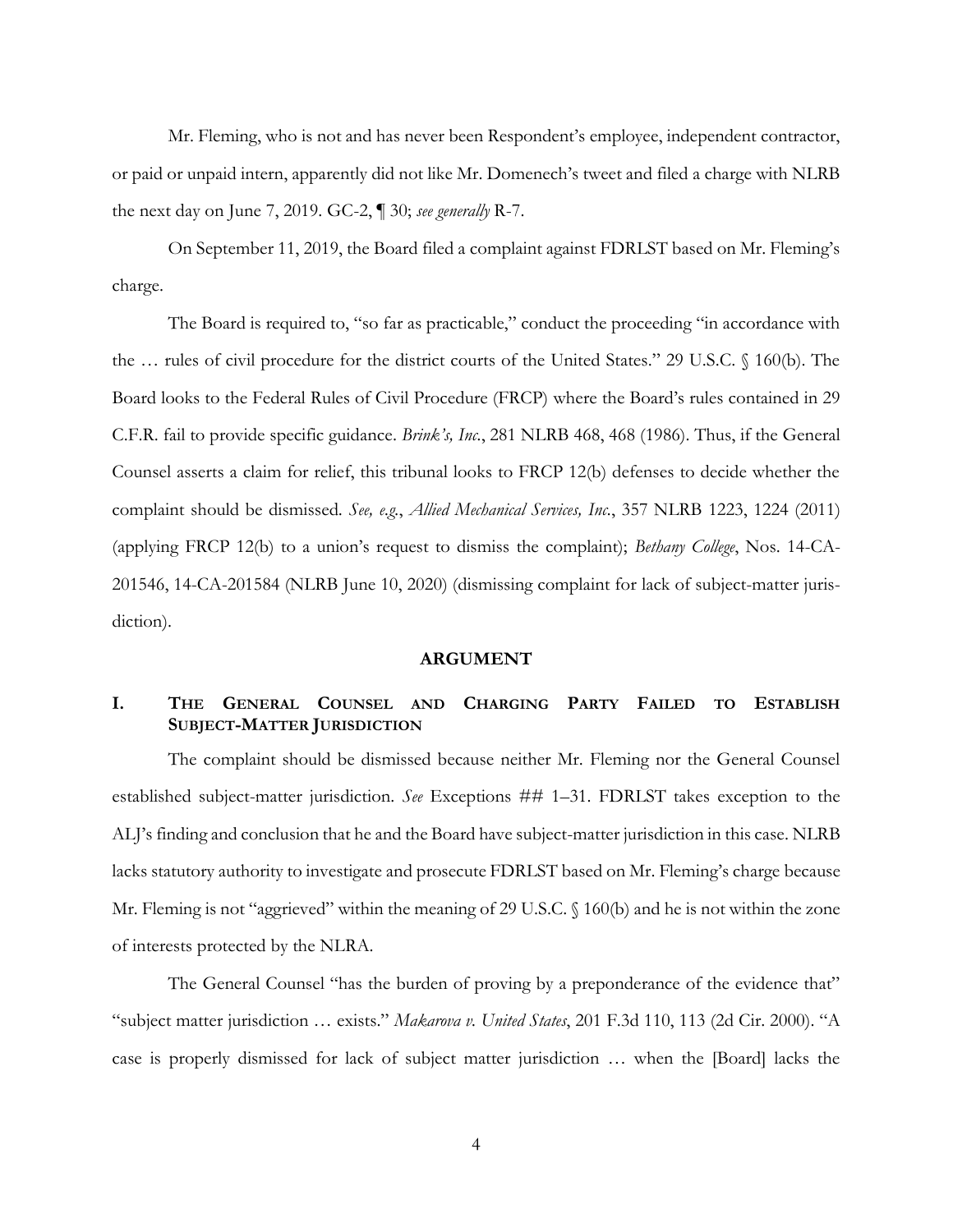statutory or constitutional power to adjudicate it." *Makarova*, 201 F.3d at 113; *Cardox Division*, 268 NLRB 335 (1983).

#### **A. Mr. Fleming Is Not "Aggrieved" Within the Meaning of 29 U.S.C. § 160(b)**

Section 160(b) (emphasis added) states in relevant part:

Whenever it is charged that any person has engaged in any *such unfair labor practice*, the Board … shall have power to issue and cause to be served upon such person a complaint ... : Provided, That no complaint shall issue based upon any *unfair labor practice* … unless the *person aggrieved thereby* was prevented from filing *such charge* by reason of service in the armed forces.

Mr. Fleming was not "aggrieved" by the alleged "unfair labor practice." As such, his charge is a legal nullity and could not trigger the Board's subject-matter jurisdiction over FDRLST Media, LLC.

#### **1. The Plain Meaning of the Statute Controls**

While the text of Section 160(b) and the structure of the NLRA show Congress's textual commitment to allow "persons aggrieved" to file a charge, NLRB's corresponding regulation seems to allow "any person" to file an unfair-labor-practice charge. 29 C.F.R. § 102.9. The universal chargingparty status invented by NLRB's regulation cannot survive scrutiny when one employs traditional tools of statutory construction. It also fails as a constitutional matter.

Reading Section 160(b) as eliminating any restriction that Congress imposed on the Board's subject-matter jurisdiction would permit an agency to expand its own jurisdiction without limit any time Congress speaks in the passive voice: "[w]henever it is charged." Agencies have only those powers that Congress delegates to them. *See Louisiana Pub. Serv. Comm'n v. FCC*, 476 U.S. 355, 374 (1986) (agencies have "no power to act … unless and until Congress confers power upon [them].")*.* The use of passive voice in a statute does not alter this fundamental limitation on agency power. And canons of statutory interpretation confirm this reading. Any contrary interpretation is unlawful administrative overreach.

A statute "should be enforced according to its plain and unambiguous meaning." *United States v. Livecchi*, 711 F.3d 345, 351 (2d Cir. 2013). "Congress' intent is best determined by looking to the statutory language that it chooses." *United States v. Monsanto*, 491 U.S. 600, 610 (1989) (cleaned up).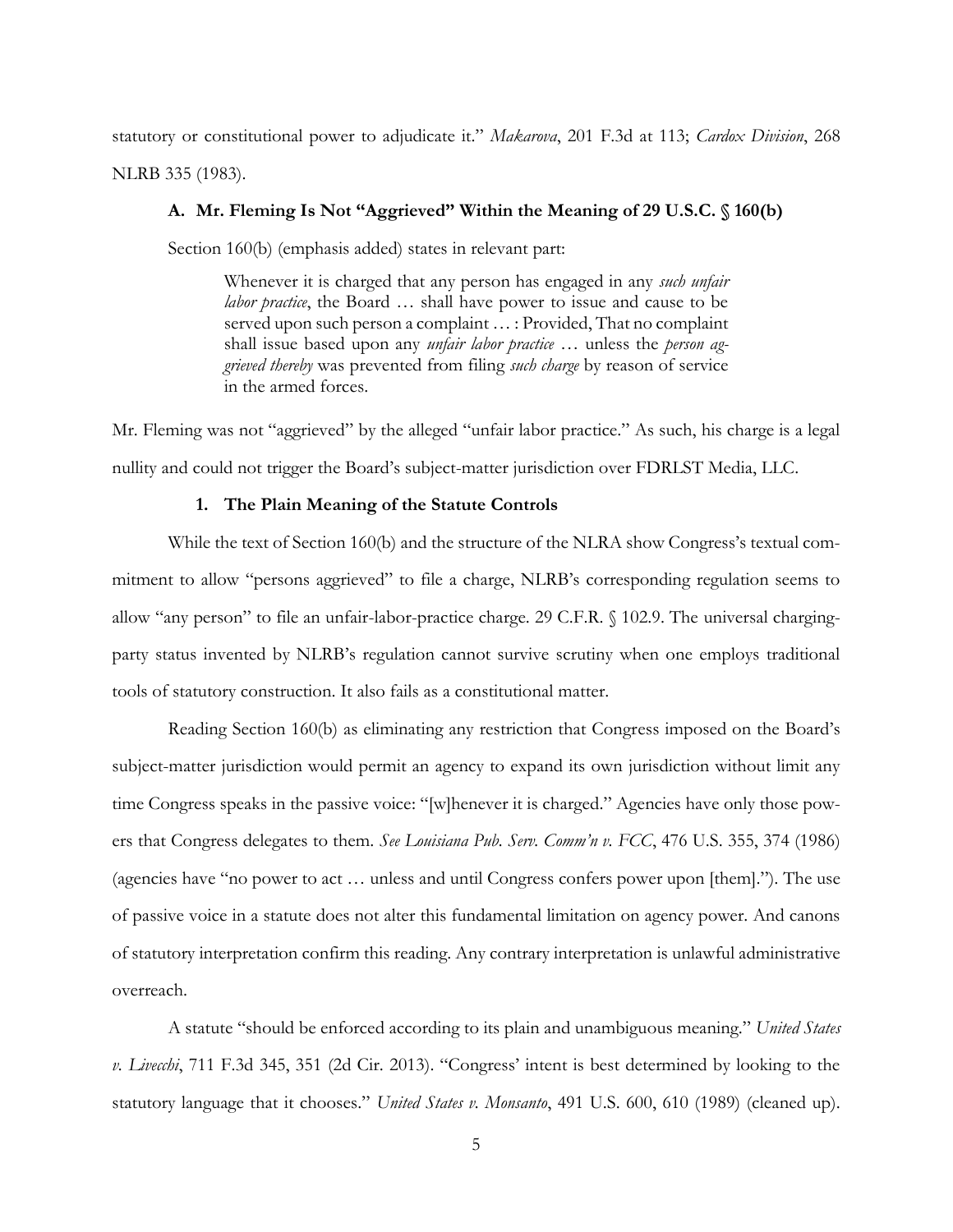Accordingly, statutory interpretation "begins with the text." *Ross v. Blake*, 136 S. Ct. 1850, 1856 (2016); *see also In re Armes Dep't Stores, Inc.*, 582 F.3d 422, 427 (2d Cir. 2009) ("Statutory interpretation always begins with the plain language of the statute."). "The 'plainness or ambiguity of statutory language is determined by reference to the language itself, the specific context in which that language is used, and the broader context of the statute as a whole.'" *Greathouse v. JHS Sec., Inc.*, 784 F.3d 105, 111 (2d Cir. 2015) (quoting *Robinson v. Shell Oil Co.*, 519 U.S. 337, 341 (1997)). For this reason, a single term or sentence "cannot be construed in a vacuum." *Home Depot U.S.A., Inc. v. Jackson*, 139 S. Ct. 1743, 1748 (2019) (citation omitted). Instead, its words "must be read in their context and with a view to their place in the overall statutory scheme." *Id.* at 1748; *see also* Antonin Scalia & Bryan A. Garner, *Reading Law: The Interpretation of Legal Texts* 167 (Thompson/West 2012) ("The text must be construed as a whole.").

Reading the first sentence of Section 160(b) in context and harmony with the rest of the provision reveals that the charging party must be aggrieved by an unfair labor practice to trigger the Board's authority. Although the sentence beginning with the "Provided" clause uses passive voice rather than stating its subject explicitly, the following sentence shows that Section 160(b) contemplates that the person "filing such [a] charge" is a "person aggrieved" by "a[n] unfair labor practice." This is the most straightforward reading and gives meaning to the provision in its entirety.

The Distributive-Phrasing Canon, a tool of statutory construction, dictates that "[d]istributive phrasing applies each expression to its appropriate referent (*reddendo singular singulis*)." Scalia & Garner, *Reading Law* at 214. Some "word[s] signa[l] a distributive sense." *Id.* Section 160(b) has two words— "such" and "thereby"—that reveal its meaning: "Whenever it is charged" that a person has engaged in "any *such* unfair labor practice," then the Board can file a complaint, but "no complaint shall issue upon any *unfair labor practice* … unless the person aggrieved *thereby* was prevented from filing *such* charge by reason of service in the armed forces." 29 U.S.C. § 160(b) (emphasis added). The distributive words "such" and "thereby" both point to "unfair labor practice." Section 160(b), therefore, requires that the charging party be a "person aggrieved" by an "unfair labor practice."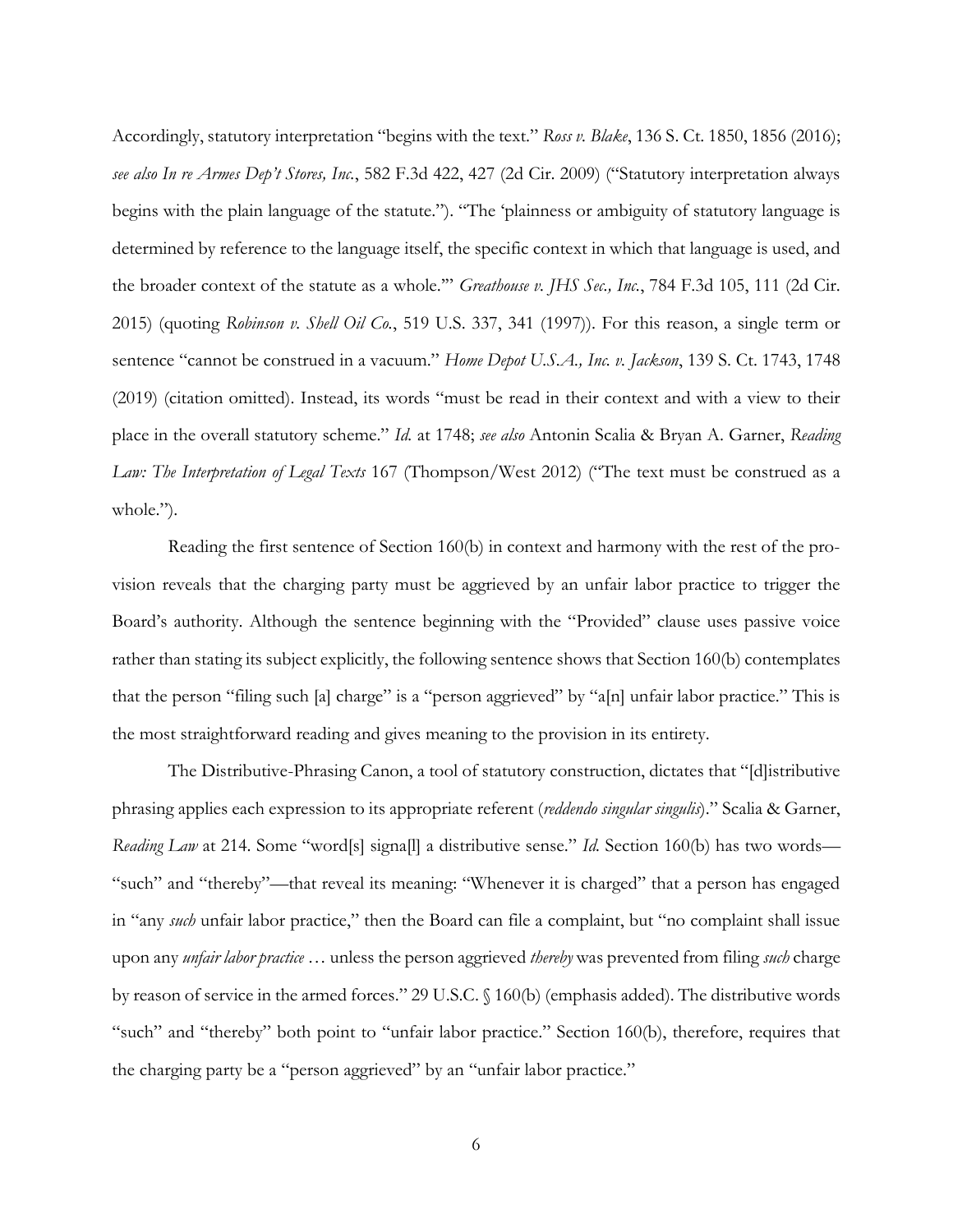By contrast, reading the aggrieved-person requirement as qualifying only the armed-forces tolling provision, as opposed to *whose* charge authorizes the Board to issue a complaint, illogically twists the words of Section 160(b). There is no support for why Congress, without explanation, would have permitted non-aggrieved persons to file a charge but limited the armed-forces tolling provision to only aggrieved persons. Congress explicitly contemplated that aggrieved persons have a special status under Section 160(b). There is no discernible reason why that special status would apply only in the context of the statute of limitations; nor is there any reason why non-aggrieved persons in the armed forces would be permitted to file a charge but not benefit from the tolling provision. Courts interpret statutes to avoid such absurd results. *See, e.g.*, *New York v. Mountain Tobacco Co.*, 942 F.3d 536, 547 (2d Cir. 2019) ("[A] statute should be interpreted in a way that avoids absurd results."); *Republic of Sudan v. Harrison*, 139 S. Ct. 1048, 1060 (2019) ("[I]ts ordinary meaning better harmonizes the various provisions in [the statute] and avoids the oddities that respondent's interpretation would create.").

#### **2. NLRB Cannot Override Statutory Text by Issuing Contrary Regulations**

Reading Section 160(b) to allow "any person" to file a charge also fails because it impermissibly expands the jurisdictional limit that Congress has set on NLRB. "When Congress passes an Act empowering administrative agencies to carry on governmental activities, the power of those agencies is circumscribed by the authority granted." *Lujan v. Defenders of Wildlife*, 504 U.S. 555, 577 (1992) (citation omitted). Section 160(b) so circumscribes NLRB's authority.

An agency cannot expand its own authority or jurisdiction because doing so "would be to grant to the agency the power to override Congress." *Louisiana Pub. Serv. Comm'n v. FCC*, 476 U.S. at 357; *see also Long Island Radio Co. v. NLRB*, 841 F.2d 474, 477–78 (1988) (holding that the Equal Access to Justice Act restricted to a 30-day period the jurisdiction of an agency to consider an application for attorneys' fees, leaving the NLRB without authority to expand its own jurisdiction by granting a time extension); *Spencer v. Banco Real, S.A.*, 87 F.R.D. 739, 743–44, 746–47 (S.D.N.Y. 1980) (rejecting a regulation promulgated by the Equal Employment Opportunity Commission that permitted the Commission to issue right-to-sue letters to aggrieved persons prior to a 180-day waiting period because Congress made the waiting period mandatory and jurisdictional, and the Commission's regulation had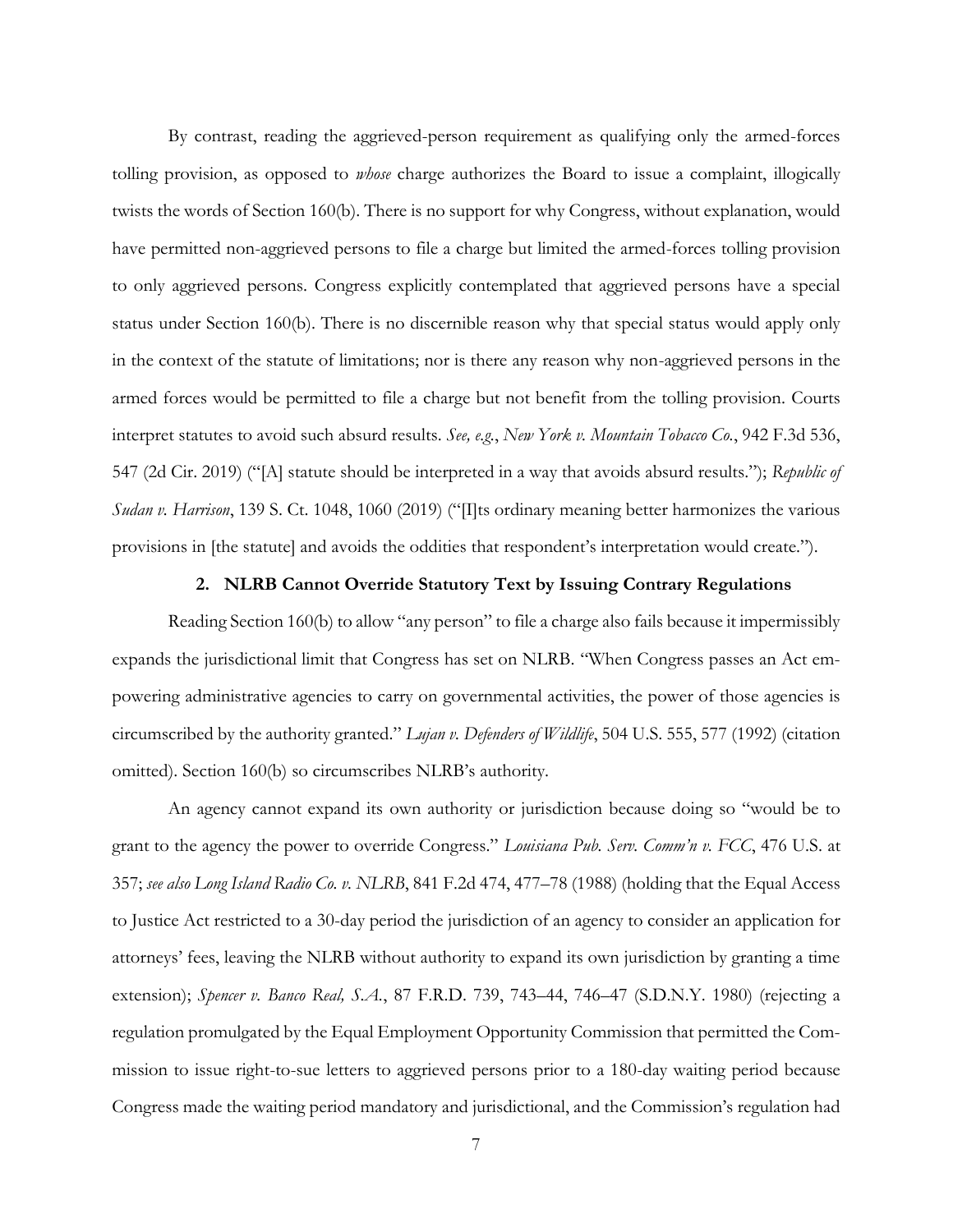the effect of expanding jurisdiction). In fact, when interpreting a statutory limit on jurisdiction, courts will construe provisions more strictly than they "might read the same wording ... in a non-jurisdictional provision of the Code." *United States v. Bond*, 762 F.3d 255, 261 (2d Cir. 2014).

Congress could have easily drafted Section 160(b) to grant NLRB roving authority to investigate and enforce the NLRA against suspected violators of the Act. Instead, Congress chose to constrain NLRB's authority to instances when "a person aggrieved" by an alleged unfair labor practice files a charge. Reading Section 160(b) to permit "any person"—regardless of whether that person is aggrieved—to trigger NLRB's authority by filing a charge eviscerates the constraint Congress imposed. Under the any-person reading of Section 160(b), an NLRB Field Attorney could trigger the Board's authority by filing a charge. Such a reading is inconsistent with the plain language of Section 160(b) and would completely undermine the congressional purpose of limiting NLRB's jurisdiction.

Congress enacted the NLRA in 1935 and created a statutory cause of action for a "person aggrieved" by an "unfair labor practice" to file a charge with the Board. The filing of the "charge" triggers the Board's authority to investigate. 29 U.S.C. § 161. If substantiated, the Board may prosecute the charge by issuing a "complaint" against the charged party. 29 U.S.C. § 160(b). The NLRA protected the "right of employees to organize." 29 U.S.C. § 151. It does not authorize random people like Mr. Fleming to act as self-appointed surrogates for Respondent's employees. Otherwise NLRB, without Congressional authorization, could investigate and prosecute whomever it chooses based upon the filing of a charge by a person who is a complete stranger to the situation and has no connection with the alleged unfair labor practice.

### **3. Passive-Voice Statutory Provisions Provide Meaningful Limits as to Statutory Actors Because the Context of the Statutory Scheme Clarifies the Meaning**

The Supreme Court has looked at a statute's structure to determine the subject of passivevoice provisions since John Marshall was Chief Justice. *See Barron v. City of Baltimore*, 32 U.S. 243 (1833). In interpreting the passive-voice phrase "shall be passed" in Article I,  $\Diamond$  9 of the U.S. Constitution, Chief Justice Marshall, writing for the Court, concluded that the meaning is clear by looking at the structure and language of nearby provisions. Looking toward a subsequent section, Article I, § 10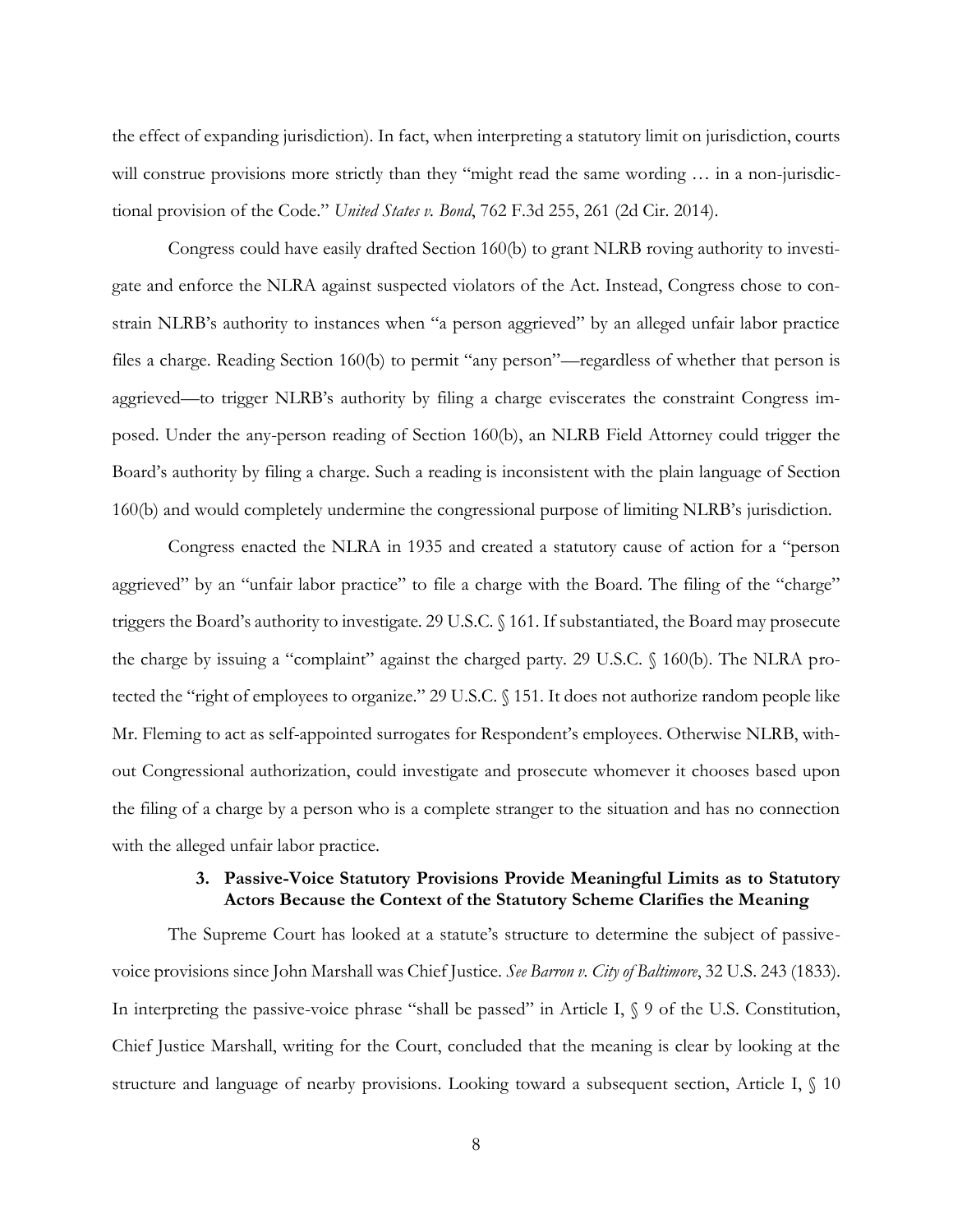(emphasis added), which reads, "No *State* shall … pass," the Court concluded that Article I, § 9, "however comprehensive its language, contains no restriction on state legislation." 32 U.S. at 248.

As recently as last Term, the Supreme Court employed the same approach as it has since the early-19th Century. At issue in *Fourth Estate Public Benefit Corp. v. Wall-Street.com, LLC*, 139 S. Ct. 881 (2019), was the construction of the phrase "registration has been made" of 17 U.S.C.  $\oint$  411(c). Justice Ginsburg writing for the unanimous Court looked closely at the "specific context" of Section 411(c) and nearby sections, 17 U.S.C.  $\%$  408(f), 410, to conclude that "has been made" refers to "registration" done by the Copyright Office. By reading the statute as a whole, the Court resolved the apparent ambiguity of the passive-voice phrase. *Id.* at 890. *See also United States v. Wilson*, 503 U.S. 329 (1992) (construing the phrase "[a] defendant shall be given credit" in 18 U.S.C. § 3585(b), in contextual harmony with the statutory scheme as a whole to mean the Attorney General, not the courts, is the statutory actor tasked with calculating credits); *United States v. Brumbaugh*, 909 F.2d 289, 291 (7th Cir. 1990) ("Several tools of statutory interpretation" such as "structure and language of the statute" help clarify the "subject" of "the passive voice in the statutory language").

Applying the approach the Supreme Court has taken for nearly two centuries identifies the unnamed actor in the first sentence as the "aggrieved person" that Congress identified in the following sentence. *See Barron*, 32 U.S. 243. The General Counsel's reading of the statute, as adopted by the ALJ, contorts the legislative scheme into something it is not and authorizes any random person to subject a company to a government-directed and funded unfair-labor-practice action forcing it to endure the cost of defending against the litigation, as has happened here. The NLRA does not give carte blanche harassment power to Mr. Fleming, and it does not grant NLRB a virtually limitless power to investigate and harass an employer whose employees are not aggrieved by something that bothers the agency. Allowing any random person to subject a company to a government-directed and funded unfair-laborpractice action, thus forcing that company to endure the cost of defending against the litigation (as has happened here), contorts the legislative scheme into something it is not and invites abuse.

While "a legislature's use of the passive voice sometimes reflects indifference to the actor," courts do not attribute indifference to the actor if it "would be inconsistent with the statutory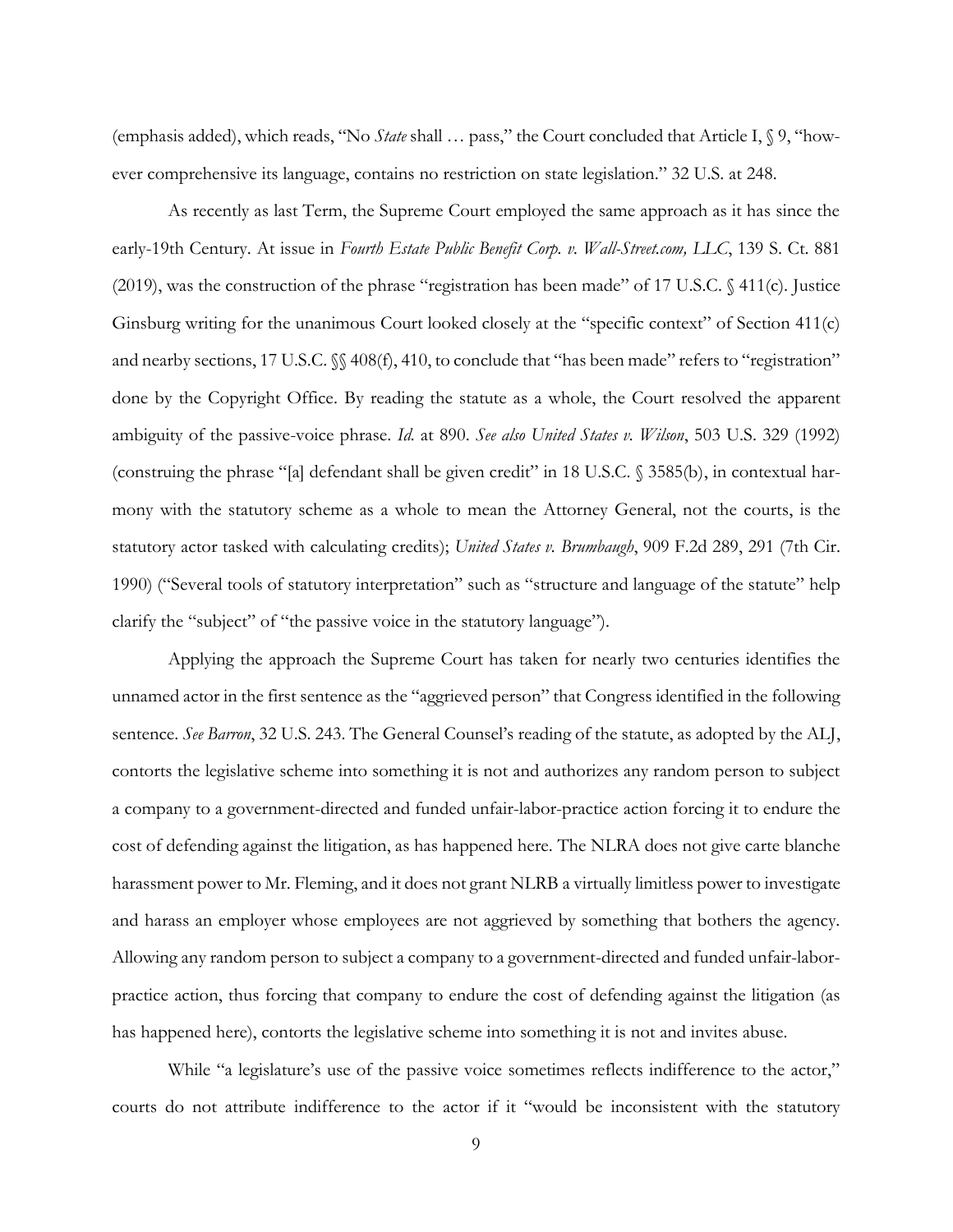declaration of purpose." *Rubin v. Islamic Republic of Iran*, 830 F.3d 470, 479 (7th Cir. 2016). Even if the "passive-voice phrasing … introduces some ambiguity," NLRA's declaration of policy—among others, "restoring equality of bargaining power between employers and employees," 29 U.S.C. § 151— "clarifies" that only persons aggrieved by an alleged unfair labor practice can file charging documents with the Board. *Rubin*, at 479–80 (quoting *King v. Burwell*, 135 S. Ct. 2480, 2489 (2015) ("Oftentimes the meaning—or ambiguity—of certain words or phrases may only become evident when placed in context. So, when deciding whether the language is plain, we must read the words in their context and with a view to their place in the overall statutory scheme." (cleaned up))); *see also* Anita S. Krishnakumar, *Passive-Voice References in Statutory Interpretation*, 76 Brook. L. Rev. 941 (2011) (collecting and discussing cases interpreting passive-voice legislative text).

There is nothing in the complaint, the charging document, or any proof submitted at the hearing to the ALJ, that even arguably alleges—let alone proves—that Mr. Fleming is a "person aggrieved" within the meaning of Section 160(b). He is not an employee or independent contractor of FDRLST Media, LLC. GC-2, ¶ 30. He is also not an "individual whose work has ceased as a consequence of, or in connection with, any current labor dispute or because of any unfair labor practice" at FDRLST. *See* 29 U.S.C. § 152(3). Nor is he in privity with any employee or independent contractor of Respondent. In fact, there is no nexus or privity whatsoever between FDRLST and Mr. Fleming. He is nothing more than a random person on the internet who does not share Mr. Domenech's views or sense of humor. This lack of privity or protected interest excludes Mr. Fleming from the class of persons who can trigger NLRB's authority.

## **4. "Person Aggrieved" and "Any Person" Are Coterminous with Article III Standing**

Courts have interpreted aggrievement requirements in statutes to require and ensure that a charging party has Article III standing. The cases on standing are an important tool to determine the meaning of Section 160(b).

When Congress uses the words "person aggrieved," it shows "a congressional intent to define standing as broadly as is permitted by Article III of the Constitution"—and not broader than the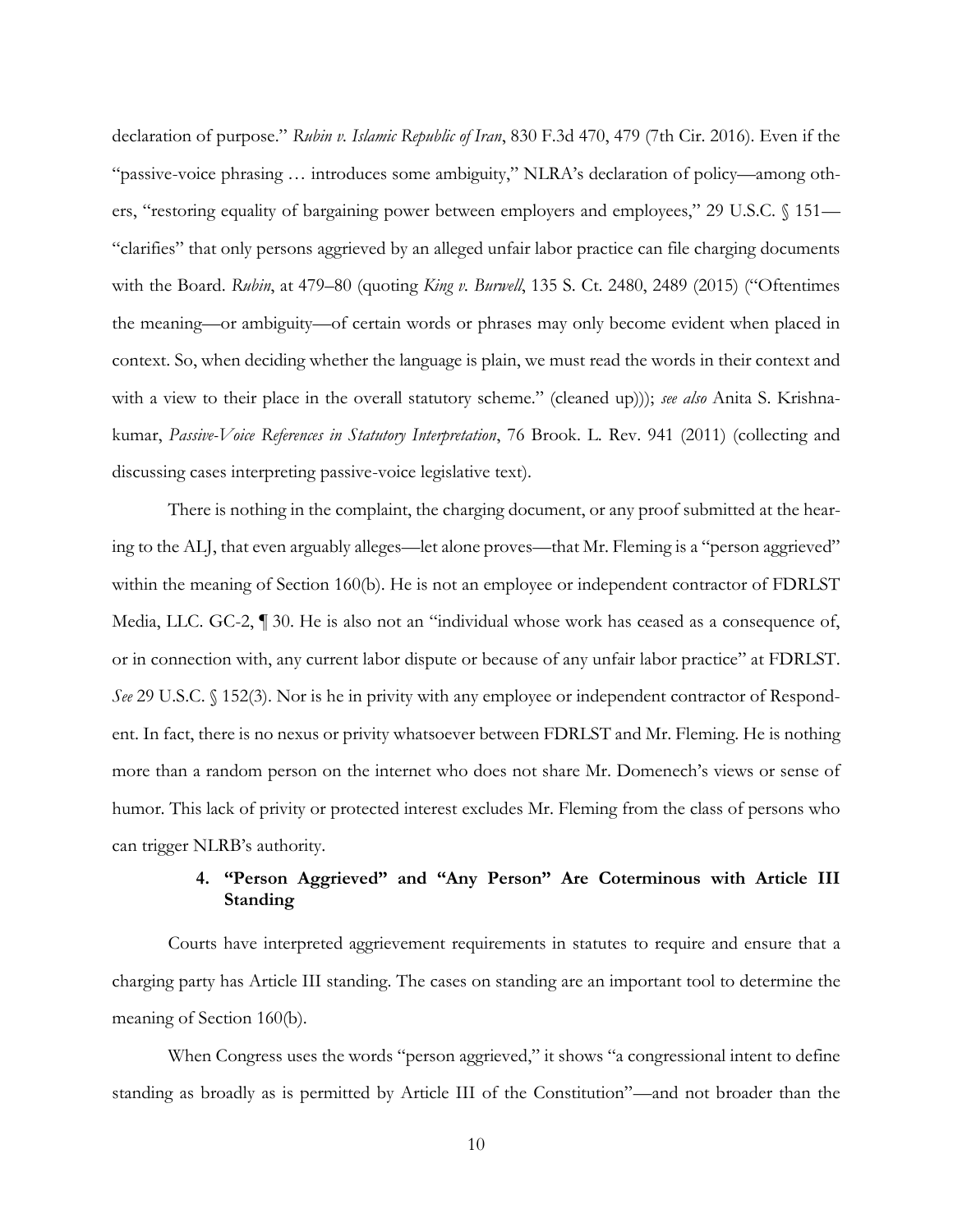constitutional standing requirement. *Trafficante v. Metropolitan Life Insurance Co.*, 409 U.S. 205, 209 (1972); *see also Loeffler v. Staten Island University Hosp.*, 582 F.3d 268, 280 (2d Cir. 2009) (concluding that the phrase "any person aggrieved" in the Rehabilitation Act of 1973, 29 U.S.C. §§ 794–794a, "evinces a congressional intention to define standing … as broadly as is permitted by Article III of the Constitution"); *Gladstone Realtors v. Village of Bellwood*, 441 U.S. 91, 108–09 (1979) (concluding that statutes using the phrase "person aggrieved" mean that the person bringing the action must have standing only "as broad as is permitted by Article III" (cleaned up)). In other words, we must assume that the purpose of Congress's "person aggrieved" requirement in Section 160(b) was to limit the ability to file a charge to those persons who would have standing to sue the accused employer.

Therefore, a charging party must be able to show (1) it has suffered an injury-in-fact to a legally protected interest and that injury is (a) concrete and particularized and (b) actual or imminent, not conjectural or hypothetical; (2) the injury is fairly traceable to the challenged action of the defendant; and (3) it is likely, as opposed to merely speculative, that the injury will be redressed by a favorable decision. *Friends of the Earth v. Laidlaw Environmental Services (TOC), Inc.*, 528 U.S. 167, 180–81 (2000); *Lujan v. Defenders of Wildlife*, 504 U.S. 555, 560 (1992). The General Counsel or Charging Party needed to "demonstrate standing separately for each form of relief sought." *Laidlaw*, 528 U.S. at 185. A person aggrieved in one respect does not have standing to bring a broader challenge, as "standing is not dispensed in gross." *Lewis v. Casey*, 518 U.S. 343, 358 n.6 (1996). And the "usual rule" is that "a party may assert only a violation of its own rights." *Virginia v. American Booksellers Ass'n, Inc.*, 484 U.S. 383, 392 (1988).

Mr. Fleming has suffered *no* "injury in fact." He has suffered no injury to any "legally protected interest" at all. *Laidlaw*, 528 U.S. at 180–81. His purported aggrievement—his personal disagreement with the views Mr. Domenech expressed—is neither "concrete" nor "particularized." Moreover, merely producing Mr. Domenech's satirical tweet as evidence of injury comes nowhere close to establishing "actual" or "imminent" injury to Mr. Fleming. Mr. Fleming's fabricated injury arises out of perhaps an overly active imagination, but it is not "fairly traceable" to FDRLST Media, LLC.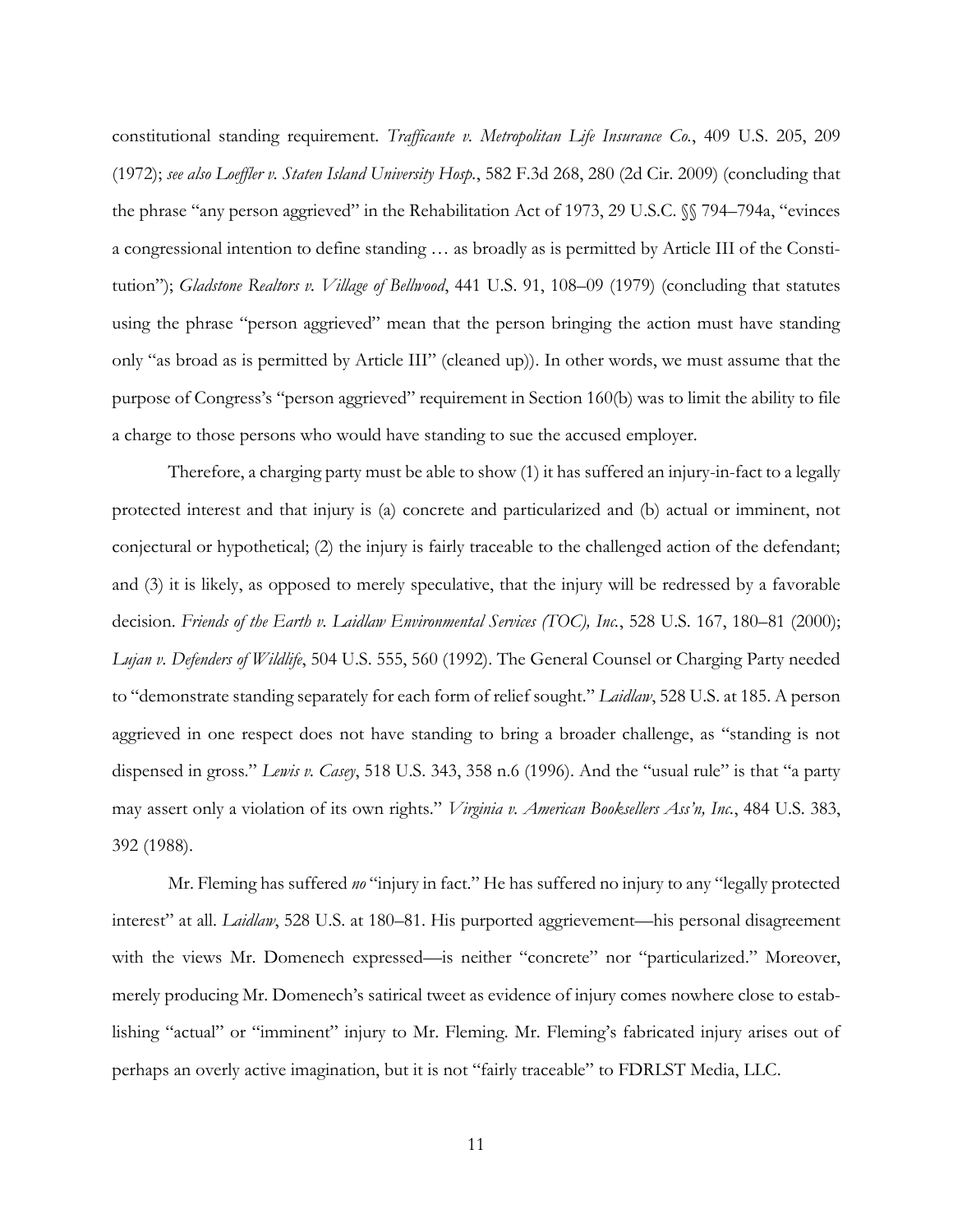Furthermore, it is highly "speculative," even downright nonsensical, that such an injury could be "redressed" by a decision favorable to Mr. Fleming. Noteworthy in this respect, the General Counsel, "as part of the remedy" for the alleged unfair labor practice, sought "an Order requiring Respondent to delete the tweet." GC-1 at 3. The General Counsel, however, failed to prove that Respondent dictates or can compel Mr. Domenech, its other employees, officers supervisors, or agents, to "delete" a tweet any of them posted on their personal Twitter accounts expressing their personal opinion on a currently debated topic. There was no allegation, and the General Counsel failed to prove, that FDRLST dictates or compels Mr. Domenech's or anyone else's personal beliefs or what they choose or do not choose to publish on their personal Twitter accounts. Even assuming for argument's sake that the tweet constituted a threat, Mr. Fleming was not threatened, so removing the tweet does not remove any threat against him. Tellingly, the ALJ *did not* even order FDRLST to order Mr. Domenech to delete the tweet. And that omission from the ALJ's decision and order shows that removal of the tweet will have no effect upon Mr. Fleming personally, aside from his generalized (and hence nonactionable) objection to its contents. Nor could the ALJ have ordered Mr. Domenech directly to delete the tweet. Mr. Domenech is not a party to this action, and the ALJ could not have ordered a nonparty to do or not do something as a "remedy" to resolve this case.

In *NLRB v. Indiana & Michigan Elec. Co.*, 318 U.S. 9, 17 (1943), without any analysis of the statutory language, the Court in *dicta* relied on one statement by one Senator during a committee hearing for the proposition that Section 160(b) did not require "that the charge be filed by a labor organization or an employee." Considering that a labor organization filed the charge, the question of whether Section 160(b) permits a non-employee or non-labor organization to file a charge was not before the Court. *See id.* The one Senator opined that "it was often not prudent for the workman himself to make a complaint against his employer." *Id*. But even that Senator's statement did not go so far as to assume that any stranger should be able to file a charge, and the Supreme Court studiously refrained from endorsing that view in *Indiana & Michigan*. Indeed, FDRLST does not argue that only employees and unions may file a charge. In fact, FDRLST agrees that *any* person—regardless of whether an employee, union, or otherwise—may file a charge, so long as that person is statutorily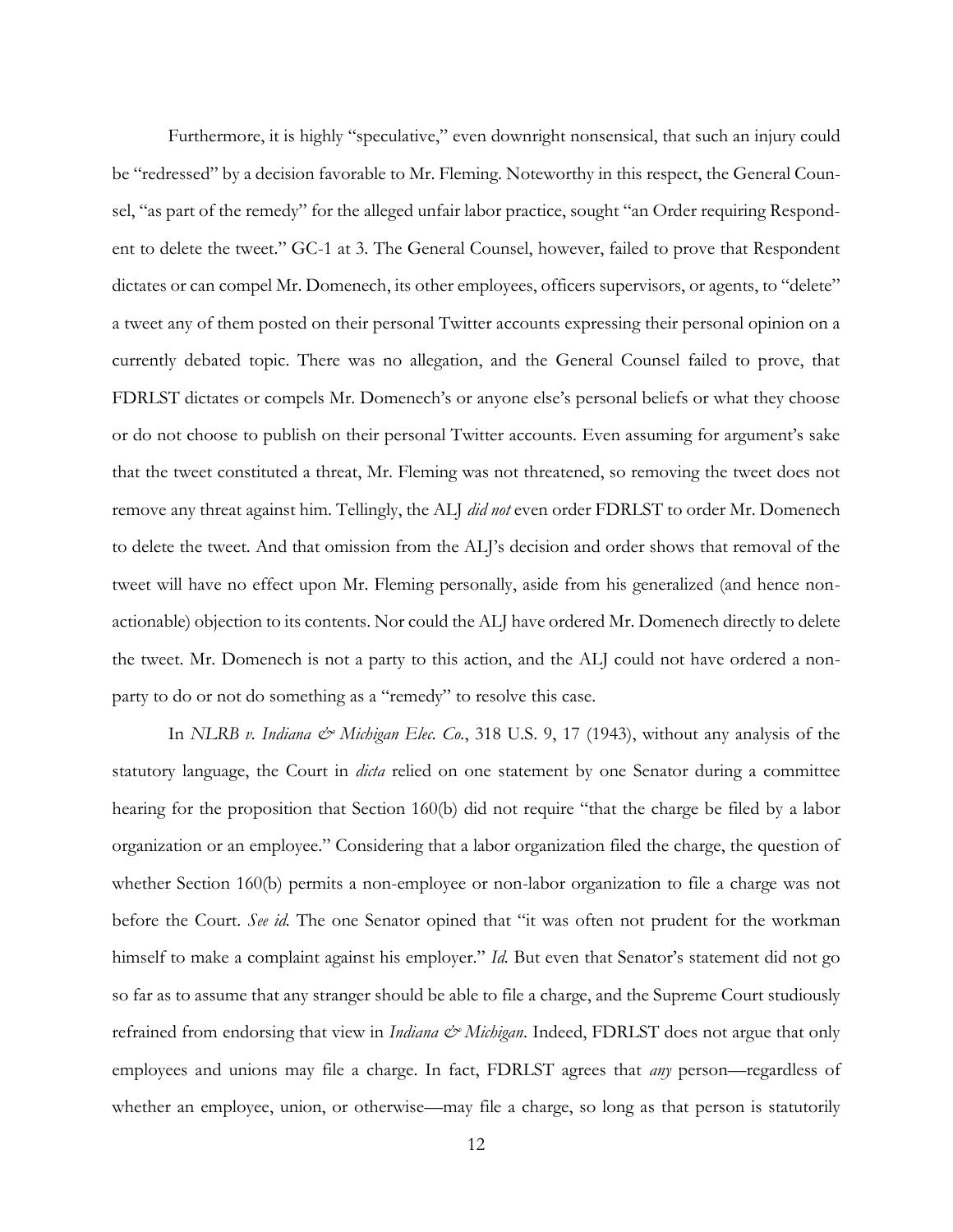*aggrieved* by the charged unfair labor practice. Aggrievement—not employment status—is the limitation Congress chose to impose on a charging party. That is not to say, however, that employment status is irrelevant. Just because a non-employee and non-union could be aggrieved by an unfair labor practice does not transform Mr. Fleming into an "aggrieved person" within the meaning of Section 160(b).<sup>1</sup> In fact, "if an unfair labor practice is found to exist, the ensuing … order" should "coerce conduct by the wrongdoer *flowing particularly to the benefit of the charging party*." *NLRB v. Sears, Roebuck & Co.*, 421 U.S. 132, 156 n.22 (1975) (emphasis added). The ALJ's order here does not—and could not—flow to the benefit of Mr. Fleming, thus he is not a proper party.

In *Lexmark International, Inc. v. Static Control Components, Inc.*, 572 U.S. 118, 129 (2014), the Supreme Court's task was to construe the meaning of the phrase "any person" in 15 U.S.C. § 1125(a). According to the Court, only those who can "satisfy the minimum requirements of Article III" to commence action could satisfy the "any person" provision. *Id.* That is, the Court did not allow "all factually injured plaintiffs" to commence action but only those whose "interests fall within the zone of interests protected by the law invoked" to commence action. *Id.* So too here.

*Lujan* itself concluded that the "any person" provision of 16 U.S.C. § 1540(g) cannot be broader than Article III standing. 504 U.S. at 572. And in *Common Cause v. FEC*, 108 F.3d 413 (D.C. Cir. 1997), the court concluded that the "any person" provision of 52 U.S.C.  $\sqrt{(}30109(a)(1)$  is limited to those who can demonstrate Article III standing because holding otherwise would allow any person to allege "a violation of the law has occurred," which would be "tantamount to recognizing a justiciable interest in the enforcement of the law." 108 F.3d at 418. But "Congress cannot, consistent with Article III, … confe[r] 'upon *all* persons … an abstract, self-contained, noninstrumental 'right' to have the Executive observe the procedures required by law.'" *Id.* (quoting *Lujan*, 504 U.S. at 573) (emphasis in original). *See also Dellinger v. Science Applications Intern. Corp.*, 649 F.3d 226, 227 (4th Cir. 2011) (concluding that the "any person" provision of the Fair Labor Standards Act gives "an employee the right to sue only his or her current or former employer and that a prospective employee cannot sue a

<sup>1</sup> To the extent 29 C.F.R. § 102.9 would permit a non-aggrieved person to file a charge, that provision is inconsistent with the statute and therefore devoid of any force or effect.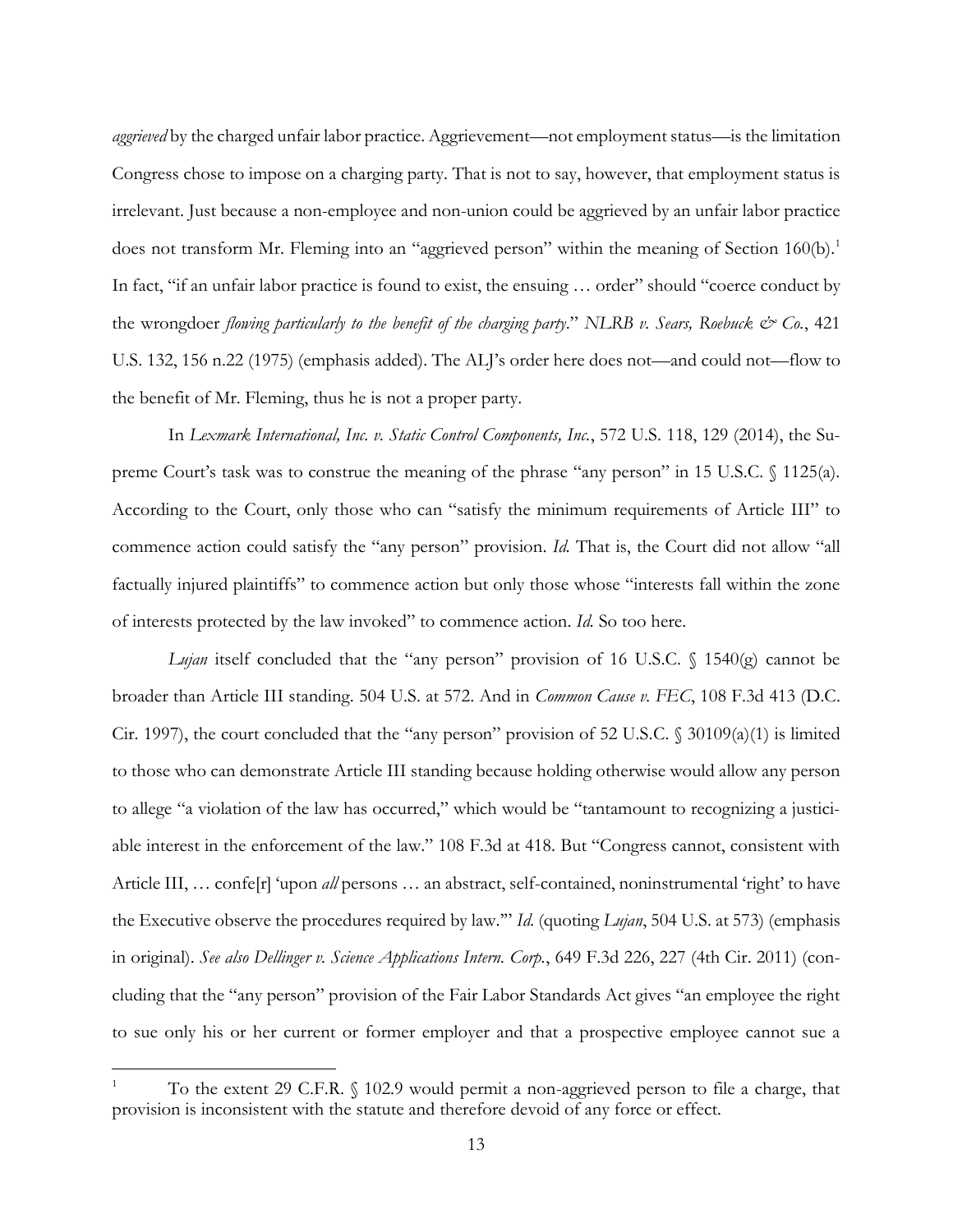prospective employer for retaliation"); *Spokeo, Inc. v. Robins*, 136 S. Ct. 1540 (2016) (consumers of information also need to demonstrate Article III standing, and cannot satisfy standing by alleging a bare violation of a federal statute). *See also United States v. Alvarez*, 567 U.S. 709, 720 (2012) (concluding that 18 U.S.C. § 1001, in which the word "any" occurs *nine* times, "does not lead to the broader proposition that false statements are unprotected when made to *any* person, at *any* time, in *any* context" (emphasis added)); *Graham Co. Soil & Water Conservation Dist. v. United States*, 545 U.S. 409, 418 (2005) ("[T]he phrase '*any action* brought under section 3730' is *limited* to § 3730(a) actions brought by the United States and § 3730(b) actions in which the United States intervenes as a party[.]" (emphasis added)); *United States v. Ninety-Three Firearms*, 330 F.3d 414, 423 (6th Cir. 2003) (concluding that the purpose of 18 U.S.C.  $\sqrt{924(d)(1)}$  would not be served by interpreting "any action" to mean both administrative and judicial actions).

The complaint in this case flunks *Lujan*'s three prongs. The standing analysis is relevant not because Article III standing applies to the NLRB proceedings themselves, but because it informs who may be aggrieved by an unfair labor practice and how to construe statutory and regulatory text. *See Trafficante*, *supra*; *Gladstone Realtors*, *supra* (the "person aggrieved" statutory language requires a showing of Article III standing in both administrative adjudications and federal-court cases).

As such, Mr. Fleming does not meet even the minimum requirement to claim aggrievement under 29 U.S.C. § 160(b). And no evidence presented to the ALJ during the evidentiary hearing shows otherwise. The case should be dismissed.

#### **5. Mr. Fleming Does Not Satisfy the Third-Party Standing Exception**

Nor does Mr. Fleming fall within the familiar exception to the bar against third-party standing. There is no existing or associational relationship between him and Respondent's employees, independent contractors, their family members, and/or a union. For example, two physicians were accorded standing to challenge a state statute that prohibited the use of state Medicaid funds to pay for nontherapeutic abortions because there was a "patent" "closeness of … relationship" between doctor and patient, and the physicians were "intimately involved" in the patient's decision to exercise her constitutional right to abortion. *Singleton v. Wulff*, 428 U.S. 106, 117 (1976).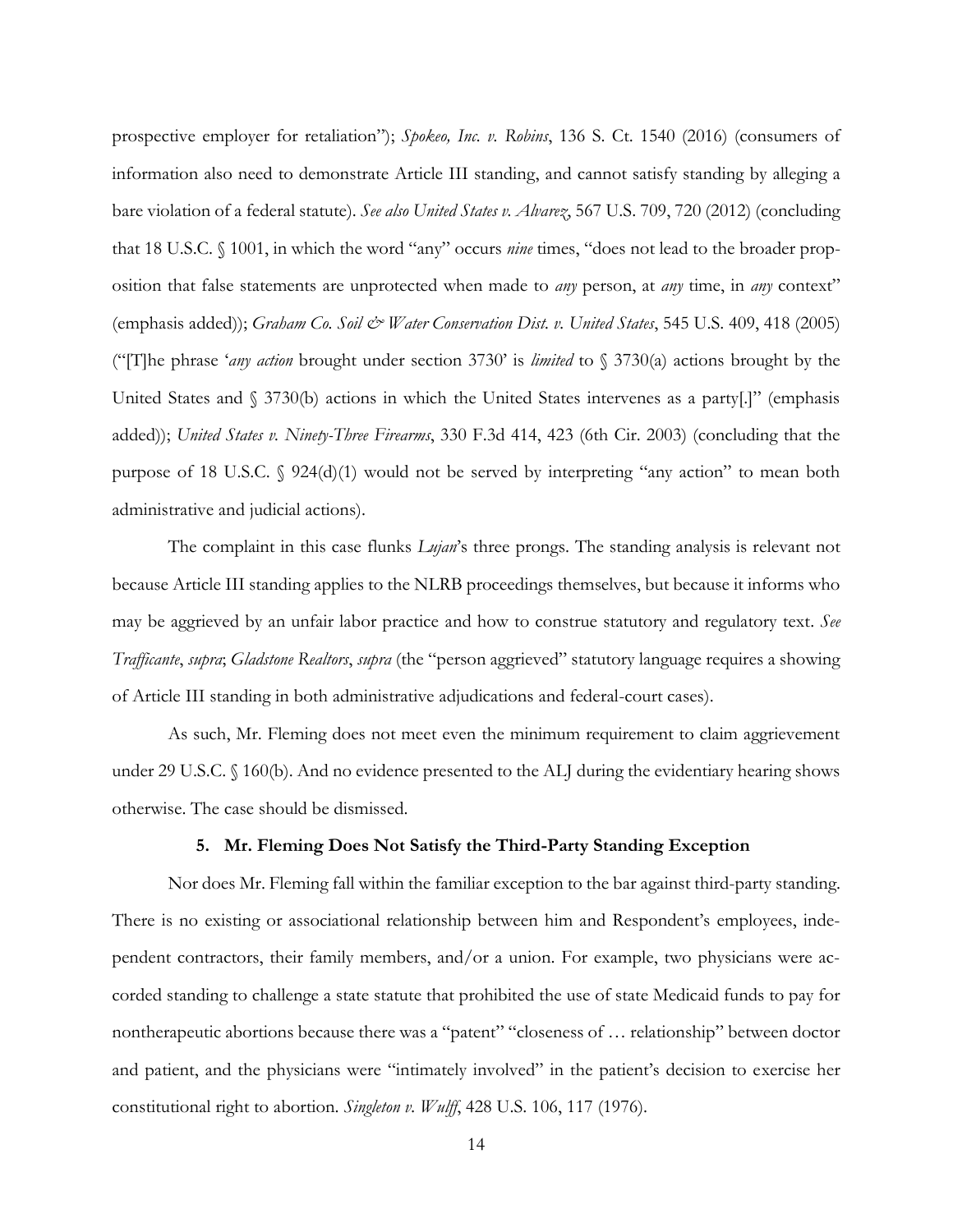Not so here. Mr. Fleming saw a tweet on Twitter, felt provoked, and reported that to the Board by filing a charging document. Recognizing him as being "aggrieved" within the meaning of 29 U.S.C.  $\S$  160(b) in these circumstances would stretch the statute beyond the scope Congress established.

In *Elk Grove Unified School District v. Newdow*, the Supreme Court denied third-party standing to a father who sued on behalf of his school-aged daughter to challenge the Pledge of Allegiance recital requirement in public schools. 542 U.S. 1 (2004).<sup>2</sup> A nonexistent relationship between Mr. Fleming and those who could potentially be "aggrieved" by the alleged "unfair labor practice" does not permit him to assert aggrievement on their behalf within the meaning of 29 U.S.C. § 160(b). However wellintentioned Mr. Fleming's reaction to the tweet may have been, his relationship to FDRLST, its employees, independent contractors, and/or their family members is more attenuated than was Michael Newdow's to his daughter.

#### **6. Mr. Fleming Presents a Mere Generalized Grievance**

No one alleged, and no one proved, that Mr. Fleming is a "person aggrieved." Despite this fatal flaw, the ALJ adjudicated a generalized grievance. FDRLST takes exception to the ALJ's adjudication of the mere generalized grievance presented by Mr. Fleming—an error the Board should correct by vacating and reversing the ALJ's decision.

At most, Mr. Fleming, by filing a charge, expressed his concern as a citizen and taxpayer that a non-Respondent (Mr. Domenech) should refrain from potentially offending random people on the internet. A "generalized grievance" is "inconsistent with the framework of Article III because the impact on [the complainant] is plainly undifferentiated and common to all members of the public." *Lujan*, 504 U.S. at 575 (cleaned up). Congress did not enact the NLRA so that anyone could wield Section 160 as a sword against business competitors or ideological adversaries. Indeed, statutes are

<sup>2</sup> *Newdow* was abrogated on other grounds by *Lexmark*, 572 U.S. 118. As noted in *Lexmark*, the Court did not abrogate the "third-party standing" portion of *Newdow*, which is relevant here. 572 U.S. at 127 n.3 (*Lexmark* "does not present any issue of third-party standing, and consideration of that doctrine's proper place in the standing firmament can await another day.").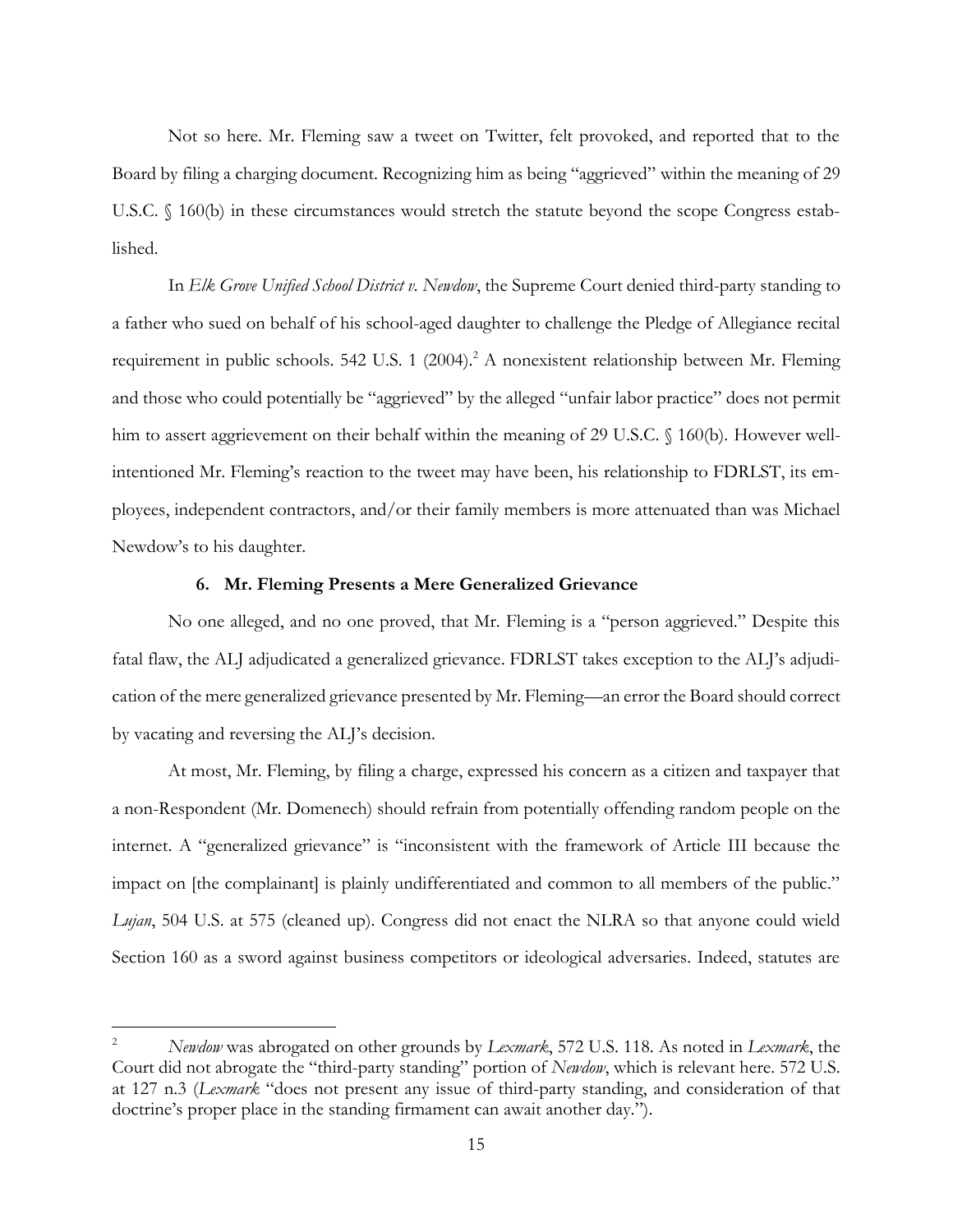"interpreted in a way that avoids absurd results." *United States v. Dauray*, 215 F.3d 257, 264 (2d Cir. 2000).

There is no such thing as "[o]ffended observer standing" because it "is deeply inconsistent with" the "longstanding principl[e] ... that generalized grievances ... are insufficient to confer standing." *American Legion v. American Humanist Ass'n*, 139 S. Ct. 2067, 2100 (2019) (Gorsuch, J., joined by Thomas, J., concurring in the judgment) (cleaned up) (citing *Schlesinger v. Reservists Committee to Stop the War*, 418 U.S. 208, 217 (1974); *Kowalski v. Tesmer*, 543 U.S. 125, 129 (2004)).

Having failed to show—indeed specifically disclaiming (by stating in the Charging Document that he is invoking "any person" standing, R-7 at 2)—that Mr. Fleming is a "person aggrieved," NLRB's perfunctory investigation and subsequent filing of a complaint have exceeded their statutory bounds. Congress has conferred jurisdiction on the Board to investigate only those charges that are filed by a "person aggrieved" by an alleged "unfair labor practice," and to issue complaints only in cases that satisfy this essential statutory minimum. The Board simply does not have jurisdiction in circumstances such as those presented here. Consequently, the Board should dismiss this action for having been instituted outside of statutory constraints placed upon NLRB by Congress.

#### **B. Mr. Fleming Is Not Within the Zone of Interests Protected by Statute**

Mr. Fleming is also not within the zone of interests protected by the NLRA. Try as he might, he could not show—and indeed, neither the General Counsel nor the Charging Party, who did not participate in the hearing before the ALJ, showed—that he is a "person aggrieved" by an unfair labor practice and therefore that he is within the zone of interests the NLRA protects. 29 U.S.C. § 160(b). This shortcoming is another reason why the ALJ erred in assuming jurisdiction. The ALJ and the Board lack subject-matter jurisdiction in the matter at hand. The Board should therefore dismiss the case.

## **1. The Lexmark Zone-of-Interests Test Looks to Traditional Tools of Statutory Interpretation**

*Lexmark* provides an authoritative formulation of the zone-of-interests test. Foremost, "[w]hether a plaintiff comes within the zone of interests is an issue that requires us to determine, using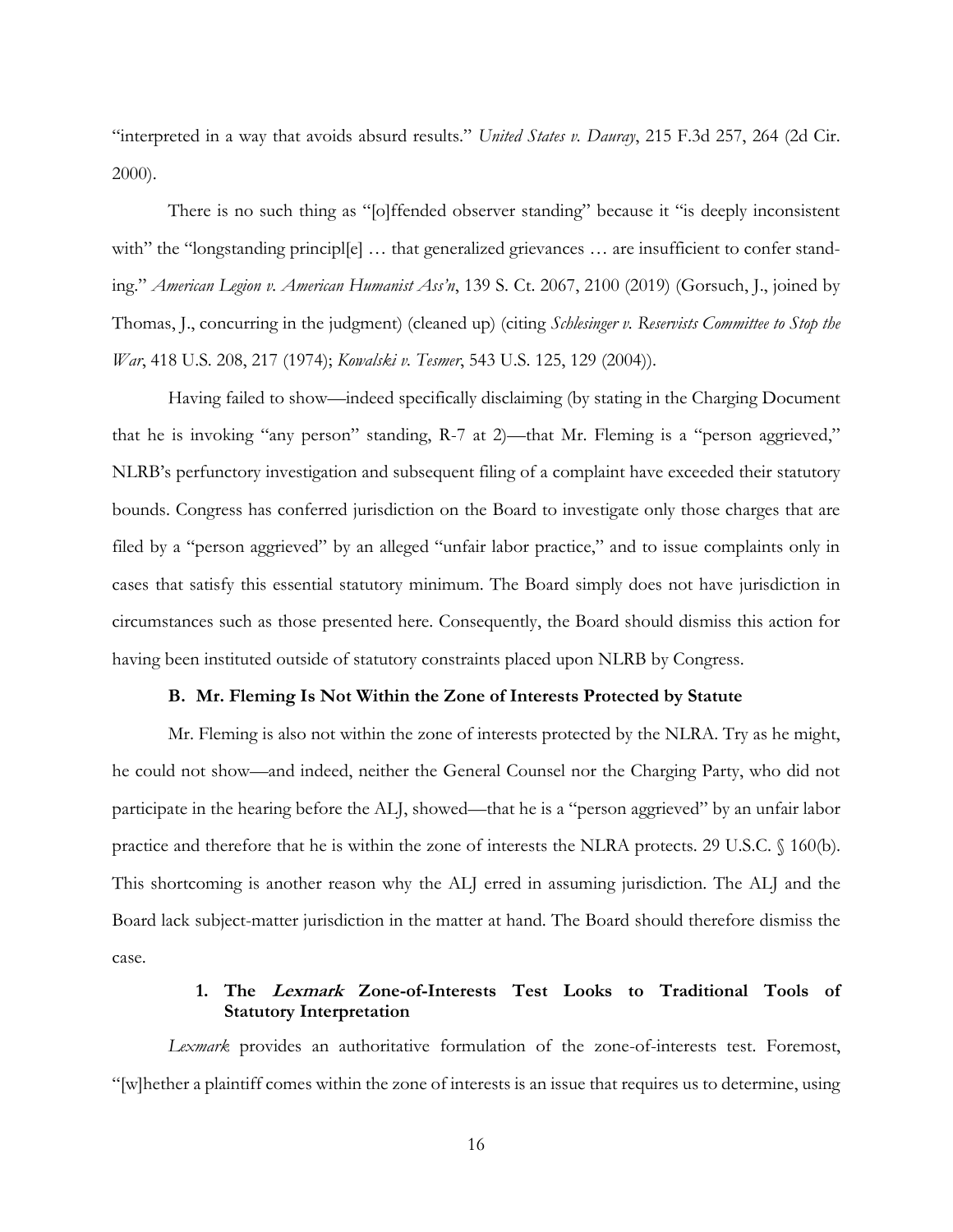traditional tools of statutory interpretation, whether a legislatively conferred cause of action encompasses a particular plaintiff's claim." 572 U.S. at 128 (cleaned up).

The zone-of-interests inquiry is relevant here because NLRB, like all federal administrative agencies, has only those powers authorized by Congress. If "traditional tools of statutory interpretation" show NLRB lacks statutory authority to take an action against Respondent based on a charging document filed by a random person, then the Board lacks jurisdiction and should dismiss the case.

In *Lexmark*, the question was whether "Static Control falls within the class of plaintiffs whom Congress has authorized to sue under § 1125(a)." *Id.* The statute at issue in *Lexmark*, like the statute here (29 U.S.C. § 160(b)), does not specify who may commence action. In *Lexmark*, as here, that "question requires us to determine the meaning of the congressionally enacted provision creating a cause of action"—"whether Congress in fact" authorized a random person like Mr. Fleming to charge FDRLST with committing an unfair labor practice. *Id.* The traditional tools of statutory interpretation show that Congress did not extend charging-party status to random people on the internet who are perhaps too easily offended by someone else's exercise of Constitutionally protected speech or expression. Nor did Congress empower such random people to invoke the immense power of the NLRB against someone whom they perceive to be their ideological opponent. Exercising such silencing power would harm the purpose of the NLRA rather than promote it. *See* 29 U.S.C. § 151 (protecting the freedom-of-speech and freedom-of-association rights of both employers and employees).

Canons of construction render the meaning of Section 160(b) clear. They also show that NLRB's interpretation of 29 U.S.C. § 160(b) contained in 29 C.F.R. § 102.9 is deeply flawed and insupportable under any ordinary statutory-interpretation analysis. The statutory-construction analysis this brief has provided thus far is fully applicable in evaluating the *Lexmark* test, and Respondent will not repeat those arguments here.

In short, the statutory cause of action—the filing of a charge with NLRB—extends only to those whose interests "fall within the zone of interests protected by the law invoked." *Lexmark*, 572 U.S. at 126 (quoting *Allen v. Wright*, 468 U.S. 737, 751 (1984)). The "breadth of the zone of interests varies according to the provisions of law at issue." *Id.* at 130 (quoting *Bennett v. Spear*, 520 U.S. 154,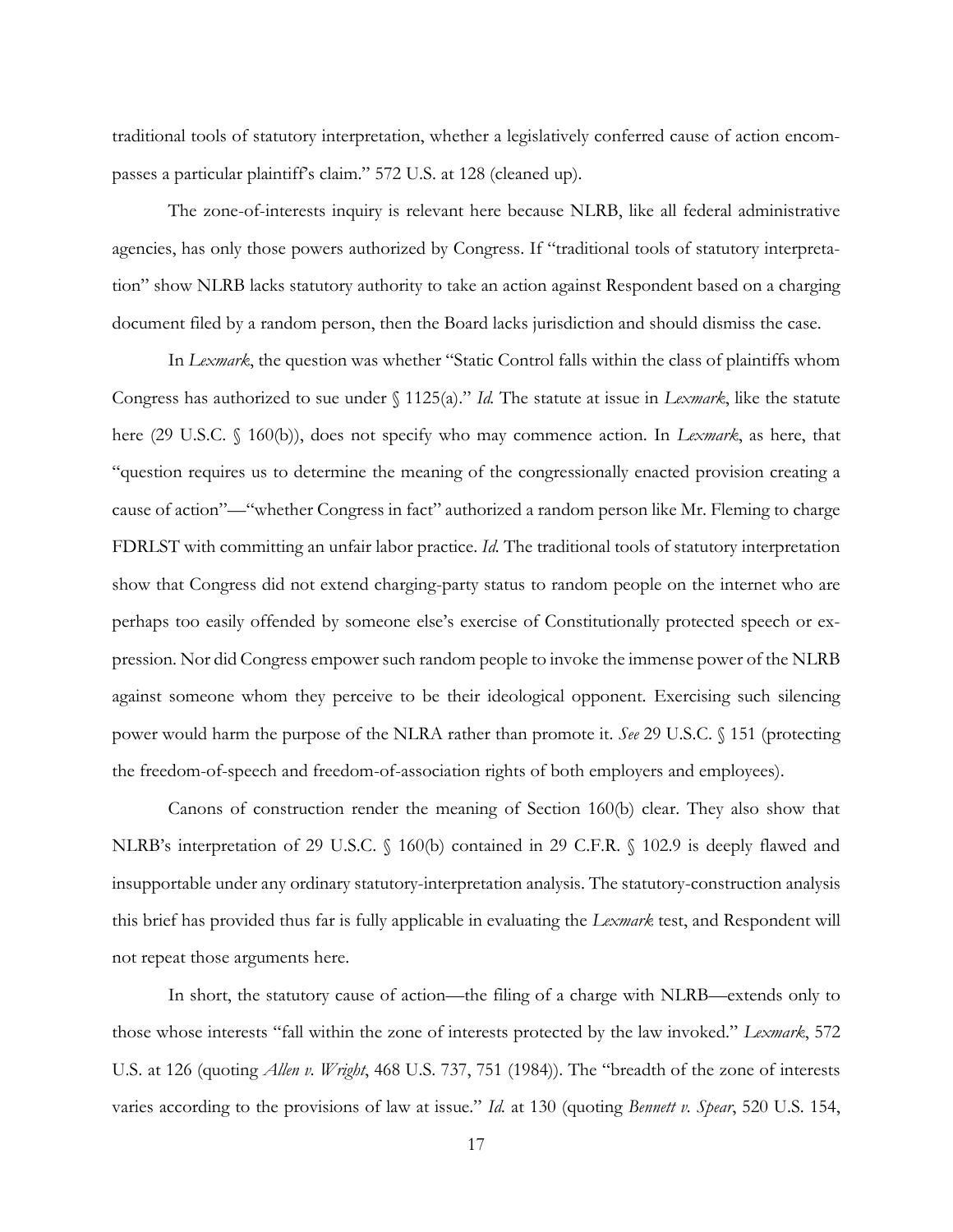163 (1997)). The provisions of 29 U.S.C. § 160(b) foreclose precisely the type of search-and-destroy tactic that Mr. Fleming wishes to wield against those with whom he disagrees.

Put differently, Mr. Fleming has no protectable interest—neither one provided for by statute nor by the Constitution. A random person's purported indignation at a joke does not transform him into an aggrieved person falling within the zone of interests protected by the NLRA. Mr. Fleming is not and has never been an "employee" of FDRLST as defined at 29 U.S.C. § 152(3), and FDRLST is not and has never been Mr. Fleming's "employer" as defined at 29 U.S.C. § 152(2). GC-2 ¶ 30.

Here, as in *Lexmark*, "[i]dentifying the interests protected by" the NLRA "requires no guesswork, since the Act includes … a statement of the statute's purposes." 572 U.S. at 131. The purpose of the Lanham Act at issue in *Lexmark* was "protecting persons engaged in commerce within the control of Congress against unfair competition." *Id.* (cleaned up). To fall within the zone of interests of the Lanham Act of § 1125(a)'s false-advertising provision, "a plaintiff must allege an injury to a commercial interest in reputation or sales," and the plaintiff's injuries must be "proximately caused by violations of the statute." *Id.* at 131–32. Likewise, the General Counsel and the Charging Party here failed to allege—let alone prove—that Mr. Fleming is injured *qua* "employee" or independent contractor of FDRLST, nor as a family member of an employee or independent contractor of FDRLST, nor as a bargaining representative for employees or independent contractors of FDRLST, nor in his exercise of rights protected by the NLRA and that such injuries are "proximately caused" by Mr. Domenech's June 6, 2019 tweet. Mr. Fleming's "work"—as a lawyer practicing in the state of Massachusetts, or as a self-appointed twitterati—has *not* "ceased as a consequence of, or in connection with … or because of" Mr. Domenech's June 6 tweet. 29 U.S.C. § 152(3). The ALJ failed to engage in this analysis—an error the Board should correct by vacating and reversing the ALJ's decision.

### **2. Mr. Fleming Falls Outside the Scope of APA's Aggrievement Requirement**

Even if Section 160(b) itself were silent on whether only an "aggrieved" person may file a charge, the default aggrievement requirement contained in the Administrative Procedure Act (APA), 5 U.S.C. § 702, would still apply. APA § 702 authorizes suit by any "person … adversely affected or aggrieved … within the meaning of a relevant statute." The Supreme Court has read the APA's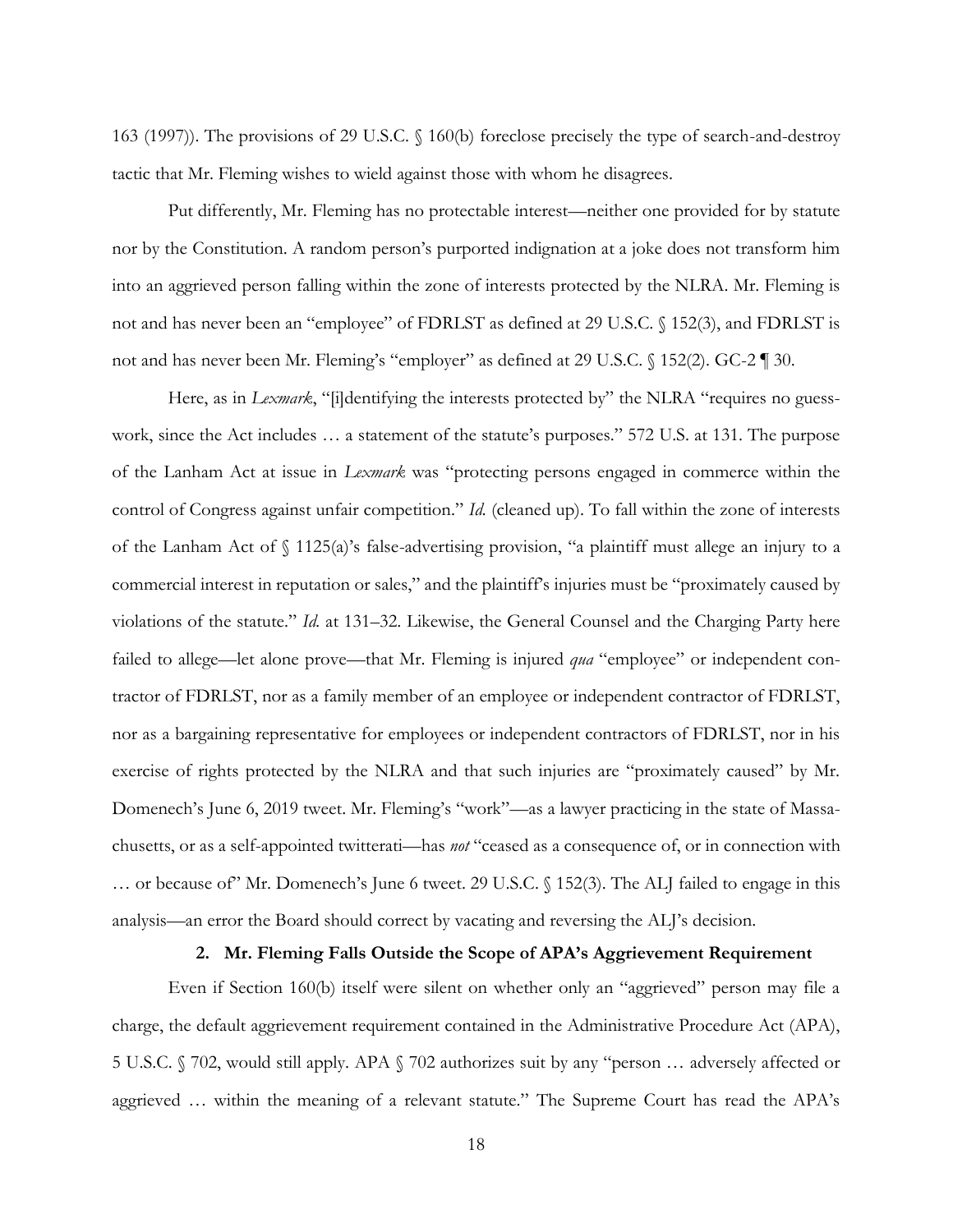aggrievement requirement to "establish a regime under which a plaintiff may not sue unless he falls within the zone of interests sought to be protected by the statutory provision whose violation forms the legal basis for his complaint." *Thompson v. North American Stainless, LP*, 562 U.S. 170, 177 (2011) (cleaned up). *Thompson* "incorporate[d]" this APA zone-of-interests test for the term "aggrieved" in Title VII of the Civil Rights Act. *Id.* at 178 (citing 42 U.S.C. § 2000e-5(f)(1) ("a civil action may be brought … by the person claiming to be aggrieved")). The zone-of-interests test, thus, "enable[s] suit by any plaintiff with an interest arguably sought to be protected by the statute, … while excluding plaintiffs who might technically be injured in an Article III sense but whose interests are unrelated to the statutory prohibitions in [the relevant statute]." *Id.* at 178 (cleaned up). Mr. Fleming simply does not have any interest that the NLRA protects. His interest is unrelated to Section 160(b), which confers charging-party status on a person aggrieved by an alleged unfair labor practice.

Mr. Fleming is *not* a "person aggrieved" by the alleged "unfair labor practice" for purposes of 29 U.S.C. § 160(b). NLRB, therefore, lacks jurisdiction to investigate and prosecute a "charg[e]" filed by a person who is not within the zone of interests protected by the NLRA.

## **C. The Board Lacks Statutory Authority to Investigate FDRLST Based on Mr. Fleming's Charge**

The Board also lacked statutory authority to investigate FDRLST based on Mr. Fleming's charge. Section 161 of the NLRA confers investigatory powers on the Board "for the exercise of the powers vested in it by sectio[n] … 160." The Board's investigatory authority, therefore, is contingent upon a valid charge filed by a "person aggrieved" by an alleged "unfair labor practice." 29 U.S.C. § 160(b). Because the condition precedent that triggers the Board's investigatory authority has not been and cannot be met here, the Board lacked the authority to investigate FDRLST based on an invalid charge filed by Mr. Fleming.

Congress could not have conferred on NLRB the authority—which Congress did not possess—to expand the scope of the "person aggrieved" requirement of 29 U.S.C. § 160(b) to allow "any person," 29 C.F.R. § 102.9, to file an "unfair labor practice" charge like the one Mr. Fleming filed here. *See Lujan*, 504 U.S. at 573 (concluding that the citizen-complainant provision of 16 U.S.C.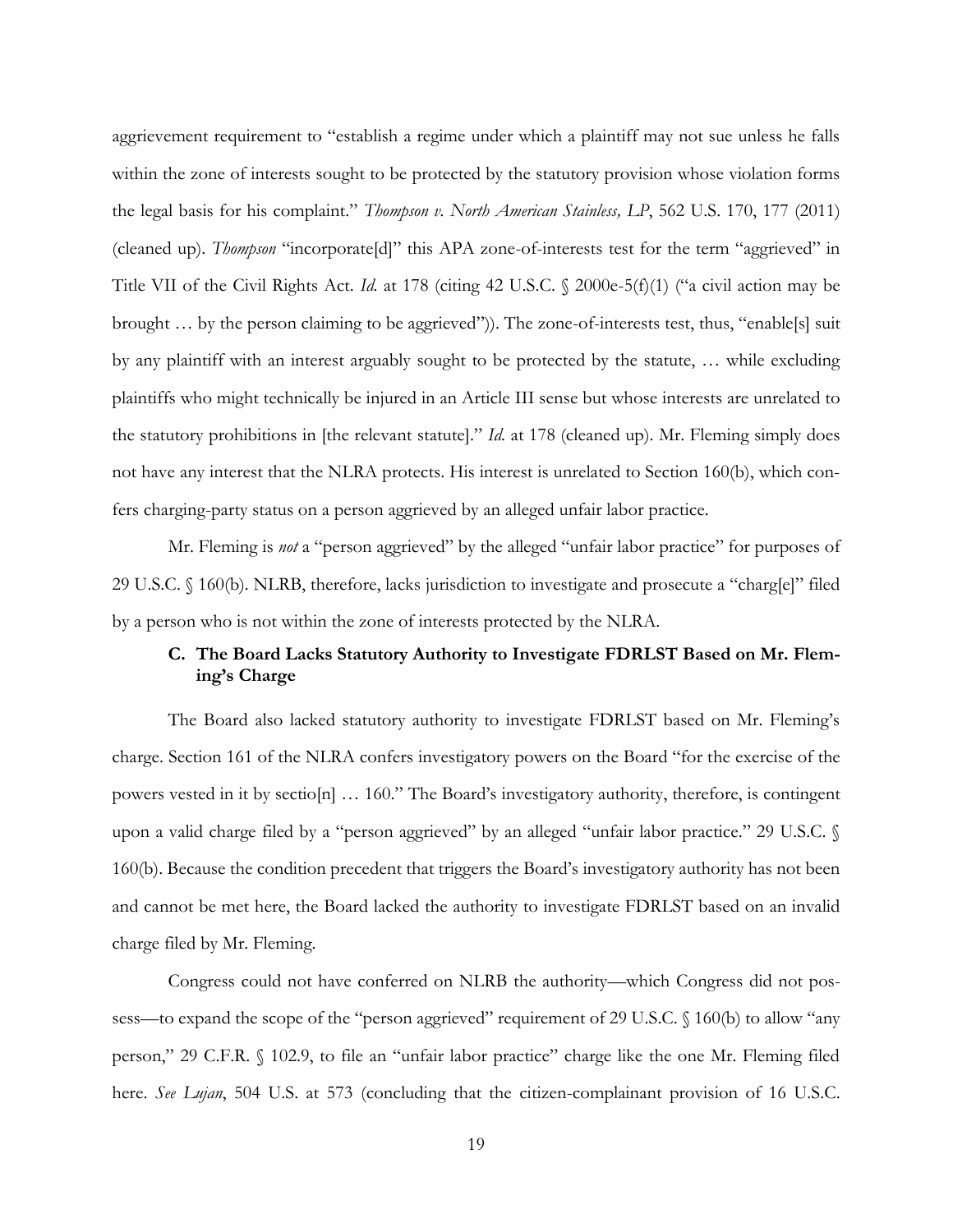§ 1540(g) that permitted "any person [to] commence a civil suit" is unconstitutional because Congress cannot, by statute, expand the "Article III case or controversy" requirement). NLRB, which can exercise only the authority granted to it by Congress has no power to investigate FDRLST under 29 C.F.R. § 102.9. The plain words of 29 U.S.C. § 160(b) foreclose that possibility. The statute has not delegated to NLRB such a broad authority. Congress has already decided that only "persons aggrieved" by an "unfair labor practice" can file a charge. This case, on its face, does not fit the limited category of cases Congress has authorized NLRB to investigate and prosecute. The Board should interpret the statute not to permit "any person" to file a charge, because if it interprets the statute to empower NLRB to investigate and prosecute based on such faulty charges, it would be casting serious doubt, under *Lujan*, on the constitutionality of Section 160(b).

The Board lacks statutory authority to prosecute FDRLST based on a charge leveled by Mr. Fleming. NLRA § 160(b) confers prosecution authority on the Board, but that prosecutorial power flows as a consequence of a charge filed by a "person aggrieved" by an "unfair labor practice." Absent a showing that the threshold set by Congress has been met as a matter of law, this entire search-anddestroy operation remains unauthorized by statute. NLRB has stepped outside the metes and bounds of its authority. The complaint should therefore be dismissed.

#### **II. NLRB REGION 2 LACKED PERSONAL JURISDICTION OVER FDRLST**

Restrictions on a forum's exercise of personal jurisdiction are territorial limitations, not just "a guarantee of immunity from inconvenient or distant litigation." *Bristol-Myers Squibb Co. v. Superior Court*, 137 S. Ct. 1773, 1780 (2017) (quoting *Hanson v. Denckla*, 357 U.S. 235, 251 (1958)). Both the Due Process Clause of the United States Constitution and the laws of the state in which a forum lies limit a forum's power to exercise personal jurisdiction over a non-resident defendant. *Int'l Shoe Co. v. State of Wash., Off. of Unemployment Compensation & Placement*, 326 U.S. 310, 311, 321 (1945). A forum's exercise of jurisdiction must, therefore, satisfy both the laws of the state in which the tribunal sits and "the requirements of due process." *Metropolitan Life Ins. Co. v. Robertson-Ceco Corp.*, 84 F.3d 560, 567 (2d Cir.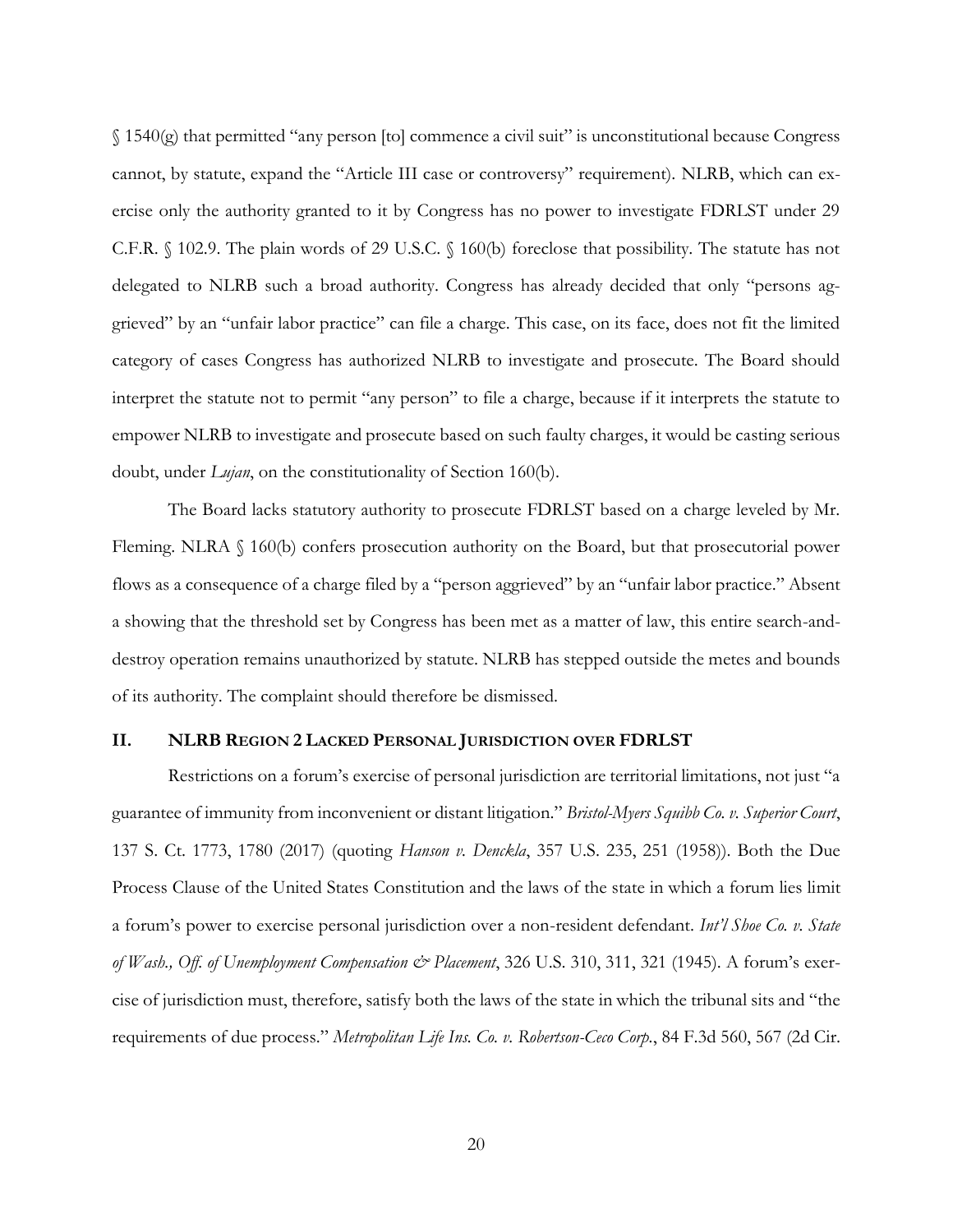1996) (cleaned up); *see also Walden v. Fiore*, 571 U.S. 277, 283 (2014) (identifying the forum state's law and the Due Process Clause as the two factors in the personal-jurisdiction inquiry).

The forum in this case was NLRB Region 2, a geographic area fully contained within the boundaries of New York State, https://www.nlrb.gov/regions/10/area-served. The General Counsel or Mr. Fleming, as the party who brought the action, had the burden to prove the propriety of Region 2 exercising personal jurisdiction over FDRLST, a non-resident. *See Friedman v. Bloomberg L.P.*, 884 F.3d 83, 90 (2d Cir. 2017); *Metropolitan Life*, 84 F.3d at 566. When an evidentiary hearing is held to establish jurisdiction, the General Counsel "must demonstrate … personal jurisdiction over the [respondent] by a preponderance of the evidence." *Id.* at 567. If no evidentiary hearing is held and the General Counsel conducts "extensive discovery regarding the [respondent's] contacts with the forum," then the General Counsel's "*prima facie* showing, necessary to defeat a jurisdiction testing motion, must include an averment of facts that, if credited by the ultimate trier of fact, would suffice to establish jurisdiction over the [respondent]." *Id.* (cleaned up).

The ALJ erred by exercising personal jurisdiction over FDRLST in Region 2. *See* Exceptions ## 32–54. Neither the General Counsel nor Mr. Fleming articulated any grounds to support Region 2's exercise of personal jurisdiction over FDRLST under New York's long-arm statute and the Due Process Clause. At the outset of the February 10 evidentiary hearing in front of the ALJ, FDRLST entered a special appearance, not a general appearance, to give the General Counsel and Mr. Fleming an opportunity to establish "jurisdictional facts." *Chen v. United States Sports Academy, Inc.*, 956 F.3d 45, 56 (1st Cir. 2020). Establishing jurisdictional facts is not burdensome; an affidavit suffices. *Id.* at 55– 57. Neither the General Counsel nor the Charging Party, who had full opportunity to do so, have provided any evidence to prove such jurisdictional facts. Accordingly, FDRLST takes exception to the ALJ's finding that Region 2 had personal jurisdiction over FDRLST Media, LLC in this case.

## **A. FDRLST Is Not Amenable to Service in New York**

A non-resident is subject to jurisdiction under New York law when the non-resident "is amenable to service of process" under New York law. *Metropolitan Life*, 84 F.3d at 567. As relevant here, New York's long-arm statute, N.Y. C.P.L.R. § 302, permits the exercise of personal jurisdiction over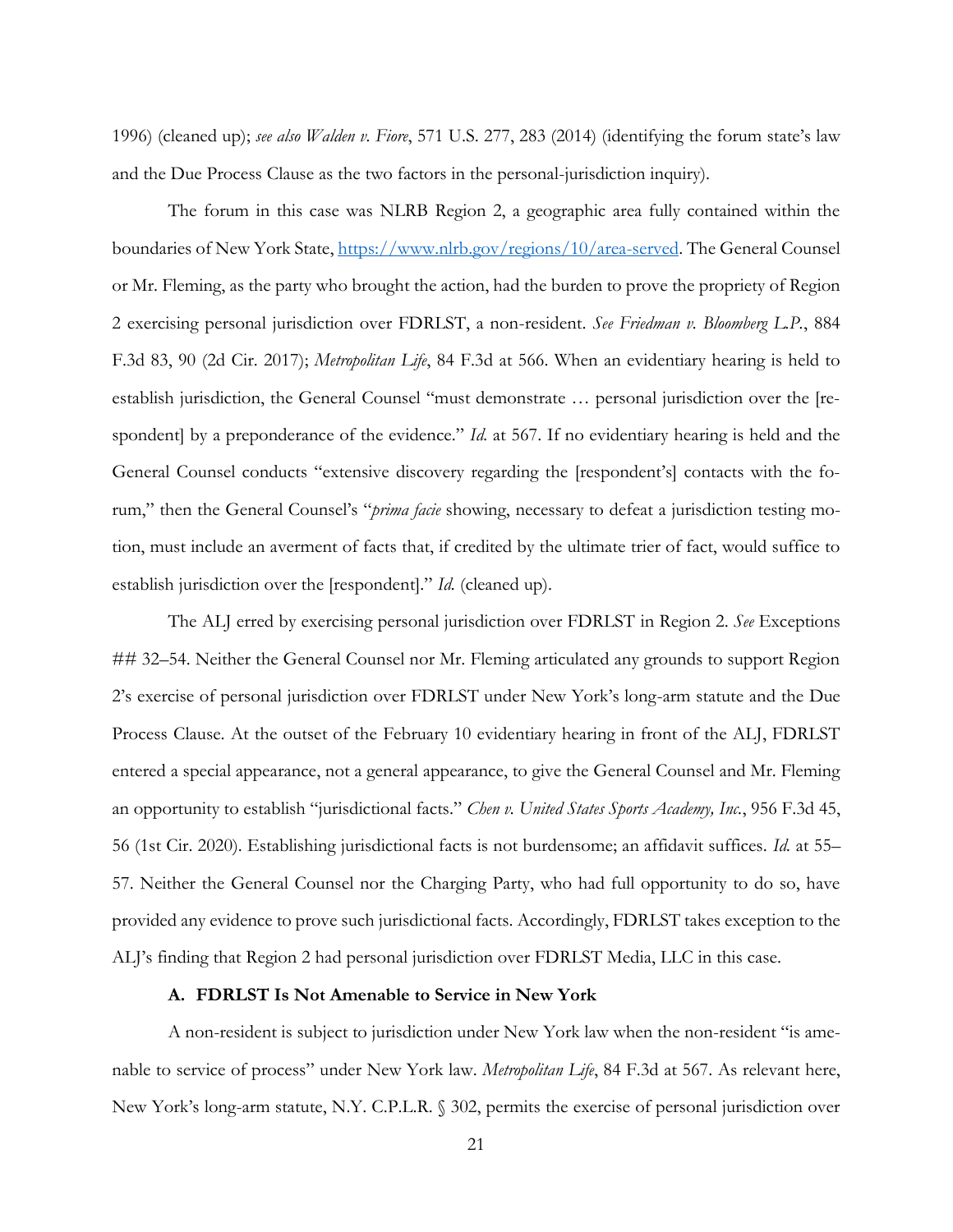"any non-domiciliary, or his executor or administrator, who in person or through an agent: 1. transacts any business within the state or contracts anywhere to supply goods or services in the state; or 2. commits a tortious act within the state[.]" N.Y. C.P.L.R. § 302(a). Moreover, the cause of action against a non-resident defendant must "'relate to' [the] defendant's minimum contacts with the forum." *Chloe v. Queen Bee of Beverly Hills, LLC*, 616 F.3d 158, 167 (2d Cir. 2010).

New York's long-arm statute "does not extend to the full limits permitted by the Due Process Clause of the Fourteenth Amendment." *Cuccioli v. Jekyll & Hyde Neue Metropol Bremen Theater Produktion GmbH*, 150 F. Supp. 2d 566, 572 & n.24 (S.D.N.Y. 2001) (citing *Longines-Wittnauer Watch Co. v. Barnes & Reinecke, Inc.*, 15 N.Y.2d 443, 459–60 (1965)). "[I]n setting forth certain categories of bases for longarm jurisdiction," New York's long-arm statute "does not go as far as is constitutionally permissible." *Banco Ambrosiano, S.P.A. v. Artoc Bank & Trust Ltd.*, 62 N.Y.2d 65, 71 (1984). That is, "a situation can occur in which the necessary contacts to satisfy due process are present, but personal jurisdiction will not be obtained in this State because the statute does not authorize it." *Id.* 

In this case, FDRLST did not come within the reach of New York's long-arm statute and was not amenable to service under New York Law. The General Counsel asserted that Mr. Domenech's tweet "occurred on the Internet, not in a specific geographical NLRB Region." GC Opp'n to FDRLST's Mtn. Dismiss at 7. That is not, however, how the law works. In fact, New York's long-arm statute does not extend to a statement published in media or on the internet merely because it is accessible to New York readers. *See, e.g.*, *Best Van Lines, Inc. v. Walker*, 490 F.3d 239, 253 (2d Cir. 2007) (collecting cases that hold that a non-resident's posting of information on a website is insufficient to establish that the non-resident directed tortious conduct or purposefully availed himself of the forum). There is no allegation in this case that Mr. Domenech published his tweet from New York or directed his tweet at anyone in New York. Worse yet, the General Counsel did not even allege that anyone in New York read the tweet. FDRLST therefore takes exception to the ALJ's implicit conclusion that Region 2 had personal jurisdiction over FDRLST under New York law.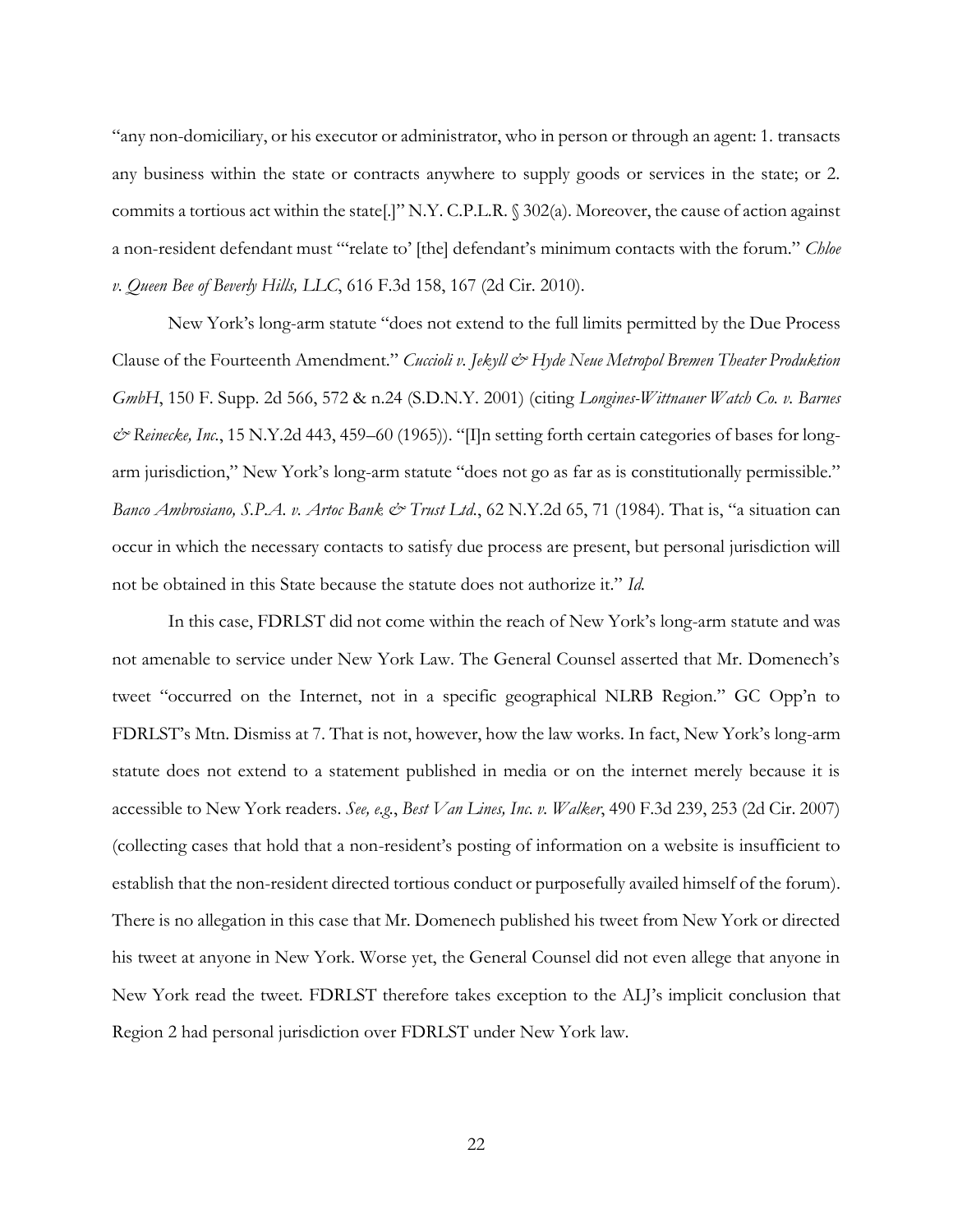#### **B. Haling FDRLST to Region 2 Offends Due Process**

The Due Process Clause limits a forum's adjudicatory authority over a defendant to "issues deriving from, or connected with, the very controversy" at issue. *Goodyear Dunlop Tires Operations, S.A. v. Brown*, 564 U.S. 915, 919 (2011); *see also Mussat v. IQVIA, Inc.*, 953 F.3d 441, 446 (7th Cir. 2020) ("[I]n federal court it is the Fifth Amendment's Due Process Clause that is applicable, but the mention of the Fourteenth Amendment [in the Supreme Court's cases] ma[kes] no difference" in a federal court's analysis.); *but see Bristol-Myers*, 137 S. Ct. at 1783–84 ("[S]ince our decision concerns the due process limits on the exercise of specific jurisdiction by a State, we leave open the question of whether the Fifth Amendment imposes the same restrictions on the exercise of personal jurisdiction by a federal court.").<sup>3</sup>

A forum's exercise of specific personal jurisdiction satisfies due process only when the claim "arise[s] out of or relate[s] to the defendant's contacts with the forum." *Helicopteros Nacionales de Colombia, S.A. v. Hall*, 466 U.S. 408, 414 n.8 (1984). The non-moving party must establish that (1) the defendant has "purposefully directed its activities at residents of the forum"; (2) the claim "arise[s] out of or relate[s] to" those same activities directed at the forum; and (3) the forum's exercise of jurisdiction will not offend "traditional conceptions of fair play and substantial justice." *Burger King Corp. v.* 

The limits of specific jurisdiction on federal forums under the Fifth Amendment have been questioned recently. For instance, this past March, Judge Silberman reasoned that "the Fifth Amendment requires only that the claims at issue in a federal court arise out of the defendant's minimum contacts with the United States as a whole." *Molock v. Whole Foods Mkt. Grp., Inc.*, 952 F.3d 293, 308 (D.C. Cir. 2020) (Silberman, J., dissenting). Under Judge Silberman's reasoning, federal statutes and rules place further limits on a federal forum's exercise of specific jurisdiction. *Id.* This theory, notably, only received one vote. A better understanding of specific jurisdiction in federal forums is that the forum's rules and organic statute place the same limits as a state court's long-arm statute, and the Fifth Amendment's Due Process Clause applies as a constitutional backstop in the same manner as the Fourteenth Amendment's Due Process Clause. *See Mussat v. IQVIA, Inc.*, 954 F.3d at 446 (announcing that there is no difference in the application of the two Due Process Clauses).

In other words, by carving the nation into geographical regions, the Board has limited the geographical reach of those regions for jurisdictional purposes. This understanding is consistent with the Board's own rules, which require a charging party to file a charge in the region in which the unfair labor practice allegedly occurred. 29 C.F.R. § 102.10. Mr. Fleming's failure to do so here reinforces Region 2's lack of specific jurisdiction and informs the violation of due process discussed throughout this section.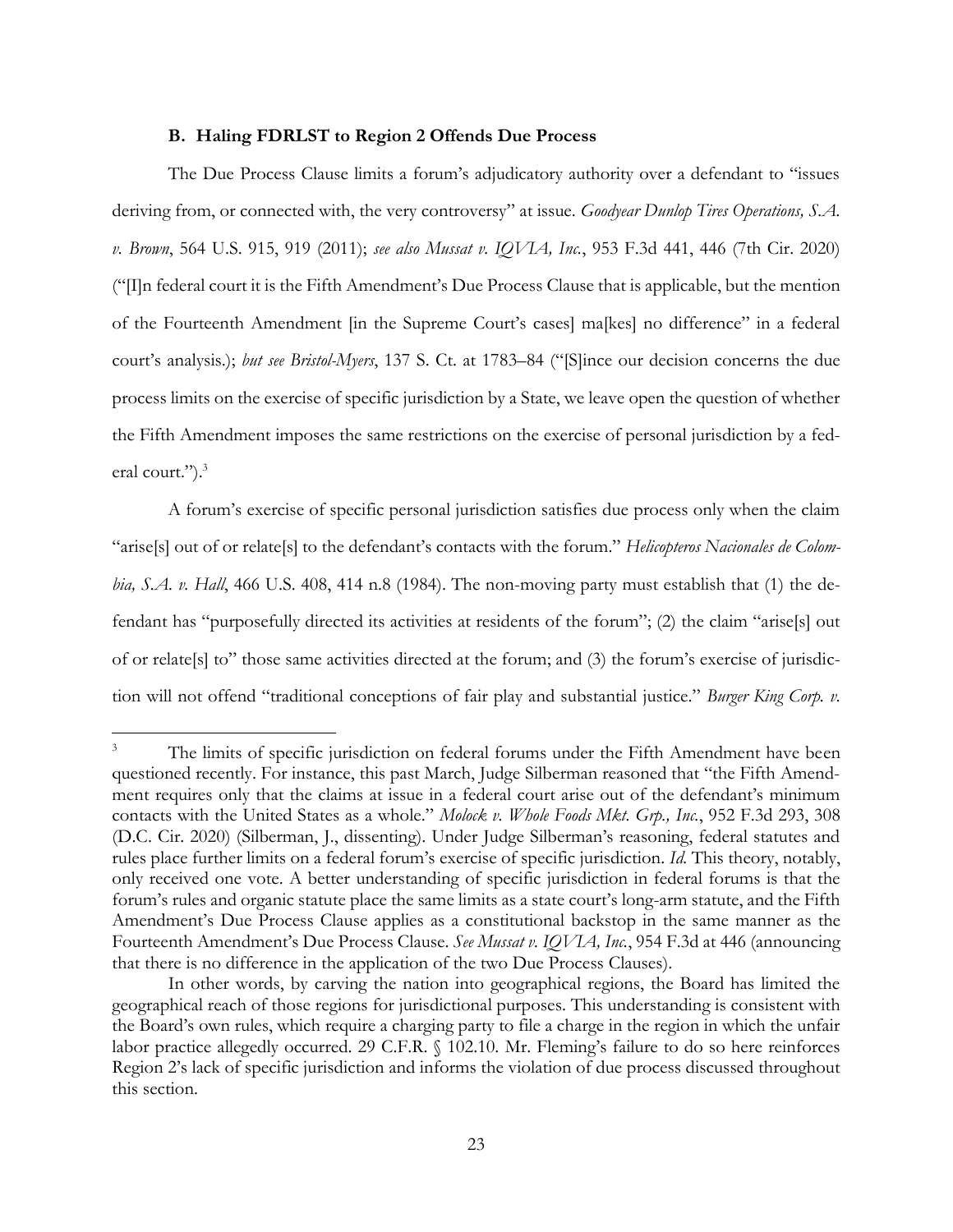*Rudzewicz*, 471 U.S. 462, 464, 472 (1985) (citations omitted). Unless a non-resident defendant has "certain minimum contacts" with the forum, haling them in to defend a suit in the forum will offend "traditional conceptions of fair play and substantial justice." *Id.* at 464 (quoting *International Shoe*, 326 U.S. at 320).

In *Bristol-Myers*, the Supreme Court recently reiterated that a court determining whether personal jurisdiction is present "must consider a variety of interests," including those of the forum "and of the plaintiff proceeding with the case in the plaintiff's forum of choice." 137 S. Ct. at 1780 (citation omitted). Importantly, however, the Court maintained that "the primary concern is the burden on the defendant." *Id.* (cleaned up). In addition to various practical burdens, such as the inconvenience of travel to a distant forum, the defendant's burden includes "the more abstract matter of submitting to the coercive power of a [forum] that may have little legitimate interest in the claims in question." *Id.* This inquiry looks not only to the relationship between the defendant and the forum, but to "the relationship among the defendant, the forum, *and the litigation*." *Daimler AG v. Bauman*, 571 U.S. 117, 126 (2014) (emphasis added). "[T]here must be an affiliation between the forum and the underlying controversy, principally, an activity or an occurrence that takes place in the forum … and is therefore subject to the [forum's] regulation." *Bristol-Myers*, 137 S. Ct. at 1780 (cleaned up). In other words, a non-resident's contacts with a forum are insufficient to establish jurisdiction unless the litigation arises out of those contacts. *See Daimler*, 571 U.S. at 126–27.

A forum's exercise of personal jurisdiction will comport with "fair play and substantial justice" in two categories of instances—general or specific jurisdiction—in different respects. *Id.* at 126. FDRLST is subject to neither general nor specific jurisdiction in Region 2 based on the allegations in this case.

#### **1. General Jurisdiction**

For general personal jurisdiction over FDRLST to be valid, the General Counsel or Charging Party had to show that FDRLST is "at home" in Region 2. *Daimler*, 571 U.S. at 137. Corporate entities like FDRLST are at home in only two places: their "place of incorporation" or their "principal place of business." *Id.* A forum's "exercise of general jurisdiction in every state in which a corporation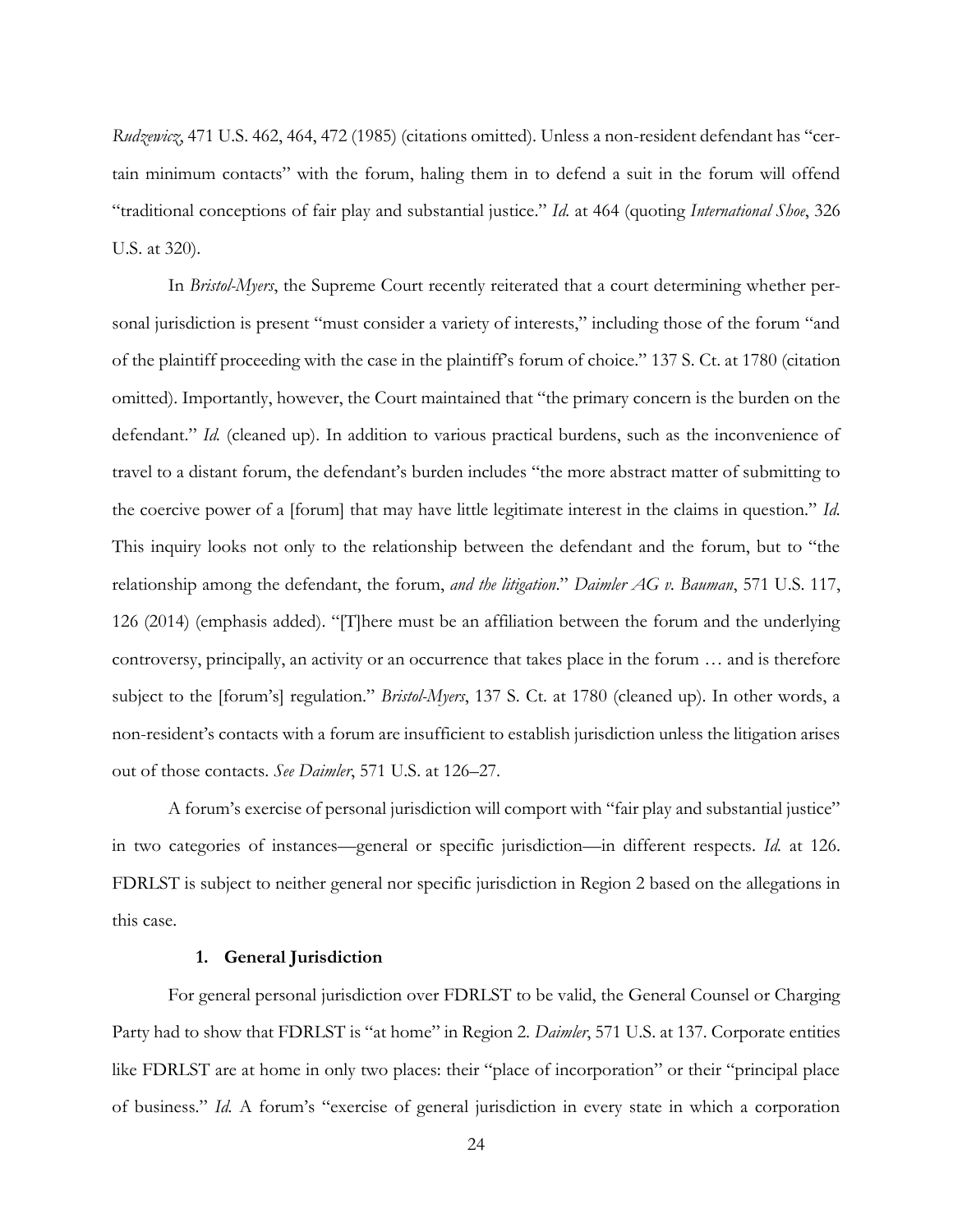'engages in a substantial, continuous, and systematic course of business' … is unacceptably grasping." *Id.* at 138.

There was no allegation, and neither the General Counsel nor the Charging Party produced any proof at the evidentiary hearing, that FDRLST is "at home" in Region 2. FDRLST is incorporated in Delaware and has its principal place of business in Washington, DC. This places FDRLST "at home" in NLRB Region 4, https://www.nlrb.gov/regions/12/area-served (servicing, as relevant, New Castle County, Delaware); and NLRB Region 5, https://www.nlrb.gov/regions/13/area-served (servicing, as relevant, the District of Columbia).

The jurisdictional facts relevant to FDRLST's "home" jurisdictions were stipulated to by the parties, GC-2, ¶ 30, entered into among the General Counsel, Mr. Fleming, and FDRLST. Region 2 covers neither Delaware nor Washington, DC, respectively. Region 2, therefore, cannot obtain general personal jurisdiction over FDRLST under the *Daimler* test. 571 U.S. at 137. To the extent that the ALJ's exercise of personal jurisdiction over FDRLST was based on general jurisdiction, Respondent takes exception to that erroneous finding.

#### **2. Specific Jurisdiction**

"Specific jurisdiction is very different." *Bristol-Myers*, 137 S. Ct. at 1780. For specific personal jurisdiction over FDRLST to be valid, the General Counsel or Charging Party needed to show that "the business [FDRLST] does in [Region 2] is sufficient to subject [FDRLST] to specific personal jurisdiction in [Region 2] on claims related to the business it does in [Region 2]." *BNSF Ry. Co. v. Tyrell*, 137 S. Ct. 1549, 1559 (2017). Specific jurisdiction exists only when the cause of action "arise[s] out of or relate[s] to the defendant's contact with the forum[.]" *Helicopteros*, 466 U.S. at 414 n.8.

More specifically, the non-moving party must show that (1) the defendant has "purposefully directed its activities at residents of the forum"; (2) the plaintiff's claims "arise out of or relate to" those activities directed at the state; and (3) whether the exercise of personal jurisdiction would "comport with fair play and substantial justice" so as to be constitutionally reasonable. *Burger Kin*, 471 U.S. at 472, 476 (cleaned up). To resolve the third component, courts look to several factors, including "the burden on the defendant, the forum state's interest in adjudicating the dispute, the plaintiff's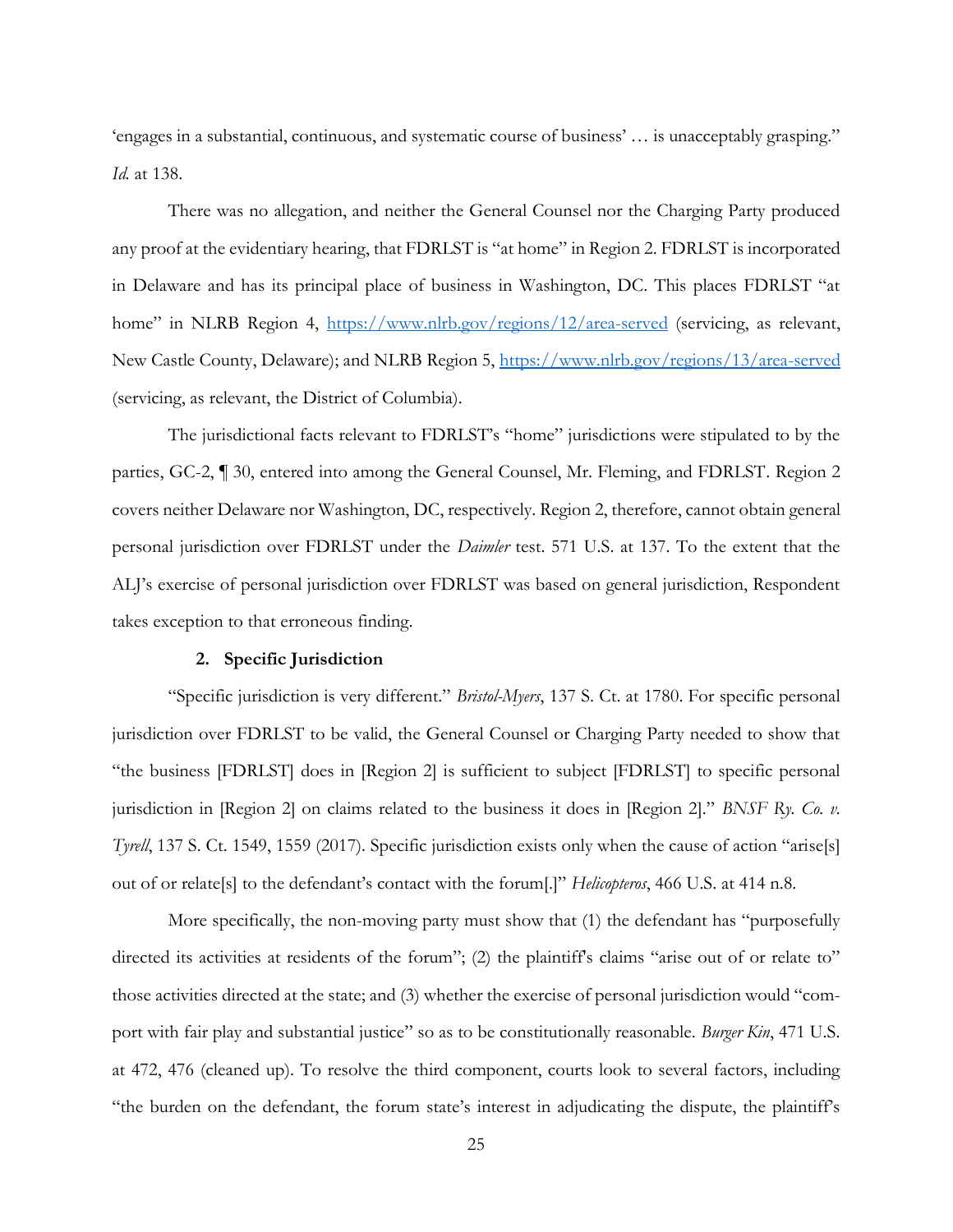interest in obtaining convenient and effective relief, the interstate judicial system's interest in obtaining the most efficient resolution of controversies, and the shared interest of the several States in furthering fundamental substantive social policies." *Id.* at 477 (cleaned up); *see also Asahi Metal Indus. Co., Ltd. v. Superior Ct.*, 480 U.S. 102, 113 (1987).

A tribunal's adjudicatory authority under specific jurisdiction is limited to those "'issues deriving from, or connected with, the very controversy that establishes jurisdiction.'" *Goodyear*, 564 U.S. at 919 (citation omitted). "[T]he commission of certain 'single or occasional acts' in a State may be sufficient to render a corporation answerable in that State with respect to those acts" without rendering the corporation subject to jurisdiction more generally "with respect to matters unrelated to the forum connections." *Goodyear*, 564 U.S. at 923 (citation omitted). Continuous activity of only "some sorts" within a forum "is not enough to support the demand that the corporation be amenable to suits unrelated to that activity." *Bristol-Myers*, 137 S. Ct. at 1781 (citation omitted).

Applying these due-process principles to the underlying action, NLRB Region 2 was not empowered to exercise personal jurisdiction over FDRLST in this case. There was no allegation that FDRLST purposefully directed *any* contacts at the residents of New York—let alone the minimum contacts relating to this case necessary to satisfy due process. This claim is in no way related to any contacts that FDRLST may have within Region 2. There is no allegation that Mr. Domenech, FDRLST, or any person aggrieved by the tweet resides in Region 2. Mr. Fleming, for his part, is a resident of Cambridge, Massachusetts, and did not allege any harm that occurred within Region 2. R-7, ¶ 4a. Even assuming Mr. Fleming were capable of being "aggrieved" by Mr. Domenech's tweets which he is not—Mr. Fleming, a resident of Cambridge, Massachusetts, also lacks any plausible connection to Region 2. FDRLST is not "amenable to service of process under [New York's] laws," and therefore NLRB Region 2 has no personal jurisdiction over Respondent. *Metropolitan Life*, 84 F.3d at 567.

Nor did Mr. Fleming or Region 2 have any interest in deciding this suit in a forum with no relation to either the Respondent or the facts underlying the action. The burden on FDRLST far exceeded any negligible interest the forum or Charging Party may have had. As the Supreme Court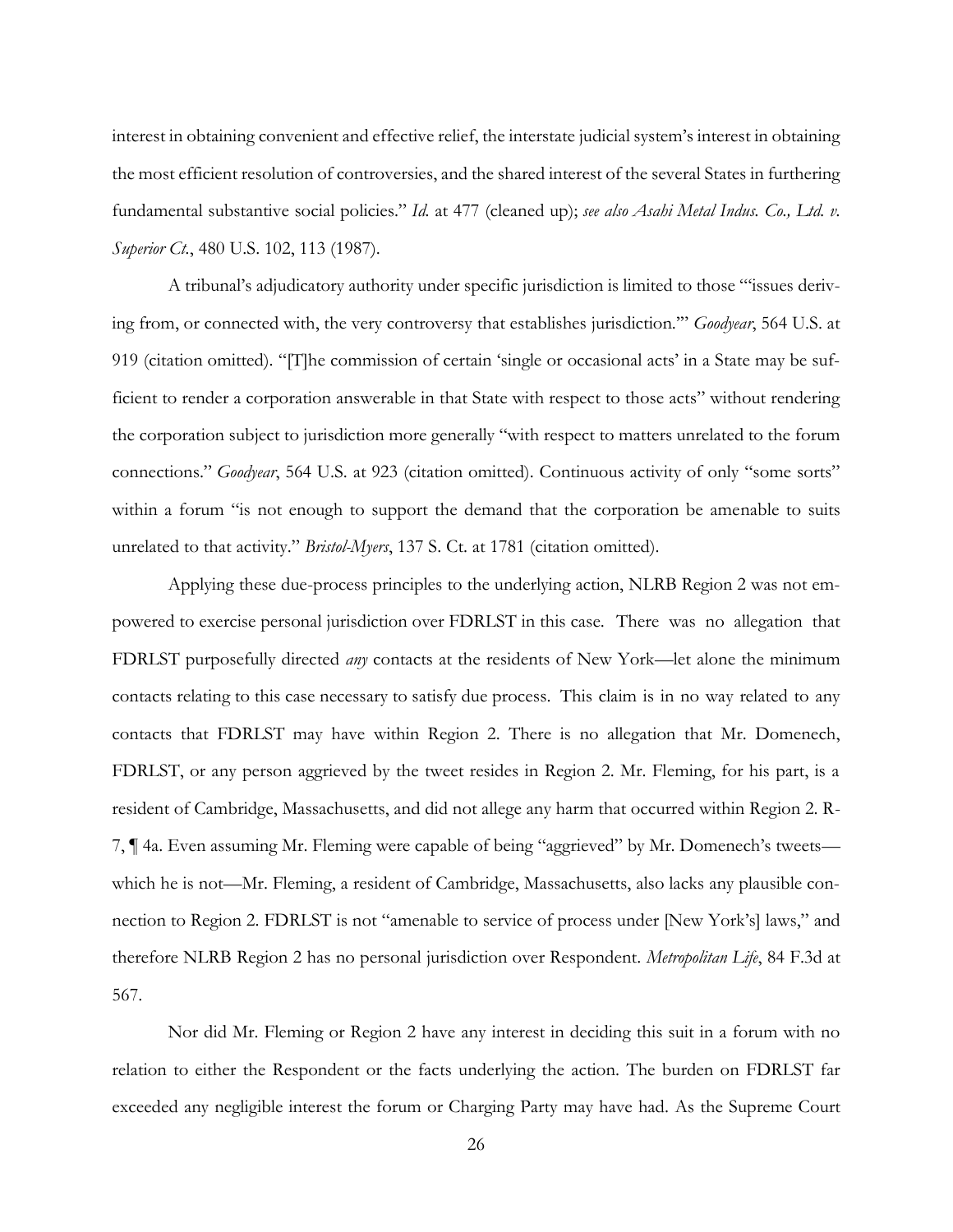has held, the burden on the defendant is "the primary concern." *Bristol-Myers*, 137 S. Ct. at 1780. NLRB Region 2's assertion of jurisdiction did not "compor[t] with the requirements of due process." *Id.* (cleaned up). Consequently, haling FDRLST into Region 2 offends due process of law.

In unfair-labor-practice cases, the charging party is typically an employee or a collective-bargaining representative of the employees. Mr. Fleming being neither, GC-2, ¶ 30, underscores the absurdity of this case. It is unsurprising in most situations that employees or employee associations will file "unfair labor practice" charges in the region where the employer's place of business is located. If an employer has multiple locations across the nation, employees or employee associations typically file charges in the region where a particular office is located and in which an alleged unfair labor practice occurred. Mr. Fleming's charge is far removed from situations that readily meet the *BNSF Railway* specific personal jurisdiction test. 137 S. Ct. at 1559.

Even if Mr. Fleming had some nexus or privity with FDRLST or its employees, that would not put this matter in Region 2 because the suit does not arise out of a transgression in New York. FDRLST, and the allegations against it, have no relation to the forum, and it would offend notions of fair play and substantial justice to hale FDRLST, given the facts of this case, to Region 2.

It was, thus, apparent *on the face* of the charging document that Region 2 lacked personal jurisdiction. That deficiency was further underscored later by the factual stipulation, GC-2, ¶ 30, entered into among the General Counsel, Mr. Fleming, and FDRLST.<sup>4</sup>

Tellingly, because Mr. Fleming does not reside in Region 2, there is not—and cannot be—any allegation that the alleged injury was felt in Region 2. If this charge is allowed to proceed, any random

The initial attempt at investigation by Region 2 also shows that Region 2 lacked personal jurisdiction over FDRLST. Based on the incorrect address supplied on the Charging Document, and also presumably based on incorrect information found by NLRB personnel, NLRB served "Subpoena Duces Tecum B-1-15S84ZF" and "Subpoena Ad testificandum A-1-15S83QZ" by certified and regular mail on "Custodian of the Records" of "FDRLST Media, LLC" at the following two incorrect addresses: (1) "Chicago, IL 60646"; and (2) "Alexandria, VA 22309." GC-1, Ex. C. Neither FDRLST's business nor its custodian is located at either of those two addresses. Ms. Fatima Powell, "Designated Agent of NLRB" signed an affidavit stating truthfully that she mailed by certified and regular mail the two aforementioned subpoenas to the two aforementioned mailing addresses. GC-1, Ex. C. Neither of these two places falls within Region 2.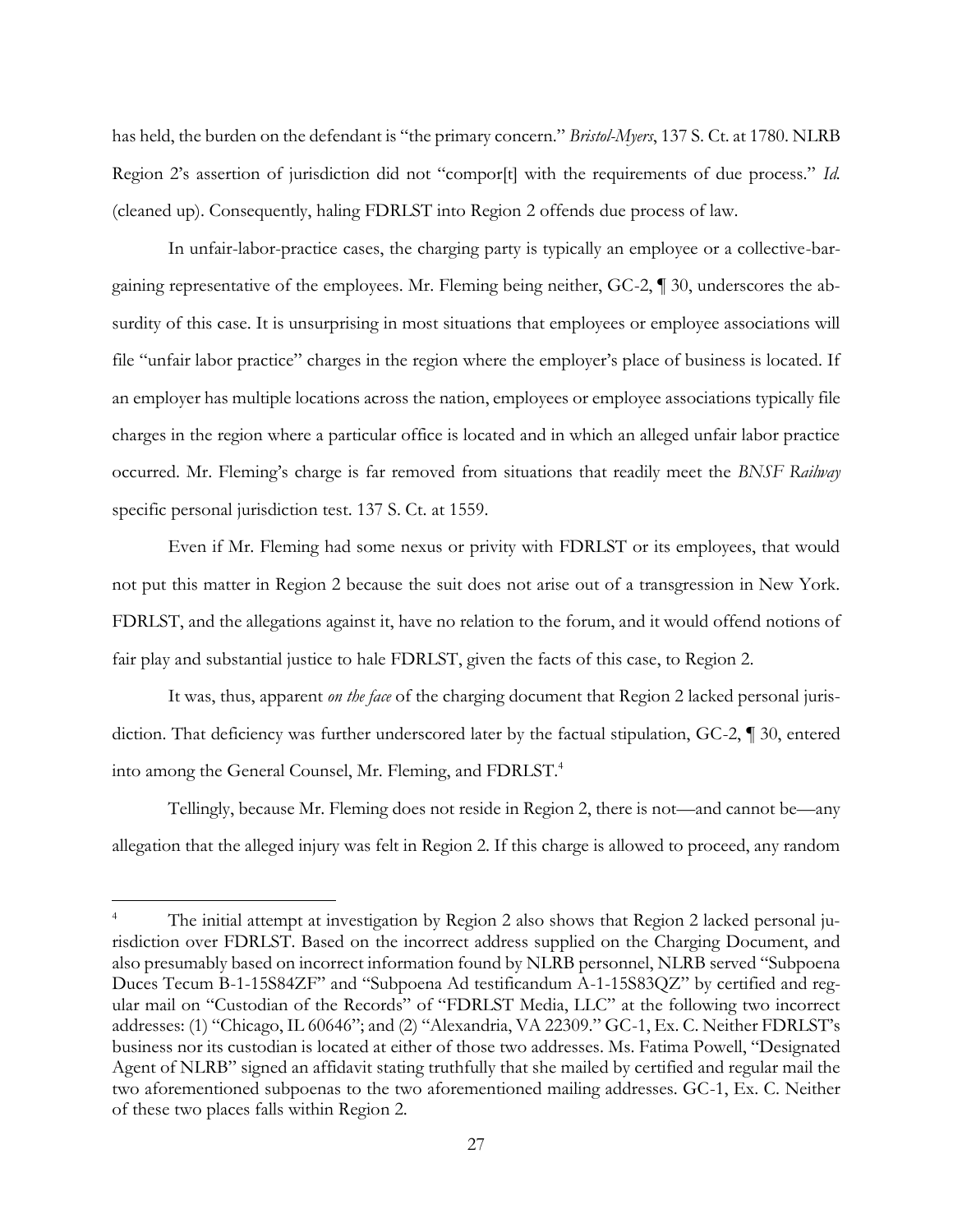slacktivist with an internet connection will be able to file an "unfair labor practice" charge in the NLRB Region covering Hawaii against a Delaware company merely because one of the corporation's employees tweeted a statement the slacktivist apparently found offensive. The NLRA does not confer such sweeping, roving jurisdiction to bring suit in a region that cannot establish personal jurisdiction over the respondent company. The Constitution's Due Process Clause forbids NLRB from exercising such nationwide personal jurisdiction. *See Daimler*, 571 U.S. at 121–22; *BNSF Railway*, 137 S. Ct. at 1554. Region 2's assertion of personal jurisdiction over FDRLST, therefore, is untenable.

The ALJ's acceptance of the General Counsel's theory that tweets occur everywhere the internet reaches does not change this analysis. In *Chen*, a student residing in Massachusetts filed suit against an Alabama corporation that offered an online learning platform granting advanced degrees. The court concluded that the defendant had not purposefully availed itself of the laws of Massachusetts by operating a website that the plaintiff had accessed in Massachusetts. *Id.* at 60–61. Even a highly interactive website, such as the defendant's in *Chen*, does not suffice to show purposeful availment under the Due Process Clause. *Id.* So too here. By assuming that online statements subject a nonresident to specific personal jurisdiction in every forum with internet access, the ALJ conflated general and specific personal jurisdiction. But the Supreme Court has made clear repeatedly in its recent decisions that "[s]pecific jurisdiction is very different" from general jurisdiction. *Bristol-Myers*, 137 S. Ct. at 1780; *see also BNSF*, 137 S. Ct. 1558; *Daimler AG*, 571 U.S. 118.

The Charging Party's and the General Counsel's attempt to hale FDRLST into Region 2 does not satisfy New York's long-arm statute. Nor does it satisfy the test articulated by the Supreme Court under the Due Process Clause. The Region 2 ALJ erred in ignoring FDRLST's entry of special appearance and proceeding to the hearing on the merits by erroneously and implicitly asserting Region 2's personal jurisdiction over FDRLST. The ALJ failed to look at the stipulated jurisdictional facts that *are* in the record and which unambiguously show that Region 2 lacked personal jurisdiction over FDRLST. The Board should therefore dismiss the complaint.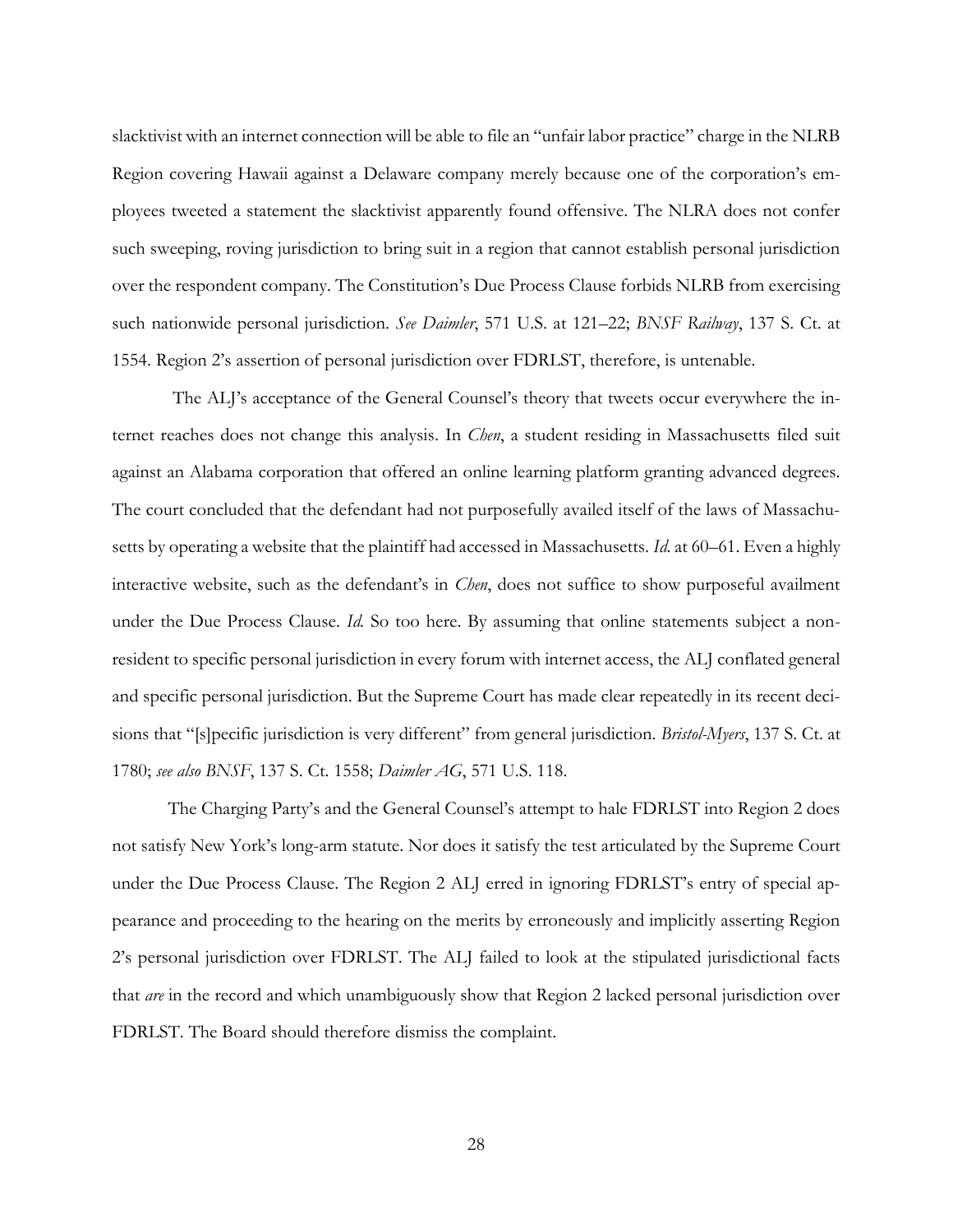### **III. NLRB REGION 2 WAS AN IMPROPER VENUE**

The "same standard of review" applies to ascertain propriety of venue as applies to dismissals for lack of personal jurisdiction. *Gulf Ins. Co. v. Glasbrenner*, 417 F.3d 353, 355 (2d Cir. 2005); *Minholz v. Lockheed Martin Corp.*, 227 F. Supp. 3d 249, 260 (N.D.N.Y. 2016). That is, "if the court holds an evidentiary hearing, the [General Counsel or Charging Party] must demonstrate [venue] by a preponderance of the evidence." *CutCo Indus. v. Naughton*, 806 F.2d 341, 364–65 (2d Cir. 1986) (cleaned up). The General Counsel or Charging Party bears the burden of proving that venue is proper. *EPA v. Port Auth. of N.Y. & N.J.*, 162 F. Supp. 2d 173, 183 (S.D.N.Y. 2001).

A respondent business entity "reside[s] in any judicial district in which it is subject to personal jurisdiction at the time the action is commenced." 28 U.S.C. § 1391(c). Thus, for venue to be proper in NLRB Region 2, the General Counsel or Charging Party needed to show this Region has personal jurisdiction over FDRLST at the time the action was commenced.

NLRB rules, specifically 29 C.F.R. § 102.10, set the venue in which an aggrieved party's charge must be filed: "with the Regional Director for the Region in which the alleged unfair labor practice has occurred or is occurring." The NLRA's venue provisions, 29 U.S.C.  $\%$  160(e) and (f), provide geographic limitations on where the Board may petition for an enforcement order and where a party aggrieved by the Board's final order may seek redress. *Brentwood at Hobart v. NLRB*, 675 F.3d 999, 1002 (6th Cir. 2012). Like the Board's rule determining where an aggrieved party must file a charge, both venue provisions provide a place that "turns on classic venue concerns—'choosing a convenient forum.'" *Id.* (quoting *Wachovia Bank v. Schmidt*, 546 U.S. 303, 316 (2006)). Also, like the Board's rule, Sections 160(e) and (f) "permi[t] the action to proceed in the circuit where 'the unfair labor practice in question' occurred." *Brentwood at Hobart*, 675 F.3d at 1002. Unlike 29 C.F.R. § 102.10, the NLRA's venue provisions also permit actions to proceed in the United States court of appeals in the circuit where the Respondent "resides or transacts business" or the D.C. Circuit. 29 U.S.C.  $\%$  160(e), (f). The NLRA's venue provisions are focused on convenience and the "provisions ensure that the company will not be forced to defend an action in a faraway circuit." *Id.* It follows that a charging party must file its charge where the alleged unfair labor practice occurred—as 29 C.F.R. § 102.10 *requires*—so a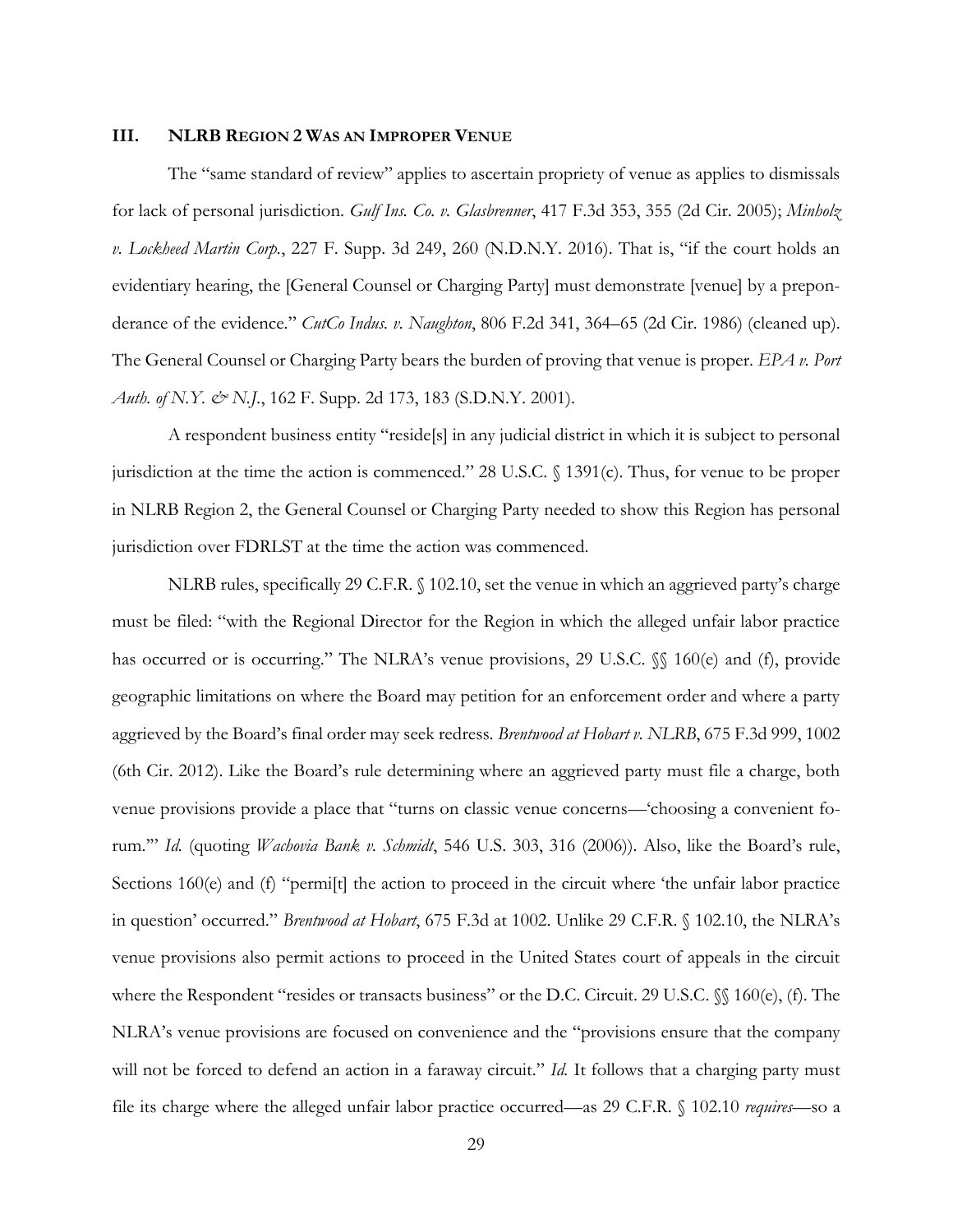respondent does not have to defend against a charge at the administrative level in some faraway Region with no connection to the case, as has happened here.

There was no allegation that the alleged unfair labor practice in this case occurred in Region 2; nor is Region 2 the residence of FDRLST, its employees, or any person who could conceivably be statutorily aggrieved by the joke in Mr. Domenech's tweet. Not even Mr. Fleming resides in Region 2. So, in addition to not being "aggrieved" as required by the NLRA, Mr. Fleming has shown he is so removed from the alleged unfair labor practice that he was not able to guess accurately where the alleged incident occurred for purposes of filing his charge correctly. Having supplied a Chicago, Illinois address for FDRLST, Mr. Fleming filed the charge in Region 2, whose geographic boundaries are contained within the state of New York. Even assuming Mr. Fleming thought the Chicago, Illinois address was accurate at the time he filed the charge, it is hard to see his decision to file the charge in Region 2 as anything other than a forum-shopping or inconvenience-generating tactic. And the NLRB fell for it. Permitting such non-aggrieved persons to file charges incentivizes forum shopping, sends NLRB on wild goose chases, and foments frivolous litigation that innocent parties like FDRLST must finance.

Under the "same standard" as is applicable in determining personal jurisdiction, NLRB Region 2 also was an improper venue to maintain this action. *Gulf Ins.*, 417 F.3d at 355. The General Counsel and the ALJ were capable of curing the personal-jurisdiction objection early on. Given that FDRLST's place of incorporation is in Region 4 and its principal place of business is located within NLRB Region 5, it would have been proper if a proper charging party (*i.e.*, someone other than Mr. Fleming who was actually aggrieved) had instigated the case in Region 4 or 5. Region 2 could have been proper only if there were an actual aggrieved party in Region 2 such that the alleged unfair labor practice, *i.e.*, the harm, occurred in Region 2. The ALJ failed to consider these crucial jurisdictional facts. The Board should therefore reverse the ALJ's decision.

No proof was brought forward by either the General Counsel or the Charging Party at the ALJ's evidentiary hearing. Neither the General Counsel nor the Charging Party showed—because they could not—that any of the events or conduct that forms the basis of this action occurred within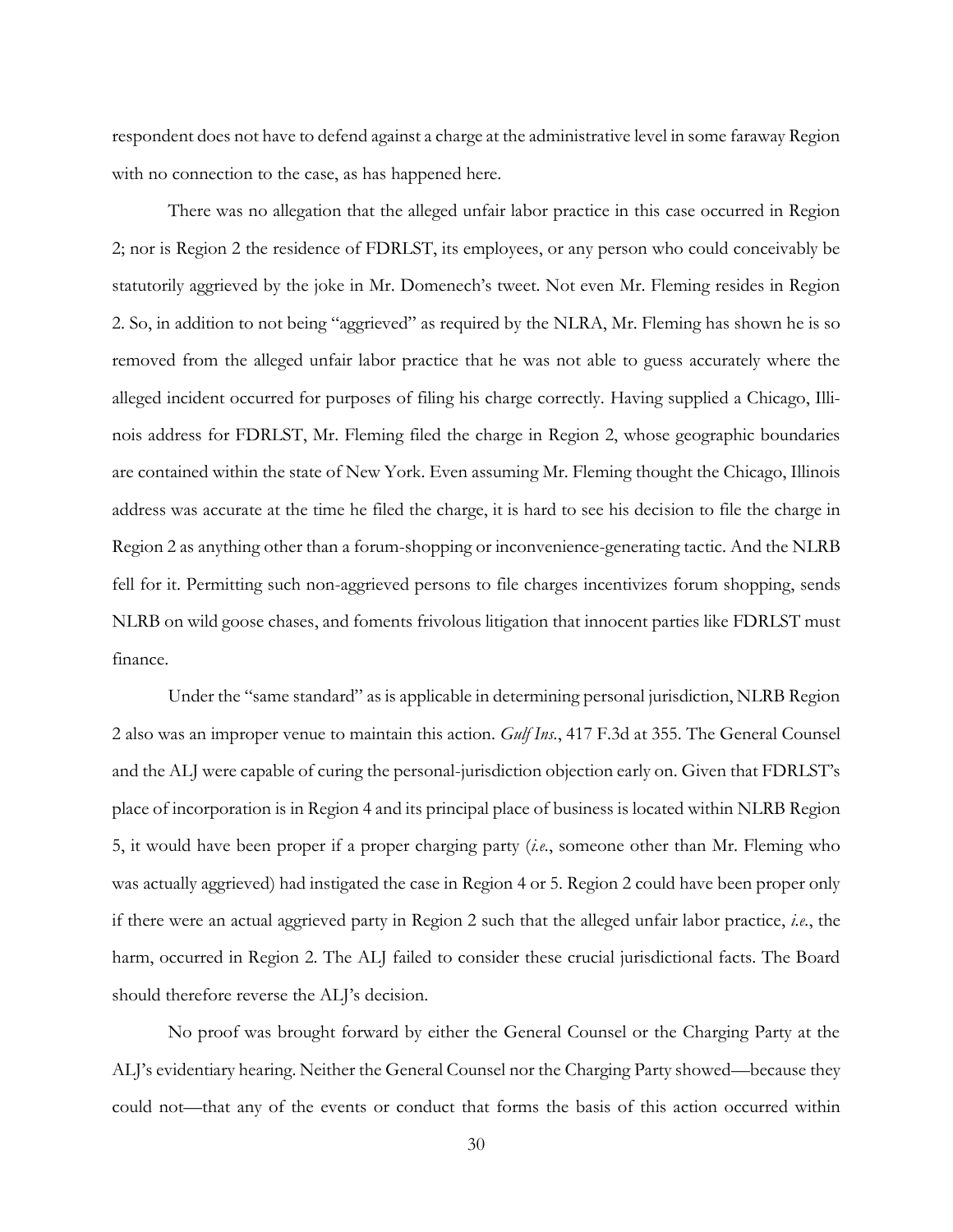Region 2. The proper remedy to cure improper venue was to transfer the action to the appropriate jurisdiction. *Gonzalez v. Hasty*, 651 F.3d 318, 319 (2d Cir. 2011) (transferring case from S.D.N.Y. to E.D.N.Y. due to improper venue); *see also Denver &* R.G. W.R. Co. v. Brotherhood of R.R. Trainmen, 387 U.S. 556, 559–60 (1967) (the proper venue to sue a union "should be determined by looking to the residence of the association itself rather than that of its individual members" because holding otherwise "is patently unfair to the association"). Consequently, Region 2 being an improper venue, the case should have been transferred out of Region 2.

Such transfer from one Region to another is provided for in 29 C.F.R. § 102.33. Under the NLRB regulations, the case should have conceivably been transferred to Region 5. Such a transfer would have addressed not only FDRLST's venue objections but the lack of personal jurisdiction as well—granted, the Board would still lack subject-matter jurisdiction. But the ALJ did not so transfer. Therefore, FDRLST takes exceptions to ALJ's assertion of personal jurisdiction over FDRLST in an improper venue. *See* Exceptions ## 32–54

## **IV. THE GENERAL COUNSEL AND MR.FLEMING FAILED TO PROVE THAT FDRLSTENGAGED IN AN UNFAIR LABOR PRACTICE, AND THE ALJ ERRED IN CONCLUDING OTHERWISE**

The General Counsel alleged in the complaint:

On June 6, 2019, Respondent, by Domenech, via the Twitter account https://twitter.com/bdomenech, threatened employees with reprisals and implicitly threatened employees with loss of their jobs if they formed or supported a union. [¶] By the conduct described above in paragraph 6, Respondent has been interfering with, restraining, and coercing employees in the exercise of the rights guaranteed in Section 7 of the Act in violation of Section 8(a)(1) of the Act.

GC-1, ¶¶ 6–7. The General Counsel failed to prove that sweeping allegation and FDRLST takes exception to the ALJ's finding that "the threat alleged by the General Counsel in the complaint would reasonably tend to interfere with the free exercise of employee rights under Section 7 of the Act." ALJD 6:25–26. *See* Exceptions ## 55–101.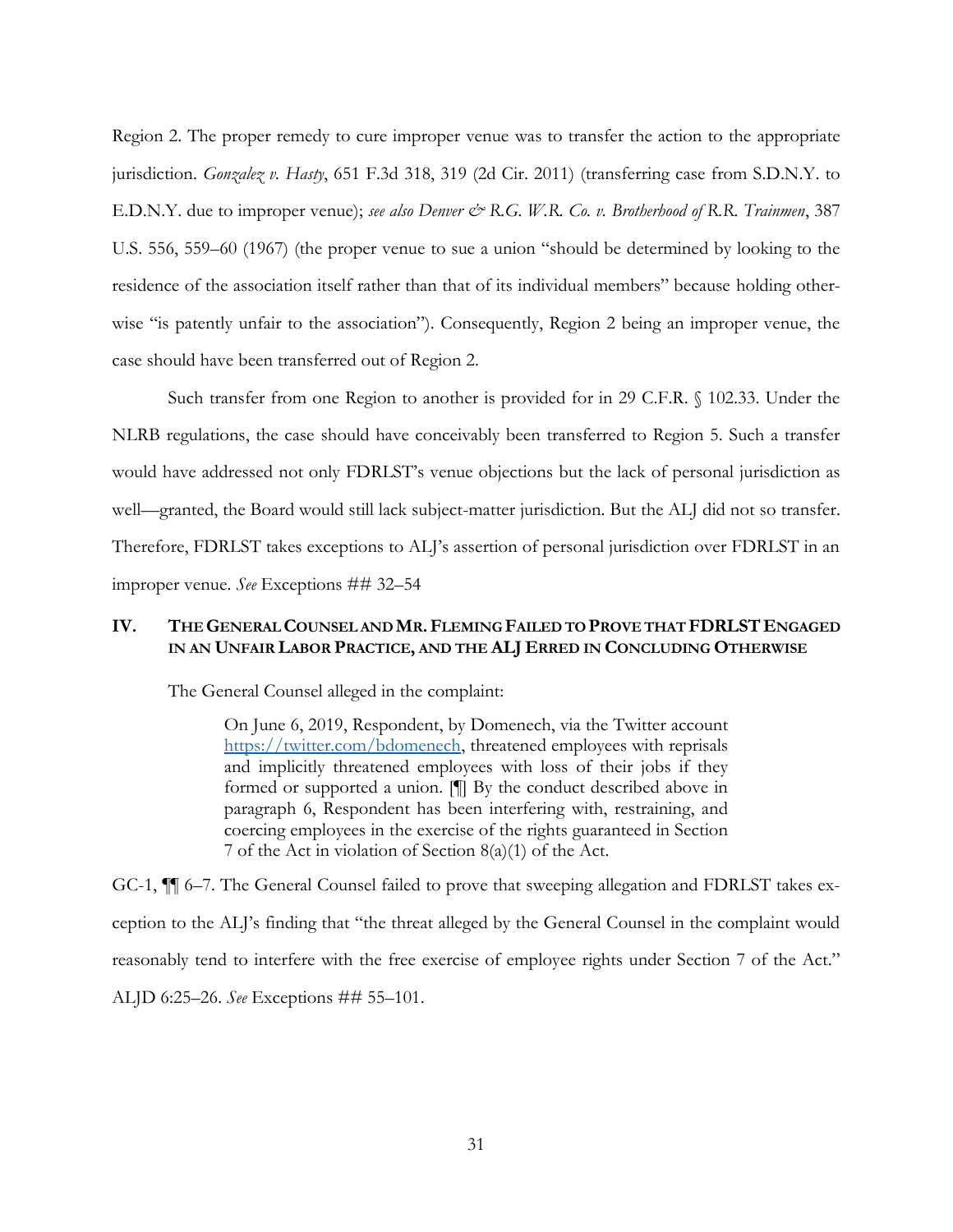## **A. The General Counsel Offered Only Speculation About Mr. Domenech's Twitter Use**

Establishing that Mr. Domenech speaks for and on behalf of Respondent—and that he did speak on behalf of Respondent when he published the tweet—is a central, threshold question on which the General Counsel adduced no proof. Instead, the Counsel for General Counsel assigned to this case only offered his own speculation and assumptions, neither of which constitutes proof on this important threshold issue. Thus, it would have been necessary for the ALJ to peruse the contents of the tweet only if the General Counsel had proved that Mr. Domenech spoke for and on behalf of FDRLST to FDRLST's employees (as opposed to the general public) when he published the tweet. Absent such a finding, the ALJ's decision suffers from an incurable flaw.

Respondent proved at the February 10, 2020 evidentiary hearing that Mr. Domenech speaks for himself, not for FDRLST, through his personal Twitter account:

- "I use my personal Twitter account to engage in expressive speech and conduct by posting tweets, re-tweets, replies to tweets, following other Twitter users, liking others' tweets, as well as blocking or muting content." R-3,  $\P$  7.
- "I created my personal Twitter account in June of 2008. Since then, I have maintained sole and exclusive control over my personal Twitter. My posts on my personal Twitter account reflect my views, not those of FDRLST Media, LLC." R-3, ¶ 8.

The ALJ failed to appreciate the difference between Mr. Domenech's email use and his Twitter use. In his opening statement, the General Counsel offered, not proof, but the following speculative observation: "The Respondent may argue that the tweet cannot be attributed to the Employer, because it was made from Mr. Domenech's personal account, but that argument is empty. Mr. Domenech himself does not distinguish between his so called 'personal accounts' and those owned by Respondent in addressing employees, as his use of email shows." R-8 at 13:17–22.

It was an illogical leap for the ALJ to conflate email use with Twitter use. Assuming so implicitly led the ALJ to conclude that Mr. Domenech's tweet was "directed to the employees of FDRLST." ALJD 5:19. There is nothing in the record suggesting Mr. Domenech uses his personal Twitter account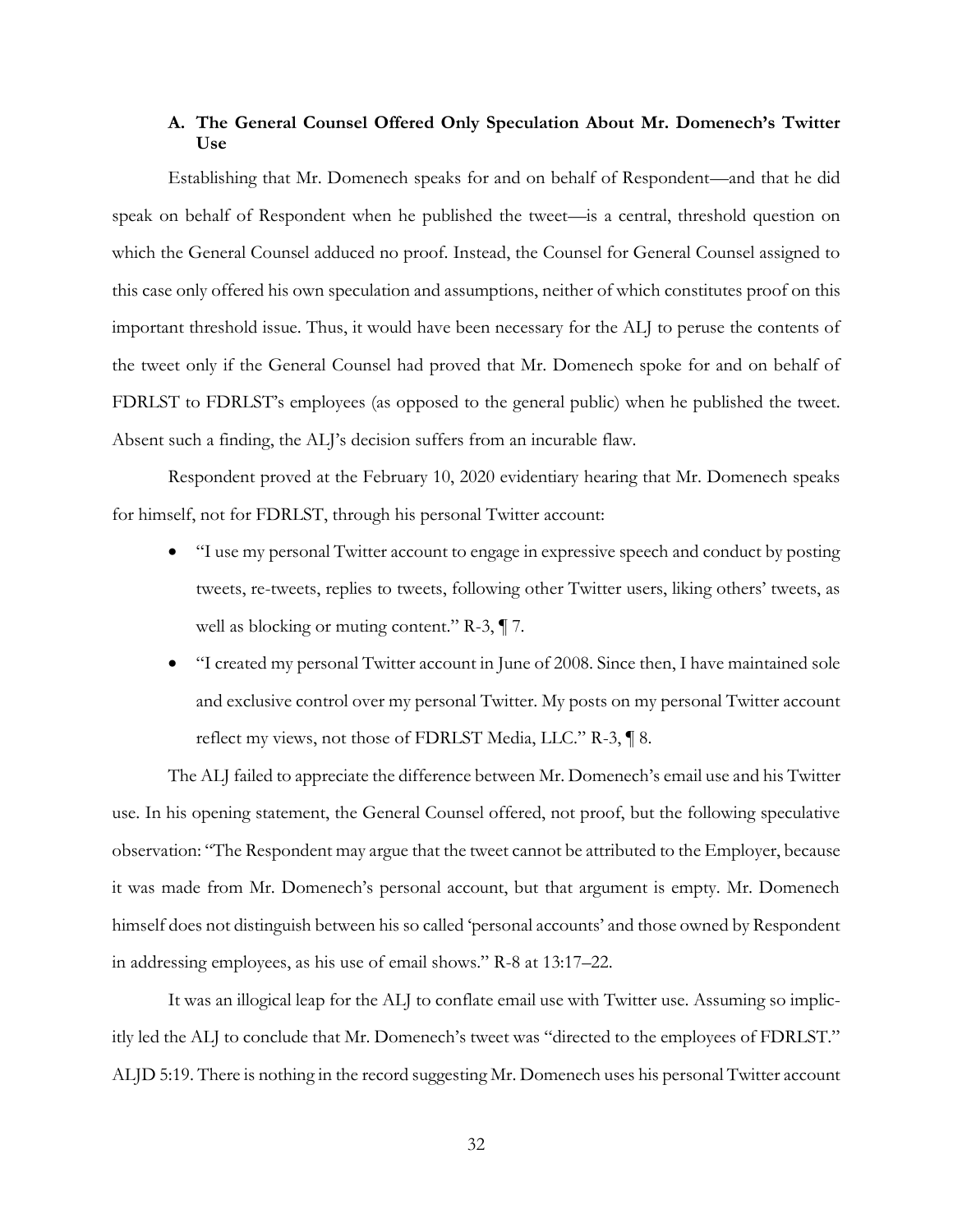to communicate with FDRLST's employees regarding business matters. In fact, the parties have stipulated: "Since at least January 1, 2019, Ben Domenech has communicated with (and continues to communicate with) Respondent employees about Respondent's business matters using his own personal *e-mail* account(s) as well as an *email* account owned by Respondent." GC-2, ¶ 28 (emphasis added). The parties did not stipulate—and the General Counsel did not prove—that Mr. Domenech uses his personal Twitter account to communicate with FDRLST employees about FDRLST's business matters. Mr. Domenech, via affidavit, testified he uses his personal Twitter account to express his personal views, "not those of FDRLST Media, LLC." R-3, ¶ 8. He testified that the tweet was "satire and an expression of [his] personal viewpoint on a contemporary topic of general interest." R-3, ¶ 5. Mr. Domenech uses his "personal Twitter account to engage in expressive speech and conduct." R-3, ¶ 7. Nor did the two employees who confirmed they saw the tweet in question construe the tweet as anything other than Mr. Domenech's satirical commentary on a then-current topic. *See* R-4; R-5.

The General Counsel stated the applicable rule during the hearing but failed to factually prove the elements of that rule. The General Counsel stated: "In determining whether a statement violates [Section] 8(a)(1) [of the NLRA], the Board ... consider[s] ... *only whether an employee would reasonably understand the statement as threatening adverse action in response to protected activities.*" R-8 at 13:7–11 (emphasis added). Two employees, represented by counsel separate from FDRLST's counsel, who saw the tweet in question and offered testimony for the record, both stated unambiguously in their respective sworn affidavits that they did not perceive the tweet as a threat, reprisal, use of force, or promise of benefit. *See* R-5, ¶¶ 8–9; R-4, ¶¶ 8–9.

The General Counsel failed to prove, when objectively viewed under the applicable totalityof-the-circumstances test, that Mr. Domenech's tweet was an "unfair labor practice" within the meaning of the NLRA. NLRB's test "is whether under all circumstances the remark reasonably tends to restrain, coerce, or interfere with the employees' rights guaranteed under the Act." *GM Electrics*, 323 NLRB 125, 127 (1997).

At the hearing, the General Counsel failed to prove that a FDRLST employee reasonably would take Mr. Domenech's satire to be threatening bad consequences, loss of a job, or promise of a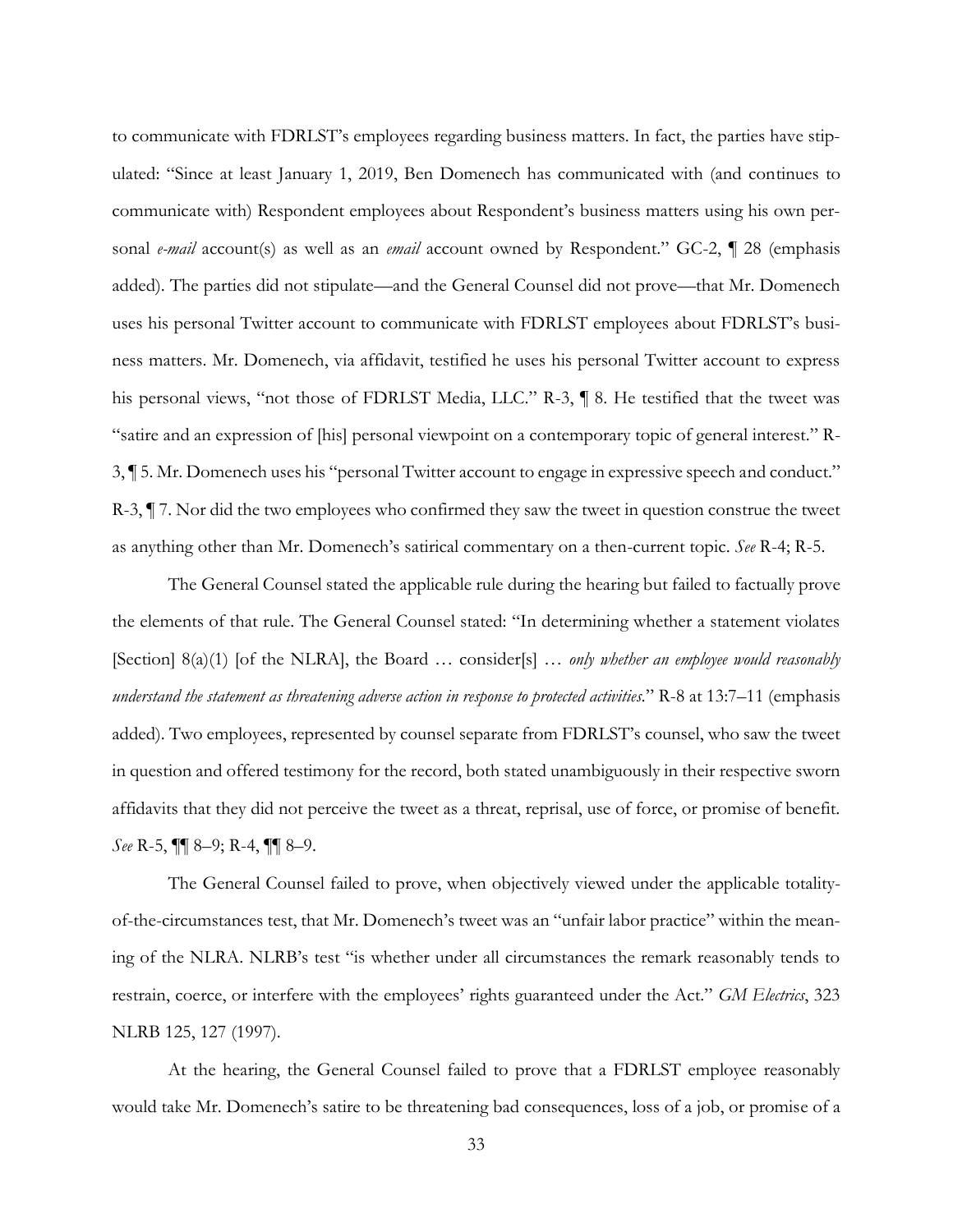benefit. The General Counsel failed to prove that a FDRLST employee would reasonably perceive Mr. Domenech's statement as anything other than a joke.

In fact, at the hearing, Respondent proved that FDRLST employees understood the tweet to be satire. Two employees voluntarily submitted sworn affidavits, under penalty of perjury, and independently represented by counsel of their choice, in support of Respondent and against NLRB, stating:

- "The Tweet was a satirical and funny way of expressing personal views on a contemporary topic. … I did not in any manner perceive Mr. Domenech's Tweet as a threat, reprisal, use of force, promise of benefit, or in any manner whatsoever as touching, concerning, or relating to any workplace activity that is protected under the National Labor Relations Act." R-5,  $\P\P$  8-9.
- "The Tweet was funny, obviously sarcastic, and was a pithy way of expressing personal views on a contemporary topic." R-4, ¶¶ 8–9.

The General Counsel failed to prove the essential element of the test that, by his own concession, the Board uses in determining whether a statement violated NLRA Section 8(a)(1). Despite this failure of proof, the ALJ erroneously concluded—without pointing to facts or supporting law—that the tweet was threatening. ALJD 6:25. Having failed to support his central conclusion, the ALJ's decision against FDRLST, should therefore be vacated.

The General Counsel's failure of proof also reveals the strangeness of this case where FDRLST's employees or those in privity with them are *not* the charging parties. It shows that this case is nothing short of harassment of FDRLST by Mr. Fleming—abetted by NLRB. If the General Counsel's case-in-chief proves anything, it proves that FDRLST is being subjected to a costly, unnecessary, and unconstitutional administrative process. This onerous and unconstitutional process is the punishment here. For administrative adjudications like this one, it is "rather fundamental" and a "basic tenet of due process" that "the Government cannot, without violating due process, needlessly require a party to undergo the burdens of litigation" because "[t]he Government is not a ringmaster for whom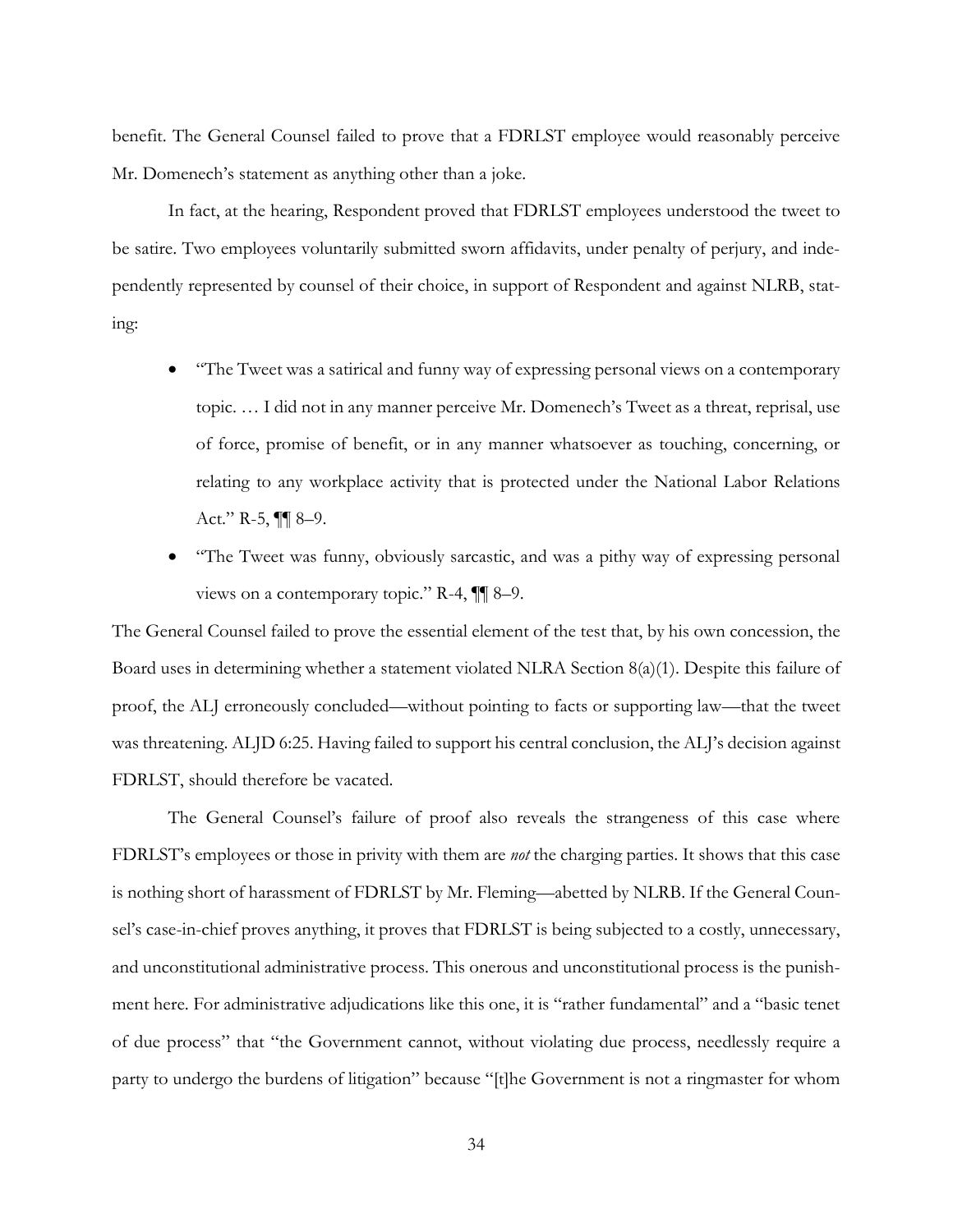individuals and corporations must jump through a hoop at their own expense each time it commands." *Continental Can Co., U.S.A. v. Marshall*, 603 F.2d 590, 597 (7th Cir. 1979); *cf. Bartkus v. Illinois*, 359 U.S. 121, 127 (1959) (holding that "the cruelty of harassment by … prosecutio[n]" can violate the Due Process Clause of the Fifth Amendment).

The ALJ only compounded the General Counsel's failure of proof by inserting his own evidence-less and context-less speculation of what the tweet means. *See* (ALJD 4:33–5:11). The Board should forthwith rule as a matter of law in favor of FDRLST and dismiss the complaint against FDRLST in its entirety.

## **B. The General Counsel's Perception of FDRLST as an "Anti-Union Website" Is Insufficient to Prove that FDRLST Engaged in an Unfair Labor Practice**

The General Counsel, perhaps unwittingly, revealed the true reason why NLRB, goaded by Mr. Fleming, is harassing FDRLST:

> The Federalist*,* anti-union website, is demonstrated by its editorial content. As the publisher of The Federalist, and CEO of the Respondent, the editorial positions of the website are reasonably understand – understood [*sic*] as Mr. Domenech's own. In light of the anti-union position of The Federalist, an apatory (phonetic), Mr. Domenech, no reasonable reader would interpret the threat as anything other than simply another expression of Mr. Domenech's anti-union stance. The foregoing being so, the facts demonstrate Respondent's violation of the Act, and Your Honor should so find. That's it.

R-8 at 14:4–14 (underlining in original); *see also* R-8 at 22:17–24 (General Counsel stating that he introduced certain exhibits "for the purpose of showing The Federalist's *political position* on unionization (underlining in original; emphasis added)). The General Counsel's entire theory of the case—not proof, but theory—is that tweeting a seemingly anti-union joke is a *per se* violation of the NLRA. For reasons explained below, that cannot be so.

FDRLST, as stipulated by the parties, "is a web magazine focused on culture, politics, and religion that publishes commentary on a wide variety of contemporary newsworthy and controversial topics." GC-2, ¶ 31. It expresses a variety of viewpoints of outside authors. The General Counsel introduced, and the ALJ admitted into evidence, newspaper articles written around the time Mr. Domenech published his tweet. *See* GC-3 & Exhibits attached thereto. All of these newspaper articles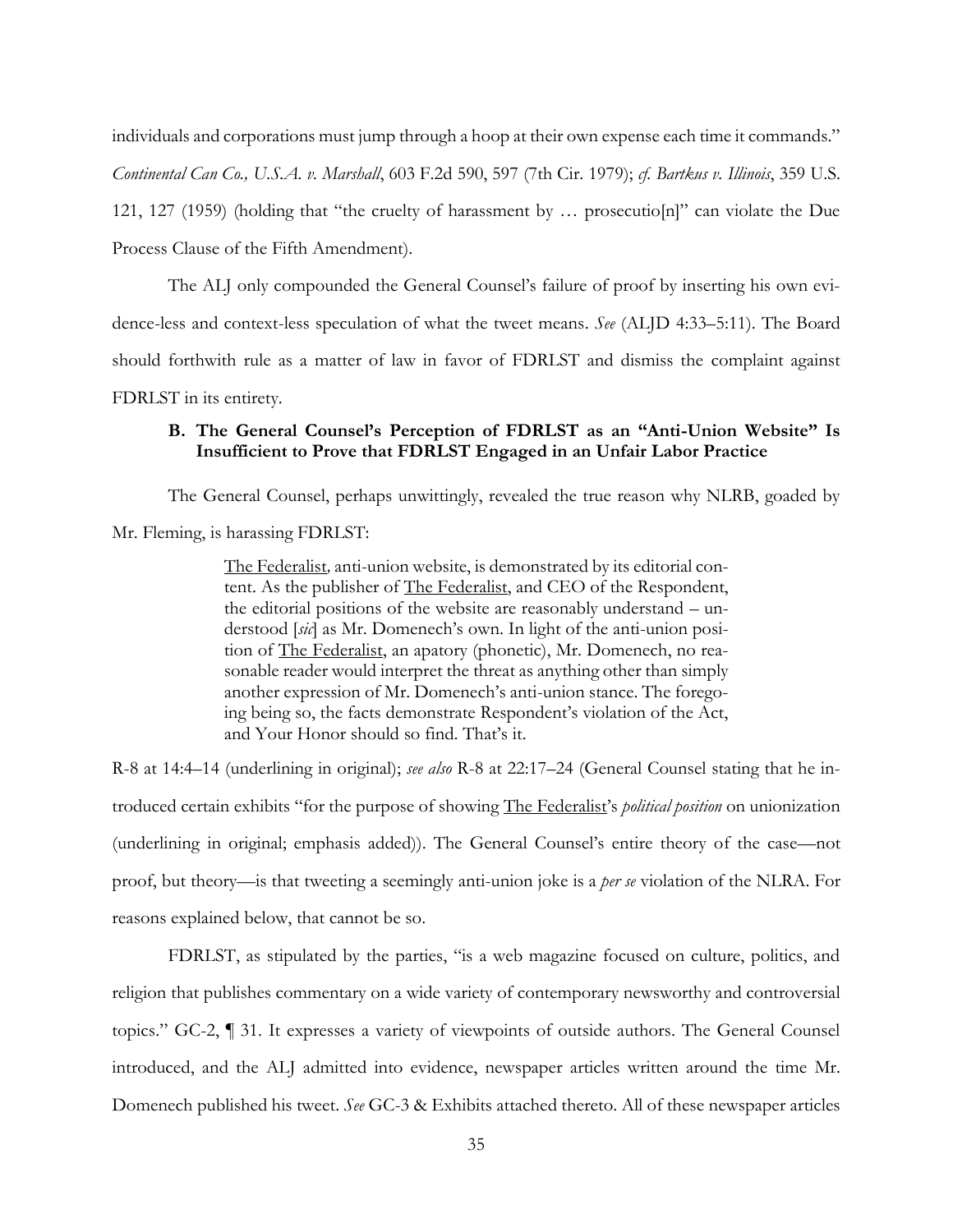show the respective authors' viewpoints on a contemporary, controversial topic. And the corresponding articles introduced by FDRLST, and admitted into evidence by the ALJ—to show those articles were published elsewhere *in addition to* being published on FDRLST's website and where the *authors* solicited publication on FDRLST's website, not vice versa—prove that FDRLST provides a forum for a variety of authors to express their personal views. *See* R-1; R-2.

The General Counsel did not present *any* evidence that FDRLST has published any so-called anti-union editorial authored by FDRLST's editorial board—and there is none. As to op-eds published by FDRLST employees, if any, those op-eds also express viewpoints of the respective authors, *not* the viewpoint of FDRLST. In any event, the General Counsel presented *no* evidence apart from his speculative leap to show why all of these individual viewpoints can be conflated with, attributed to, or necessarily become the viewpoints of FDRLST. And the General Counsel presented *no* evidence, even assuming these are FDRLST's viewpoints, that FDRLST therefore has actually threatened its employees such that it constituted an actionable "unfair labor practice."

NLRA defines "unfair labor practices by employer." 29 U.S.C. § 158(a). Employers engage in an "unfair labor practice" if they, for example, "interfere with, restrain, or coerce employees in their exercise of [§ 157 rights]," dominate or interfere with the formation or administration of any labor organization," "discriminat[e] in regard to hire or tenure of employment or any term or condition of employment to encourage or discourage membership in any labor organization," "to discharge or otherwise discriminate against an employee because he has filed charges or given testimony under this subchapter," "to refuse to bargain collectively with the representatives of his employees." *Id.* However, the "expressing of any views, argument, or opinion, or the dissemination thereof, whether in written, printed, graphic, or visual form, shall not constitute or be evidence of an unfair labor practice under any of the provisions of this subchapter, if such expression contains no threat of reprisal or force or promise of benefit." 29 U.S.C. § 158(c).

Even under an expansive reading of "unfair labor practice," FDRLST did not engage in a practice that can be categorized as a "*labor* practice," let alone an "*unfair* labor practice." Non-respondent Mr. Domenech posted a satirical comment on his personal Twitter account. A stranger—Mr.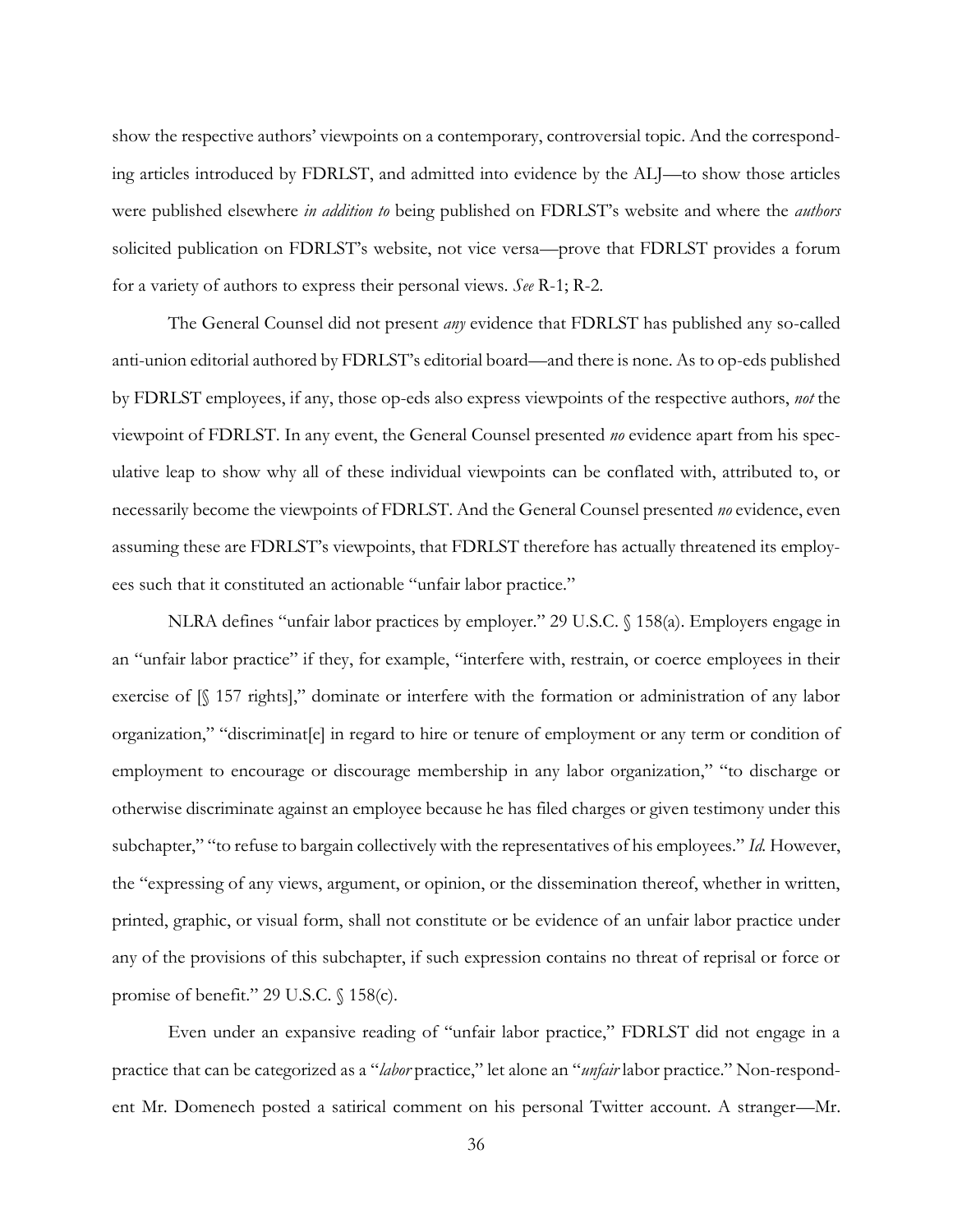Fleming—saw Mr. Domenech's tweet. Mr. Fleming's delicate sensibilities were apparently offended, either by Mr. Domenech's tweet, his Twitter persona, or by the mere fact that others could hold viewpoints different from Mr. Fleming's. Mr. Fleming even re-tweeted Mr. Domenech's tweet. *See* R-6. Mr. Domenech did not interfere with, restrain or coerce FDRLST employees—or Mr. Fleming in any manner whatsoever.

## **C. Prosecution Based on the General Counsel's Perception of FDRLST Violates the First Amendment and NLRA Section 158(c)**

Assuming *arguendo* that the personal views of Mr. Domenech, FDRLST, and FDRLST's employees or invited authors (as expressed through articles that are admitted into evidence) are all one and the same, then that provides all the more reason for NLRB to keep its hands off FDRLST. These individuals have banded together because they share common beliefs. Publishing these common beliefs, even if they are disfavored by some, is necessary for a functioning democratic society. Protecting this right and freedom of association, protecting and encouraging the formation of such associations is the very reason NLRB purportedly exists.

The General Counsel's theory of the case is that a publisher's "expression of [an] anti-union stance" is a "violation of the Act." R-8 at 14:4–14. This *per se* rule against speech by groups who allegedly hold a viewpoint that the General Counsel disfavors would interfere with the freedom-ofspeech, freedom-of-press, and freedom-of-association rights of those who have banded together based, at least in part, on such shared beliefs. The ALJ's adoption of the General Counsel's far-fetched theory only achieves the exact opposite of NLRB's stated mission.

The right to speak or associate freely is sacrosanct under the First Amendment to the U.S. Constitution. "The First Amendment gives freedom of mind the same security as freedom of conscience. … And the rights of free speech and free press are not confined to any field of human interest." *Thomas v. Collins*, 323 U.S. 516, 531 (1945); *see also Knight First Amendment Inst. at Columbia v. Trump*, 928 F.3d 226, 237 (2d Cir. 2019) ("As a general matter, social media is entitled to the same First Amendment protections as other forms of media."). Indeed, "the basic principles of freedom of speech and the press, like the First Amendment's command, do not vary" when a new and different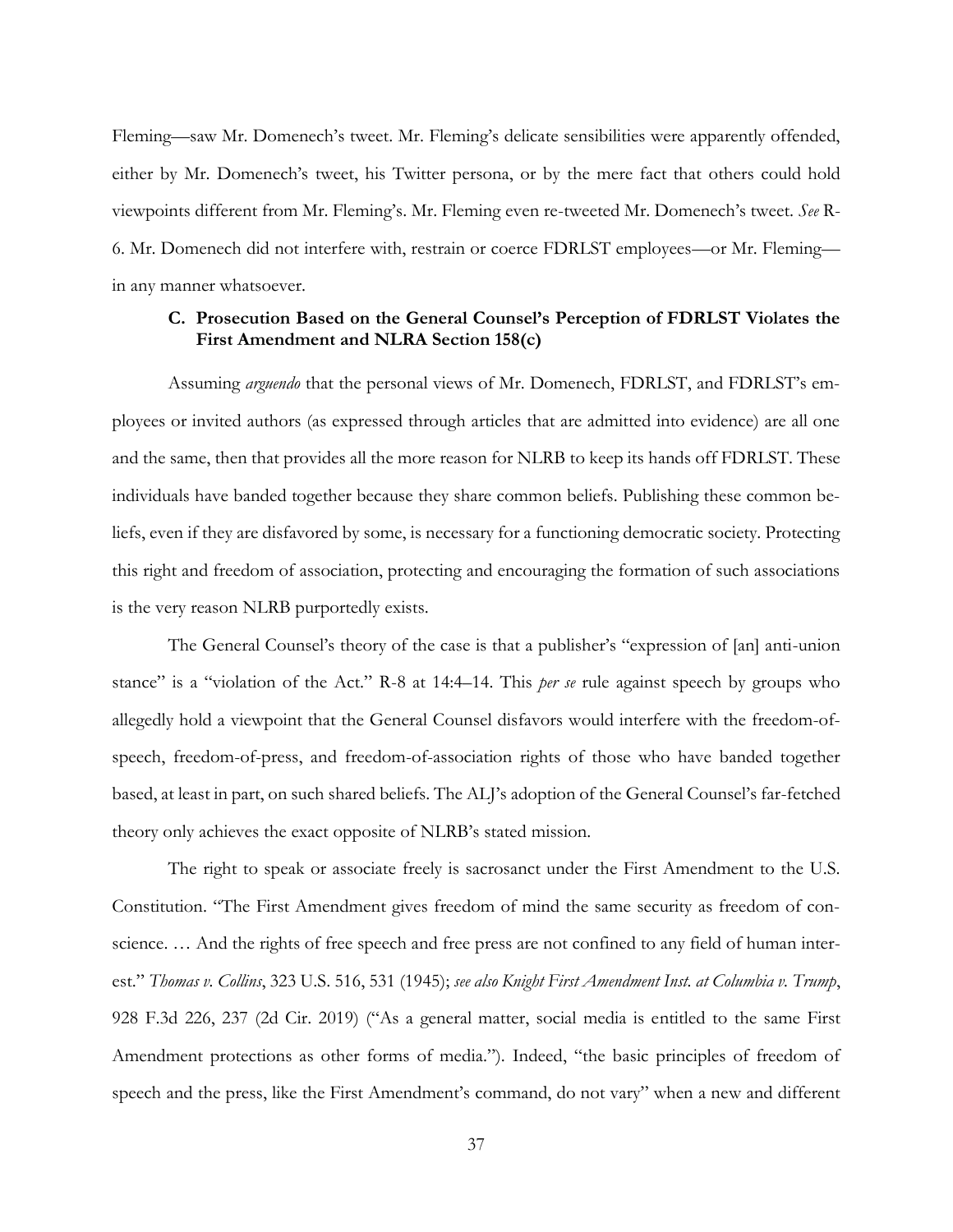medium for communication (such as Twitter) appears. *Joseph Burstyn, Inc v. Wilson*, 343 U.S. 495, 503 (1952); *see also Brown v. Entertainment Merchants Ass'n*, 564 U.S. 786, 790 (2011).

It is "not sound" to claim that "the First Amendment's safeguards" are rendered ineffectual or "wholly inapplicable" because "interests of workingmen are involved." *Thomas*, 323 U.S. at 531. Indeed, "debate on public issues should be uninhibited, robust, and wide-open." *New York Times Co. v. Sullivan*, 376 U.S. 254, 270 (1964). The "prospect" that someone "might be persuaded by" a viewpoint is *not* a violation of the NLRA; "it *is* the democratic political process." *Renne v. Geary*, 501 U.S. 312, 349 (1991) (Marshall, J., dissenting).

Parody, satire, or commentary on a politically charged issue of our times is "a form of artistic expression" that is "protected by the First Amendment." *Cliffs Notes, Inc. v. Bantam Doubleday Dell Pub.*  Grp., Inc., 886 F.2d 490, 493 (2d Cir. 1989).<sup>5</sup> It is "deserving of substantial freedom" either as "entertainment [or] as a form of social and literary criticism." *Id.* (cleaned up). It is "axiomatic that the government may not regulate speech based on its substantive content or the message it conveys." *Rosenberger v. Rector & Visitors of Univ. of Virginia*, 515 U.S. 819, 828 (1995). "In the realm of private speech or expression, government regulation must not favor one speaker over another." *Id.* "Discrimination against speech because of its message is *presumed* to be unconstitutional." *Id.* (emphasis added). Like here, where the "government targets not subject matter, but particular views taken by speakers on a subject, the violation of the First Amendment is all the more blatant." *Id.* at 829. NLRB "must abstain from regulating speech when the specific motivating ideology or the opinion or perspective of the speaker is the rationale for the restriction." *Id.*

<sup>5</sup> "Satire" means "'ridicule, derision, burlesque, irony, parody, [or] caricature' to censure the 'vices, follies, abuses, or shortcomings' of an individual or society." *Farah v. Esquire Magazine*, 736 F.3d 528, 536 (D.C. Cir. 2013). Satire has "played a prominent role in public and political debate. *Hustler Magazine, Inc. v. Falwell*, 485 U.S. 46, 54 (1988); *see also FCC v. Pacifica Foundation*, 438 U.S. 726, 745–46 (1978) ("[T]he fact that society may find speech offensive is not a sufficient reason for suppressing it. Indeed, if it is the speaker's opinion that gives offense, that consequence is a reason for according it constitutional protection. For it is a central tenet of the First Amendment that the government must remain neutral in the marketplace of ideas."). That the Charging Party, the General Counsel or the ALJ found no humor in Mr. Domenech's statement has no bearing on whether the tweet is satire and subject to the First Amendment's protections.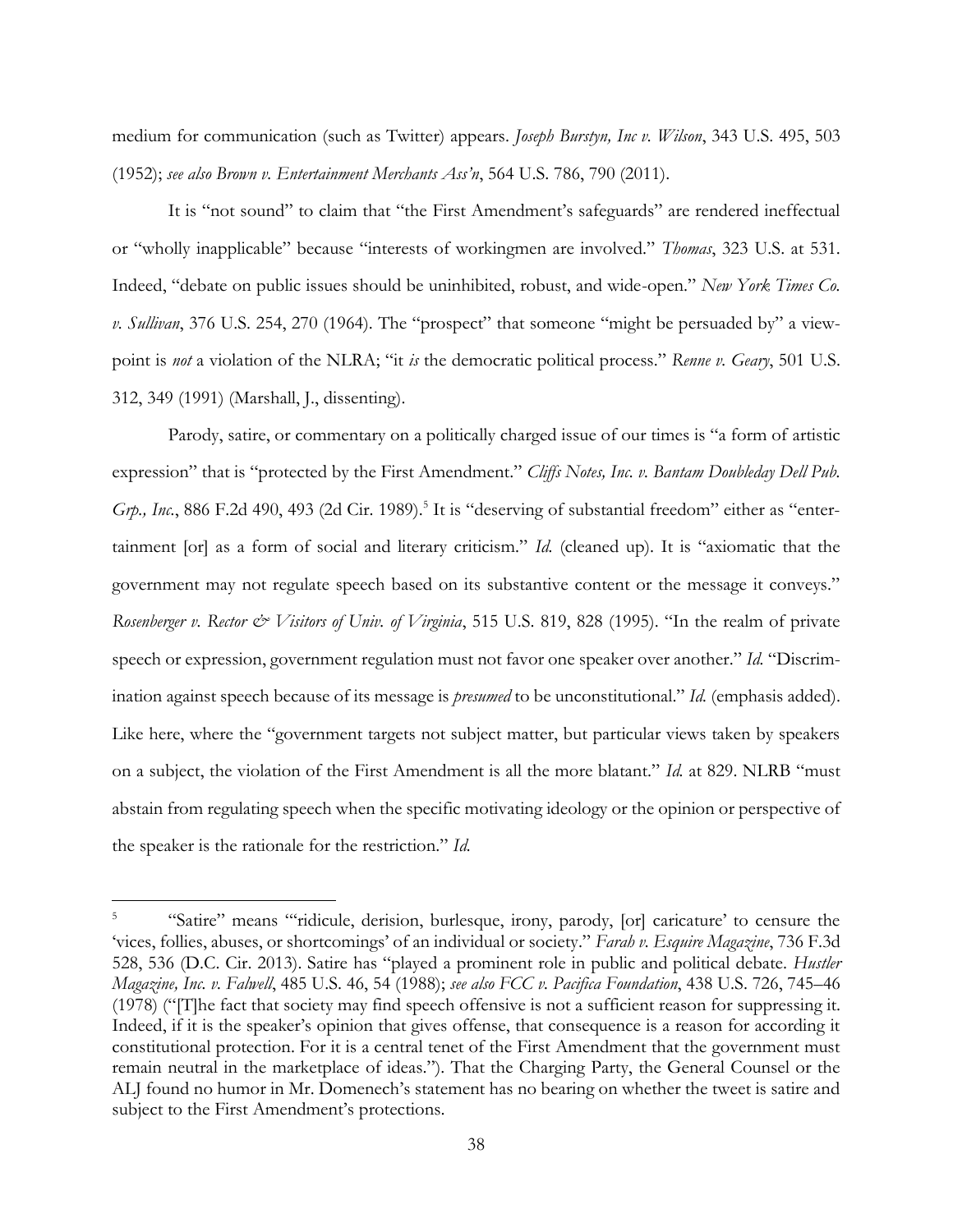What's more, 29 U.S.C. § 158(c) also specifically prohibits NLRB from persecuting speakers for "expressing … views, argument, or opinion, or the dissemination thereof, whether in written, printed, graphic, or visual form … if such expression contains no threat of reprisal or force or promise of benefit." *See NLRB v. Gissel Packing Co.*, 395 U.S. 575, 617 (1969) (Section 158(c) "merely implements the First Amendment by requiring that the expression of any views, argument, or opinion shall not be evidence of an unfair labor practice." (cleaned up)). The view, argument, or opinion expressed in Mr. Domenech's tweet is precisely the type of expression that is protected by the First Amendment and Section 158(c). This case is nothing more than a naked attempt at silencing a disfavored viewpoint. NLRB ill serves its mission by falling for such an obvious attempt by an ostensibly offended random activist to unleash the force of government prosecution and to chill constitutionally protected freedom of speech, of the press, and of association.

FDRLST takes exception to the ALJ's finding that Mr. Domenech's tweet is an idiom with only one meaning and to the ALJ's failure to find that the tweet was satire protected under the First Amendment. ALJD 4:32–5:11 & 6 n.9. The tweet is satire as shown through context, the absurdity of the statement, and the satirical way it was taken by FDRLST employees.

## **D. Humor and Satire Do Not Violate the NLRA Without Independent Proof of Threat**

The General Counsel laid bare the entire basis for prosecuting this case against FDRLST:

- "the virulently anti-union editorial stance of The Federalist," GC Br. at 4<sup>6</sup>;
- the General Counsel's speculation that "The Federalist is a vehemently anti-union website," GC Br. at 7; and
- the General Counsel's assumption that "[i]n light of the anti-union position of The Federalist and, *a fortiori*, Mr. Domenech, no reasonable reader would interpret the threat explicitly made in the Tweet as anything other than another expression of Mr. Domenech's anti-union sentiment," GC Br. at 7 (italics in original).

The General Counsel filed a substantive brief providing legal argument and caselaw support for its theory for the first time on March 10, 2020 in its closing post-hearing brief. "GC Br." refers to the brief the General Counsel filed on March 10, 2020.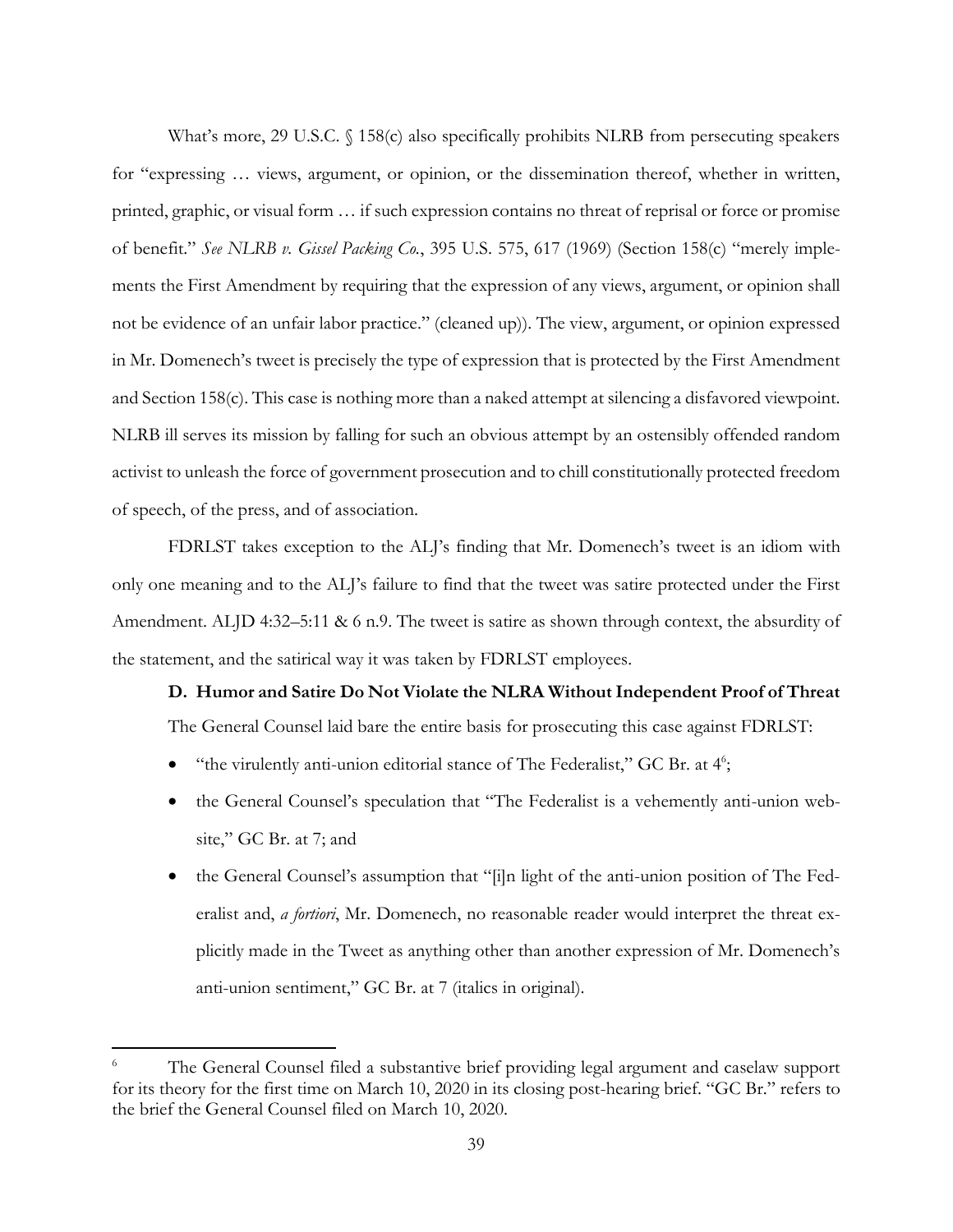These statements are consistent with the General Counsel's argument presented during the February 10 hearing. *See* R-8 at 14:4–14. And the ALJ endorsed the General Counsel's assumptions and speculation in his decision.

The General Counsel argued that a violation of 29 U.S.C.  $\binom{158(a)(1)}{100}$  occurs when an individual who works for a media company express an anti-union message even when there is *no proof* that employees were actually threatened or felt threatened. That notion ignores in wholesale fashion the plain proscription of the First Amendment and 29 U.S.C. § 158(c) that NLRB has no authority to prosecute particular viewpoints and label them as violating the NLRA. *Cf. BE & K Construction Co. v. NLRB*, 536 U.S. 516 (2002) (narrowing the scope of what constitutes actionable unfair labor practice under Section 158(a)(1)), *on remand BE*  $\mathcal O$  *K Construction Co.*, 351 NLRB No. 29 (2007) (Board reversing its previous decision in light of the Supreme Court's narrowing of Section 158(a)(1)).

There is a further problem with the General Counsel's newly minted test—one that the ALJ faithfully applied in his decision. The ALJ assumes Mr. Domenech's satire and the personal viewpoints of specific authors whose articles FDRLST publishes are also the viewpoints of FDRLST. Without any citation to pertinent authority, the General Counsel urged the ALJ to conclude that as publisher, Mr. Domenech's viewpoints are the publication's viewpoints as a matter of law. This is an absurd and unsupported proposition. The General Counsel submitted no proof—because there is none—that those individual viewpoints are one and the same.

Indeed, humor and satire remain fully protected speech. *See Cliffs Notes*, 886 F.2d at 493 (concluding that humor or satire is speech that is fully protected under the First Amendment). The ALJ, therefore, especially absent proof of unfair labor practice, has illegitimately and unconstitutionally decided this case against FDRLST.

#### **E. NLRB's Cases Do Not Support the ALJ's Decision**

Tellingly, NLRB's cases do not support the ALJ's decision. Cases such as *Best Distributing Co., Inc.*, 255 NLRB 165 (1981), and *Herb Kohn Electric Co.*, 272 NLRB 815 (1984), both involved charges filed by employees who were actually discharged by the employer. 255 NLRB at 166–67 ("Go home today. We don't need you. You are laid off as of Friday at 5:30"; "[employee] stated that it sounded to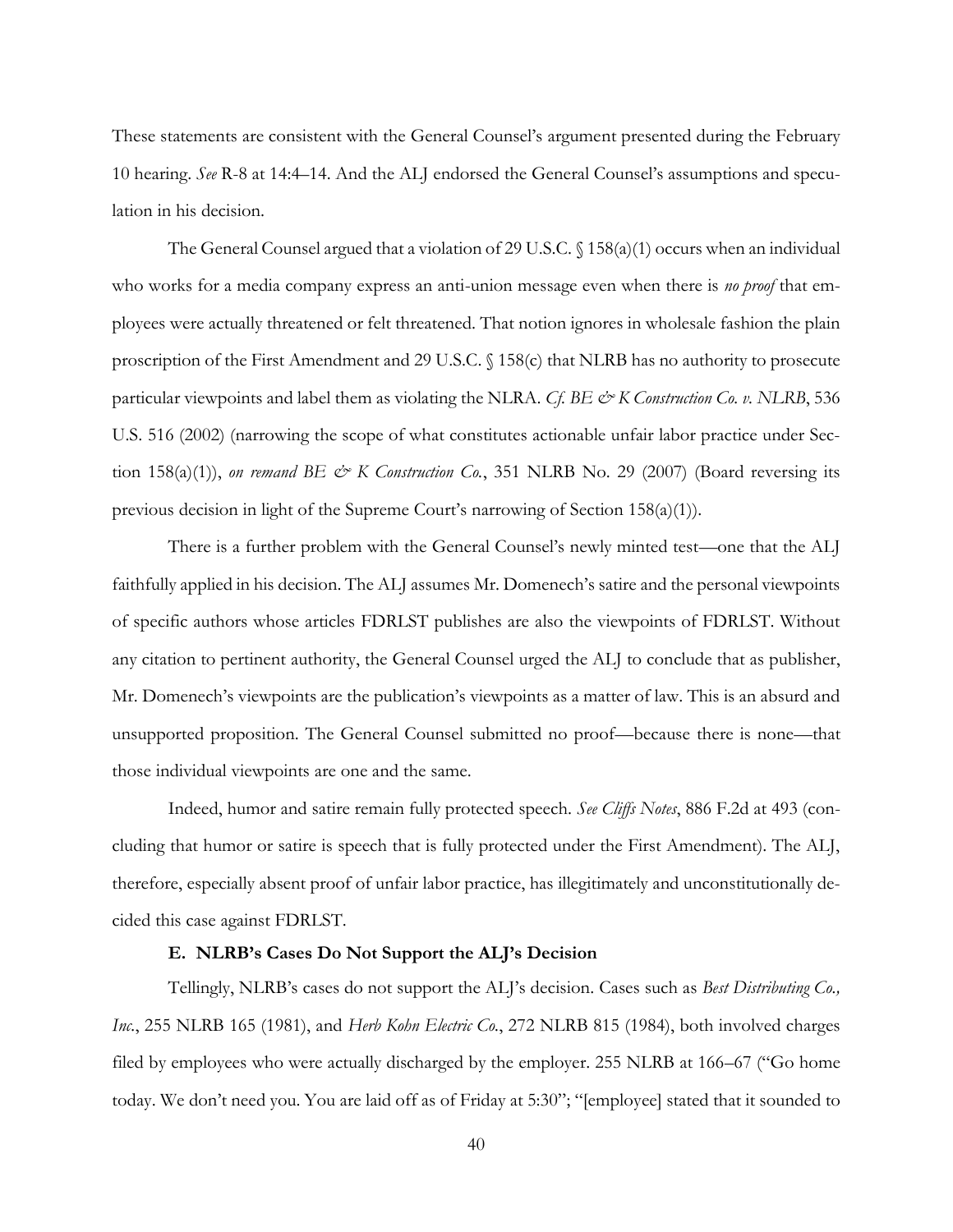him as if he were being laid off *for* joining the Union") (emphasis added); 272 NLRB at 816 (stating that employer "discharged [two employees] *because of* their union and/or protected concerted activities") (emphasis added). It is unsurprising that statements made by an employer's agent directly to an individual employee during the conversation in which the employer's agent fires the employee would likely trigger 29 U.S.C. § 158(a)(1). And it is unsurprising that employers who fire employees *for* or *because of* the employee's pro-union position likely violate the NLRA.

FDRLST's situation, however, is far removed from the typical case—like *Best Distributing* and *Herb Kohn Electric*—in which NLRB has concluded the employer violated the NLRA. FDRLST's case involves a satirical tweet. The General Counsel premised his desired conclusion of an NLRA violation on the fact that the tweet "is most naturally understood as a reaction to and commentary upon that [*i.e.*, Vox Media] walkout." GC Br. at 7.<sup>7</sup> The General Counsel failed to prove that such satire published by a publishing company's executive expressing his own views on his personal Twitter account who works for a company that routinely publishes commentary on all sorts of contemporary newsworthy topics triggers Section 158(a)(1). The General Counsel failed to prove that any FDRLST employee took the tweet to be anything other than a joke. And the General Counsel failed to prove that any FDRLST employee took the statement to be Mr. Domenech directing them as their supervisor.

Nor does the argument based on *Gissel Packing*, 395 U.S. 575, fare any better. The General Counsel addressed FDRLST's First Amendment argument in a single three-sentence paragraph and cited no case other than *Gissel Packing* to support his position. GC Br. at 8. And the ALJ similarly, addressed *Gissel Packing* in a single footnote. (ALJD 6 n.9).

<sup>7</sup> The General Counsel stated, "Vox Media magazine website—online magazines like The Federalist—went 'dark as hundreds of employees stage[d] [a] walkout to demand [a] union deal.'" GC Br. at 4 (bracketed text alterations appear in GC's brief). The General Counsel's *ipse dixit* seems to be relying on several premises, none of which has any basis in fact. Nothing in the record suggests—nor could it suggest because it did not happen—that FDRLST's employees staged a walkout like Vox Media's employees. Nothing in the record suggests—nor could it suggest because it did not happen that FDRLST's website went dark. Nothing in the record suggests—nor could it suggest because it did not happen—that FDRLST employees demanded a union deal. Such misleading implications, suggestions, and speculations are dangerous and an inappropriate, disingenuous method of proof. They undermine the generally accepted practice, grounded in civil procedure and logic, of presenting provable facts and meeting the burdens of proof and persuasion.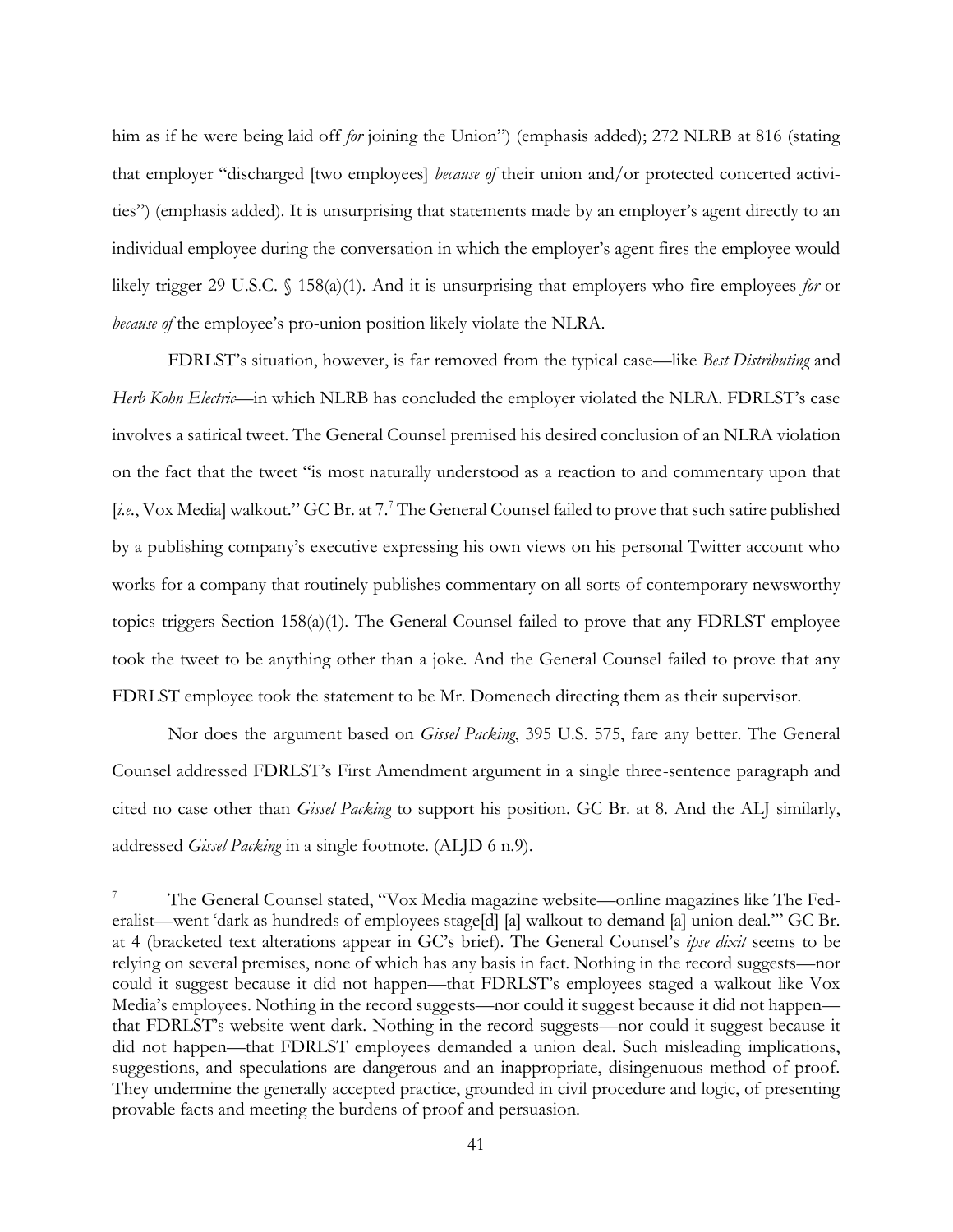The Supreme Court stated the test as follows: "The expression of any views, argument, or opinion shall not be evidence of an unfair labor practice, *so long as such expression contains no threat of reprisal or force or promise of benefit*." *Gissel Packing*, 395 U.S. at 617 (emphasis added; cleaned up). The Board, unlike the ALJ, is required to follow federal-court precedent.<sup>8</sup>

The General Counsel failed to prove that the tweet actually *contains* a threat of reprisal or force or promise of benefit. Before ever filing this case, he had the option of telephonically calling FDRLST employees and Mr. Domenech to ascertain whether any threat transpired here. The General Counsel could have sought to call them to the stand to provide live testimony; he, instead, voluntarily withdrew all subpoenas that were issued—to Mr. Domenech and four FDRLST employees (only the female employees, oddly). NLRB failed to gather evidence to prove its case—not once, but twice.

Had the General Counsel investigated, he would have learned that FDRLST employees took Mr. Domenech's tweet as obvious satire. Two FDRLST employees (represented by independent counsel, separate from FDRLST's counsel) submitted sworn affidavits, signed under penalty of perjury, unequivocally stating that the tweet did not actually contain any threat of reprisal or force or promise of benefit. *See* R-4, R-5. The two employees stated that the tweet was "a satirical and funny way of expressing personal views on a contemporary topic," "was funny, obviously sarcastic, and was a pithy way of expressing personal views on a contemporary topic." R-5,  $\parallel$  8; R-4,  $\parallel$  8. Mr. Domenech's affidavit stated that he uses his personal Twitter account to express his own "views, not those of FDRLST Media, LLC." R-3, ¶ 8. And he stated that the tweet was "satire." R-3, ¶ 5. The General Counsel, who carried the burdens of proof and persuasion on the merits, failed to produce any evidence under this crucial component of the *Gissel Packing* test.

The ALJ's analysis in the decision under review shows that the ALJ has expanded, at the General Counsel's urging, the *Gissel Packing* test. That novel legal theory guts the *Gissel Packing* test

<sup>8</sup> *Contrast with* NLRB Division of Judges, Bench Book: An NLRB Trial Manual § 13-100 (Jeffrey D. Wedekind, ed. Jan. 2009), *available at* https://www.nlrb.gov/sites/default/files/attachments/basicpage/node-1727/alj bench book 2019.pdf ("Administrative law judges must follow and apply Board precedent, notwithstanding contrary decisions by courts of appeals, unless and until the Board precedent is overruled by the Supreme Court or the Board itself.").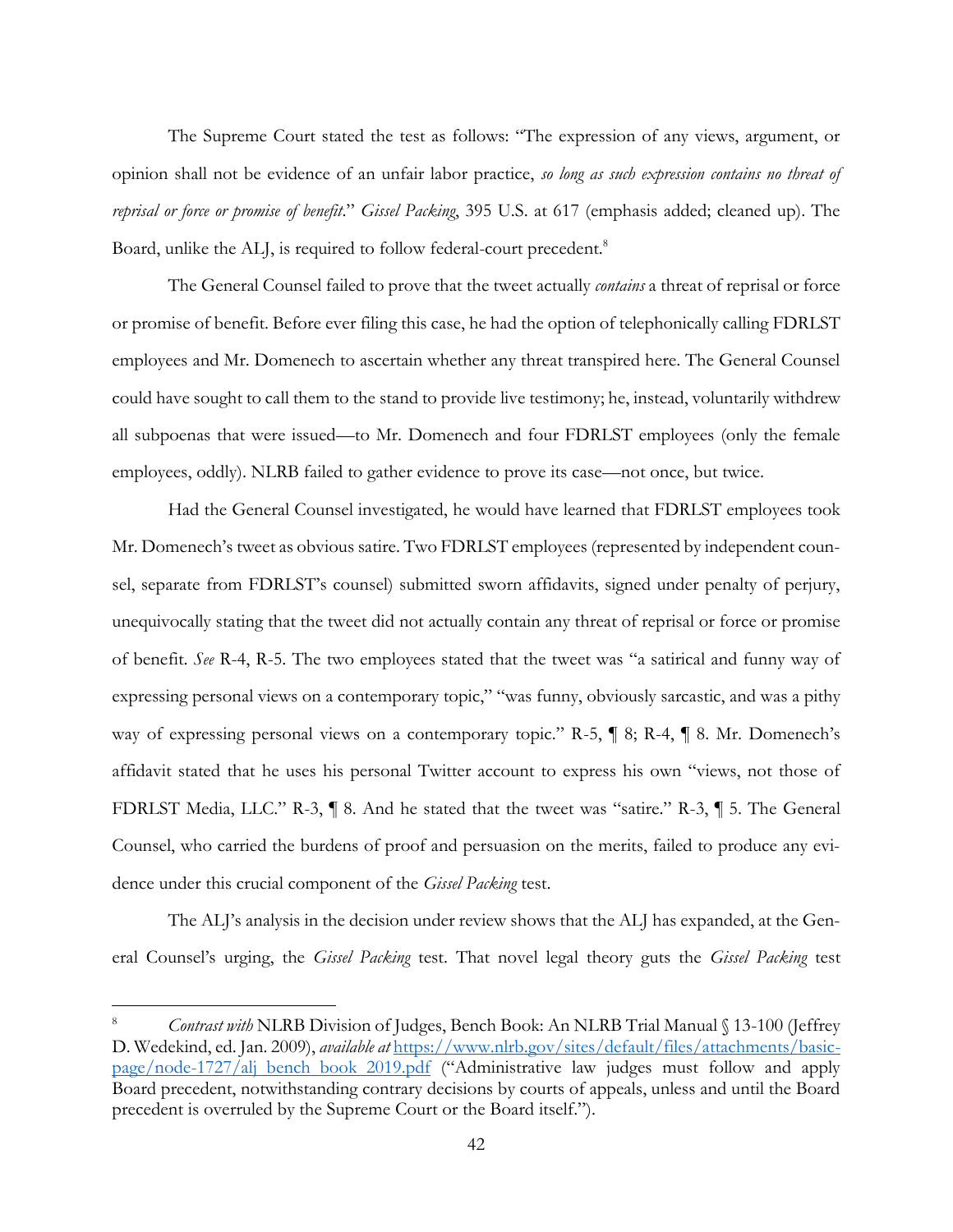altogether. The Supreme Court has said that the statement itself "shall not be evidence of an unfair labor practice" unless there is proof, independent of the statement, that shows the statement "contains … threat of reprisal or force or promise of benefit." 395 U.S. at 617. Furthermore, "an employer is free to communicate to his employees any of his general views about unionism"; "conveyance of the employer's belief" is not actionable under the NLRA "unless" the threat "is capable of proof." *Id.* at 61819 (cleaned up). *Gissel Packing* has long foreclosed the kind of *res ipsa loquitur*—or the statementspeaks-for-itself—theory of proving a violation of Section 158(a)(1) that the General Counsel proposed and the ALJ adopted in this case.

Put differently, the General Counsel's unproven perception of FDRLST as anti-union does not provide the independent proof of threat that is necessary to satisfy the *Gissel Packing* test. Being a media company willing to publish articles commentating on current events (which sometimes might include articles submitted by authors critical of public-sector unions, *see* R-1, R-2) cannot be the circumstance—under the totality-of-circumstances test—that makes Mr. Domenech's personal tweet a violation of the NLRA. *See GM Electrics*, 323 NLRB at 127 (giving the totality-of-circumstances test).

The General Counsel argued that "the Board does not consider either the motivation for the statement or its actual effect." GC Br. at 5 n.36 (citing *Miller Electric Pump & Plumbing*, 334 NLRB No. 108 (2001)); *see also* GC Br. at 8 & n.44 (stating that "as noted above, … the intent of the speaker is irrelevant" as is the "actual effect upon the listener") (citing *Teamsters Local 391 (UPS)*, 357 NLRB 2330 (2012); *Smithers Tire*, 308 NLRB 72 (1992); *Waco, Inc.*, 273 NLRB 746 (1984)). But that proposition is only one part of *Miller Electric*'s holding. *Miller Electric* cites *Gissel Packing* and reiterates the Supreme Court's formulation of the test: "The Board will not *ordinarily* look to the Employer's motive, or whether the alleged coercion succeeded or failed, but whether the employer's conduct may reasonably be seen as tending to interfere with the free exercise of employee rights under the Act. … [T]here are situations where motive and probable success or failure of the coercion *may be considered*." 334 NLRB No. 108 at \*11 (citing *Rossmore House*, 269 NLRB 1176 (1984), *aff'd by* 760 F.2d 1006 (9th Cir. 1985); *Sunnyvale Medical Center*, 277 NLRB 1217 (1985)) (emphasis added).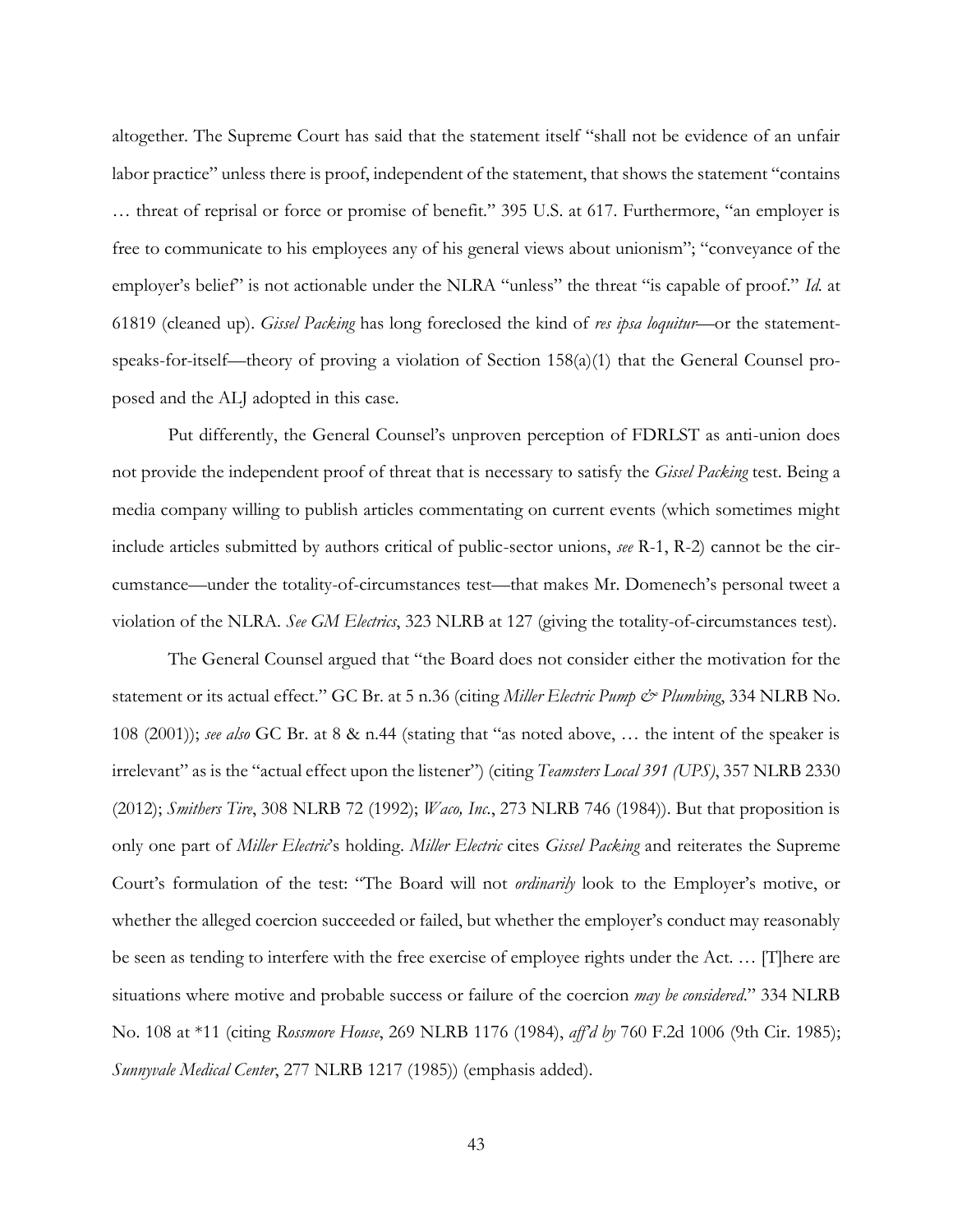There are, therefore, situations, as here, where it is proper to consider motives under the totality-of-circumstances test. The General Counsel himself offered evidence—evidence that the ALJ accepted and considered—of motive by admitting into the record articles written about the unrelated Vox Media walkout. *See generally* GC-3 & Exhibits attached thereto. Those articles were the General Counsel's attempt to show that Mr. Domenech's motive was to supply his personal commentary on the news of the day. Mr. Domenech expressed his views by using satire on a platform that permits users to input only 280 characters of text. To clarify for the record the actual motive of the speaker as well as how the statement was objectively perceived by employees of FDRLST—the Respondent introduced and the ALJ admitted three affidavits into the record. *See* R-3; R-4; R-5. The only employees of FDRLST who testified "reasonably underst[ood] the statement" as satiric. GC Br. at 5. The reason the tweet is reasonably interpreted as a joke is because there is no evidence Mr. Domenech owns a salt mine; no evidence that FDRLST employees had previously been made to work in a salt mine, and no evidence that Mr. Domenech has any authority or ability as publisher of a web magazine to force FDRLST employees to work in a salt mine. The absurdity of all of those propositions is what makes it a joke. *See* The Free Dictionary, *Back to the Salt Mine* ("Today the term is only used ironically."). Instead, the ALJ speculated the tweet is "refer[ring] to tedious and laborious work," and then erroneously concluded that the tweet is "an obvious threat" that "had no other purpose but to threaten the FDRLST employees with unspecified reprisal." ALJD 5:11; 5:19–25.

Thus, given *no* evidence from the General Counsel and given competent controverting evidence from Respondent, the General Counsel's blanket assertion—that there is "no plausible alternative" reading of the tweet and therefore that the tweet violates the NLRA, GC Br. at 5–6, simply falls short.

Three cases that the General Counsel cited, GC Br. at  $5 \text{ n.37}$ , confirm that the operative test is whether "*an employee* would reasonably understand the statement as threatening adverse action *in response to* protected activity." GC Br. at 5 (emphasis added). FDRLST employees, in fact, understood

<sup>9</sup> *Franklin Preparatory Academy*, 366 NLRB No. 67 (2018); *Nellis Cab Co.*, 362 NLRB 1587 (2015); *Lamar Advertising of Hartford*, 343 NLRB 261 (2004).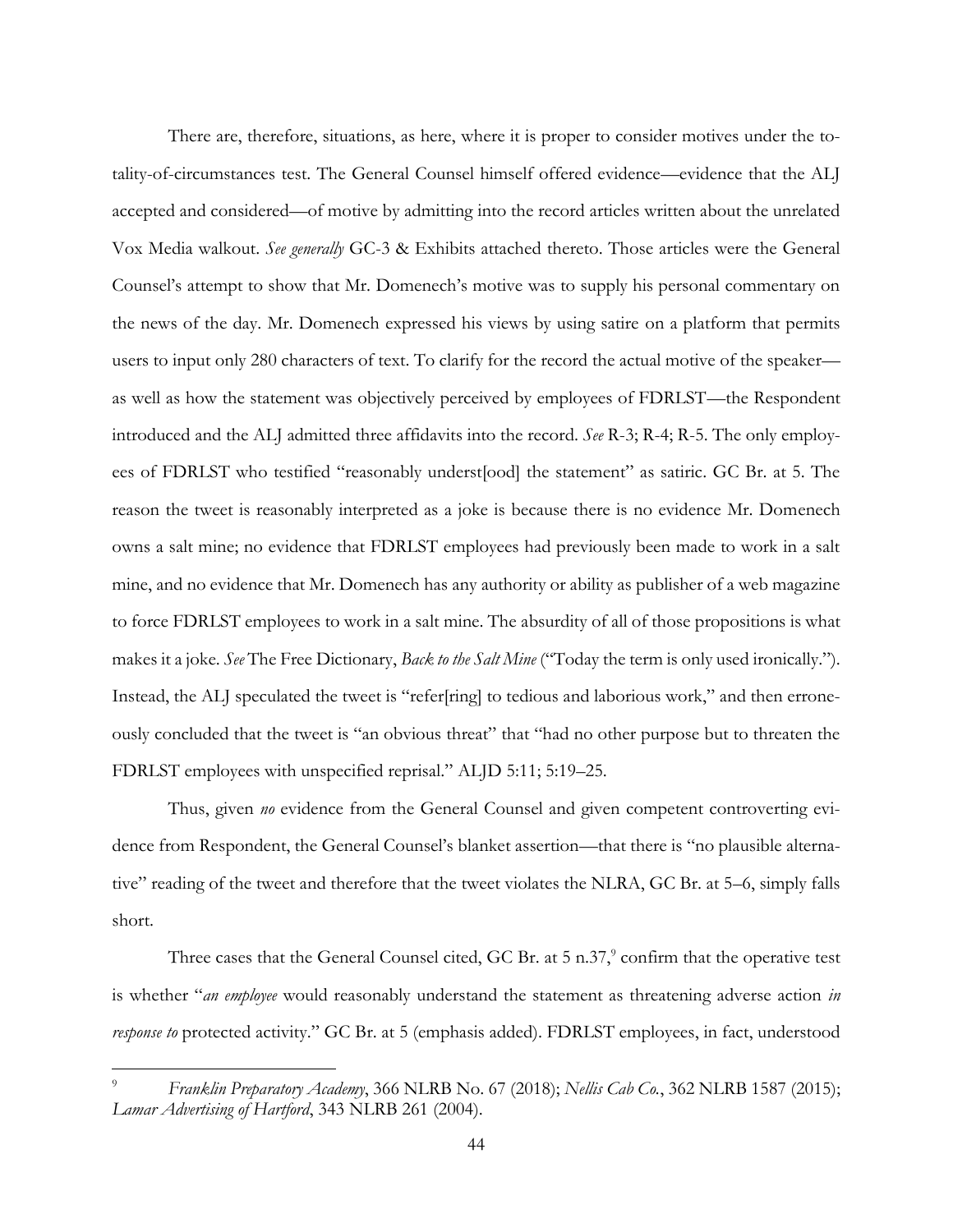the statement as satire. *See* R-4; R-5. Moreover, the test requires the General Counsel or the Charging Party to prove—and they did not so prove here—that the alleged unlawful statement was made *in response to protected activity*. There is nothing in the record to suggest that FDRLST's six employees ever engaged in any protected activity—because they did not—nor that Mr. Domenech's tweet was in response to such protected activity. To the contrary, the General Counsel himself readily speculated that Mr. Domenech's tweet was not in response to FDRLST employees' engaging in protected activity but that "it is more naturally understood as a reaction to and commentary upon that [*i.e.*, Vox Media] walkout." GC Br. at 7. Purported protected activity of Vox Media employees cannot be imputed to FDRLST's employees. *Franklin*, *Nellis*, and *Lamar* only confirm the *Gissel Packing* rule that the General Counsel or the Charging Party must offer proof other than the alleged unlawful statement to show that the statement in fact threatened reprisal or force or promise of benefit. Neither the General Counsel nor the Charging Party (who has remained absent from this case after setting the powerful NLRB machinery in motion with his deficient charging document) has provided proof to satisfy the test.

The lack of proof going to the particular elements of the operative test is fatal to the General Counsel's case against FDRLST. In *Frazier Industrial Co.*, for example, the General Counsel proved through testimony and other competent evidence that the employer "discharged [employee] because he failed to adhere to the [employer's] unlawful rule barring union talk during worktime" "but permitted other nonwork discussions," and therefore that the employer violated Section 158(a)(1). 328 NLRB No. 89, \*3, \*6 (1999). There was evidence in *Frazier* independent of the alleged threatening remark that proved an NLRA violation.

The same is true of *Meisner Electric, Inc.*, 316 NLRB No. 102 (1995). There, the General Counsel proved through evidence independent of the actual statements made by the employer that the employer made "several threats about employees' union activities." 316 NLRB No. 102, at \*1. In *Ethyl Corp.*, 231 NLRB No. 40, \*12, \*17, \*25, \*30 (1987), the General Counsel called several witnesses to the stand. The General Counsel and the Charging Party in *Southwire Co.*, 282 NLRB No. 117, \*7, \*12, \*13, \*15 (1987) also called several witnesses, including employees of the respondent employer, to the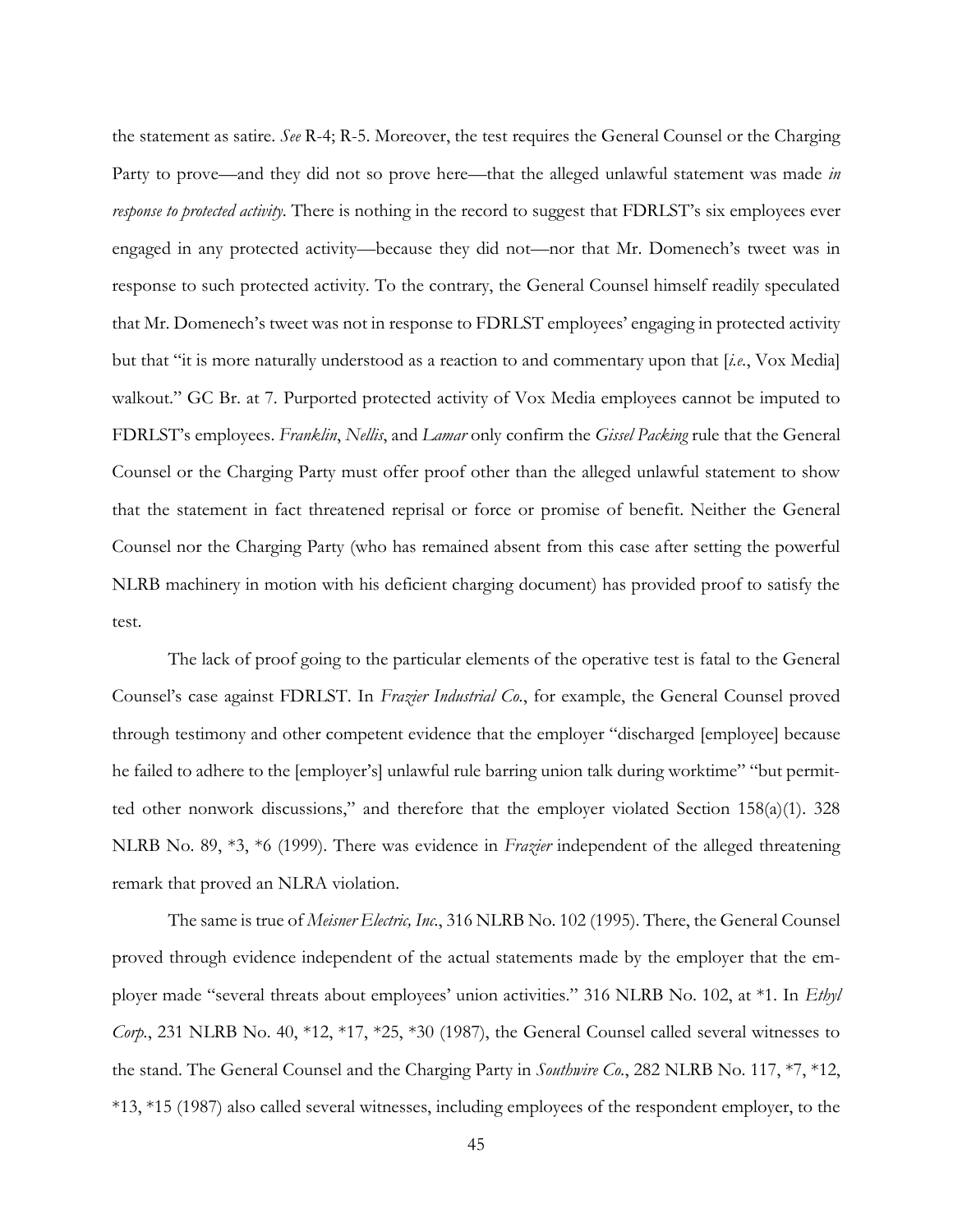stand to present live testimony and evidence. Despite putting live testimony from witnesses into the record, the General Counsel in *Southwire* failed to prove "the obvious basis for the remarks by both employee and supervisor." *Id.* at \*15. The *Southwire* ALJ, therefore, correctly concluded that "the substance of the remarks standing alone would not be probative of a violative intent or attitude. The General Counsel has simply failed to show that the remarks relied on were grounded in animus toward the Union or employees who supported the Union and therefore coercive. The record actually shows the opposite is true." *Id.* The *Southwire* ALJ held that the "General Counsel has failed to sustain his burden of proof for any allegation in the complaint," and that "[employer] has not, by the conduct of its agents, … violated Section 8(a)(1) of the Act." *Id.*

The General Counsel, in his case against FDRLST, has presented no proof other than Mr. Domenech's tweet despite having had full opportunity to do so. For example, the General Counsel had the option of not voluntarily withdrawing five subpoenas he had issued to compel live witness testimony—of Mr. Domenech and four of FDRLST's six employees. In contrast to situations involving hundreds of employees, because FDRLST has only six employees, the General Counsel had full opportunity to interview all of them and Mr. Domenech as part of his investigation prior to issuing the complaint. Instead, the General Counsel chose to conduct no investigation—neither before filing the complaint nor afterwards. His speculation is not an appropriate stand-in for such evidence. And such speculation cannot satisfy the burdens of proof and persuasion that are incumbent on the General Counsel to carry in his case against FDRLST.

To overcome the General Counsel's lack of proof, the ALJ replaced it with his own speculation as to what the tweet means. ALJD 4–6. Online communications can easily become decontextualized by third parties. *See, e.g.*, R-6 (Charging Party re-tweeting Mr. Domenech's tweet). By re-tweeting Mr. Domenech's tweet, was Mr. Fleming also threatening FDRLST employees? Was the act of retweeting endorsement of the tweet or criticism of it? A speaker might send an email to one person, only to see that person forward the message to dozens of others or post it on a public mailing list. Such decontextualization circumvents any effort by a speaker to provide additional context, outside the plain words of the statement, that would make the non-threatening intent of the statement clear.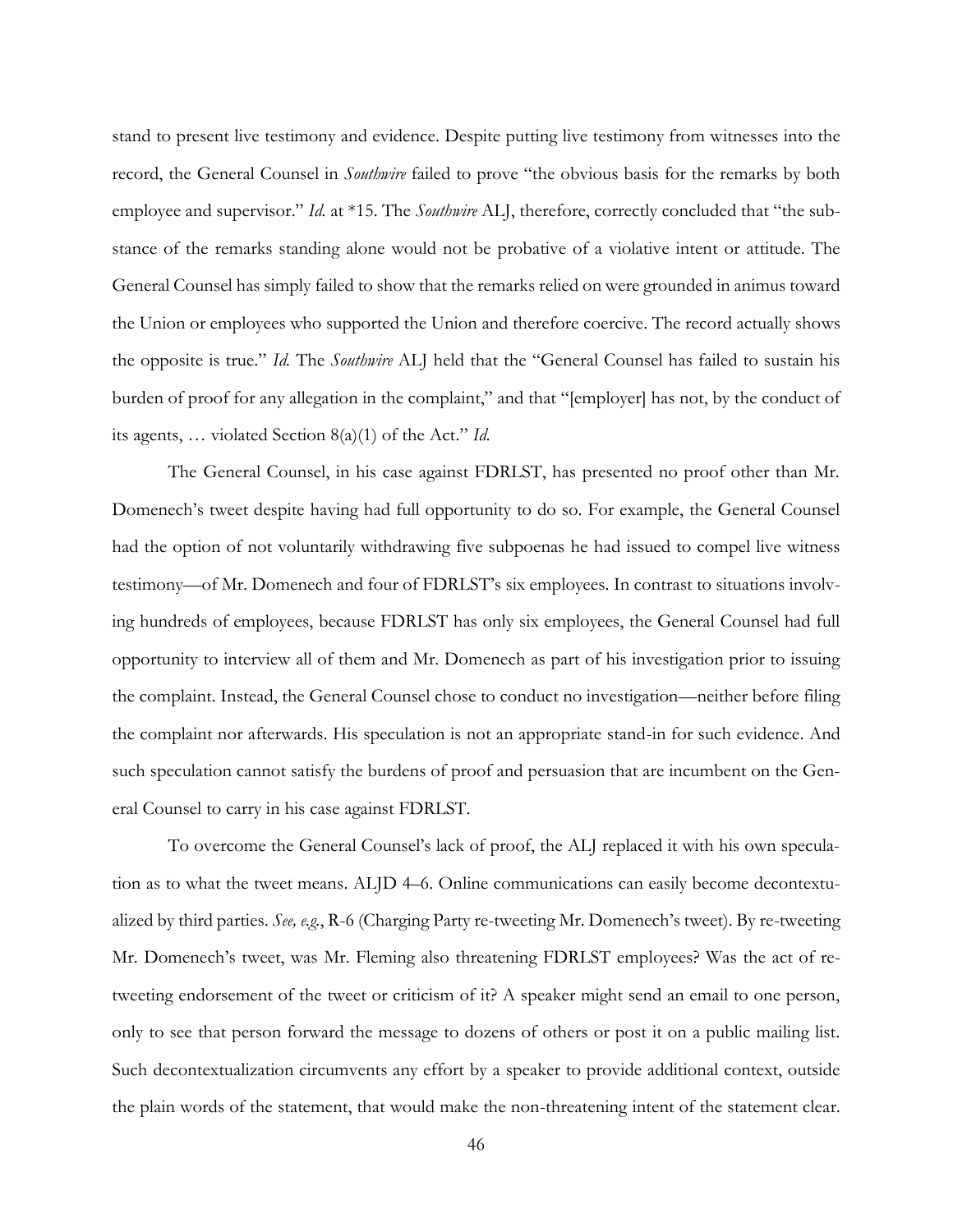Thus, not inquiring into a speaker's intent (as permitted under *Gissel Packing*) for online communications inevitably chills constitutionally protected speech, as speakers like Mr. Domenech would bear the burden of accurately anticipating the potential reaction of unfamiliar listeners or readers—often thousands of readers. *See, e.g.*, R-3, ¶¶ 9–10 ("As of February 4, 2020, I have sent over 86,000 tweets. As of February 4, 2020, I have over 96,000 followers on Twitter."). Was Mr. Domenech's statement "I swear I'll send you back to the salt mine" a threat to all of his thousands of Twitter followers?

*Gissel Packing*'s totality-of-circumstances test addresses this problem by allowing a factfinder to consider evidence contextualizing the online comment, including the speaker's intended audience, other remarks clarifying the challenged statement's meaning, the speaker's motive for making the statement, and so forth. Proving situation-specific information about a speaker's choices regarding the scope, reach, and intended audience is precisely the sort of evidence that is relevant to a factfinder's assessment of the speaker's intent, and whether, given the totality of circumstances, the statement is actionable under 29 U.S.C. § 158(a)(1), and then whether the statement actually violates that section.

In *Federal-Mogul Corp. v. NLRB*, 566 F.2d 1245, 1253 (5th Cir. 1978), for example, the Fifth Circuit explained the type, quantity and quality of evidence that is needed to prove a Section 158(a)(1) violation:

> The record shows that before the March, 1975 election (the second election) was held, during a change in the work shift of foreman Bowlby's employees, the workmen were laughing and sticking the red dot card in Bowlby's face and daring, teasing, and bantering him to blow on the red dot on the card to see if it would turn blue. Bowlby picked up one of the cards that was laying on top of employee Emerson's tool box and looked at it and smiled, whereupon Emerson said 'blow on it and see if it will turn blue.' Bowlby replied, 'I bet I can make it turn brown.' He then placed a burning cigarette lighter under the red dot until it turned brown and caught fire. Bowlby then blew out the fire and put the card down. Emerson did not object nor protest in any way to Bowlby's action; and, in fact, laughed with Bowlby about it. At the trial Emerson was asked if the whole incident was a joke and he did not deny it. He admitted in his testimony that he 'snickered' and 'laughed' when the incident occurred. The Administrative Law Judge held that the red dot incident was a destruction of Union literature and violated Section 8(a)(1) of the Act and interfered with the holding of a fair and free election. We do not agree. It is obvious that the entire incident was a joke and occurred in jest for the purpose of evoking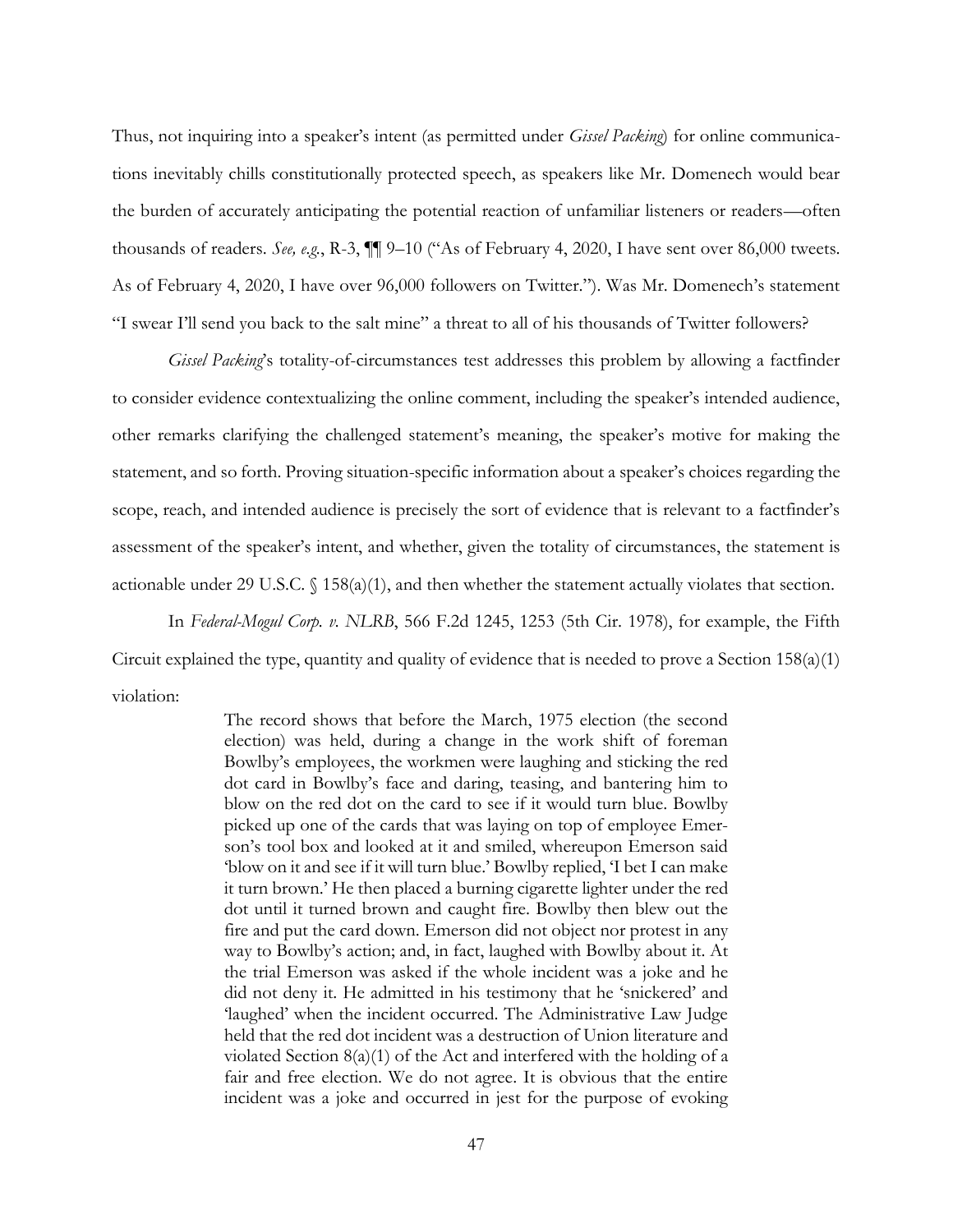laughter, which actually occurred. Foreman Bowlby was merely having fun in responding to what is known in common parlance as 'kidding' and 'horseplay' by the employees, including Emerson himself. It must be remembered that all of these people were close friends and knew each other on a first name basis, and an incident such as this would not be unusual or unexpected among them. There is no indication that Bowlby's act was designed to hurt Emerson or his property, or to influence or to affect the election.

*Cf. Steinhauer v. DeGolier*, 359 F.3d 481, 487 (7th Cir. 2004) ("[I]nane comments do not constitute sufficient evidence of anti-male bias to create an issue of fact as to [employer's] motivation for firing [employee].").

The General Counsel neither investigated nor presented evidence on any of these points to meet his burdens of proof and persuasion against FDRLST. In contract, FDRLST presented proof showing the tweet was meant to be and was perceived by FDRLST employees as Mr. Domenech's personal satirical opinion. The ALJ's decision ignoring all of the facts of this case is, therefore, both groundless and meritless.

# **F. The General Counsel's Brand-New Test, First Adopted by the ALJ, Improperly Expands Authority Given to NLRB by Congress**

The General Counsel cobbled together a brand-new test by selectively cutting out pieces from the *Gissel Packing* test that were incompatible with his theory of the case. In doing so, the General Counsel resorts to stacking speculation upon speculation—without actual proof. The General Counsel's test that the ALJ ultimately adopted looks nothing like the test that NLRB and federal courts have applied in a long line of precedent from *Gissel Packing* onward. If also adopted by the Board, the General Counsel's and ALJ's strained reading of applicable law would lead to a conspicuous expansion of the narrow authority Congress has given to the National Labor Relations Board.

In addition to the General Counsel's omissions and half-truths discussed above, the General Counsel, for example, alleged in the complaint that Mr. Domenech "*implicitly* threatened employees with loss of their jobs if they formed or supported a union." GC-1,  $\P$  6 (emphasis added). This implicitthreat theory, adopted by the ALJ, works a vast expansion of NLRB's authority beyond the scope of the NLRA, and leads to a breach of the First Amendment.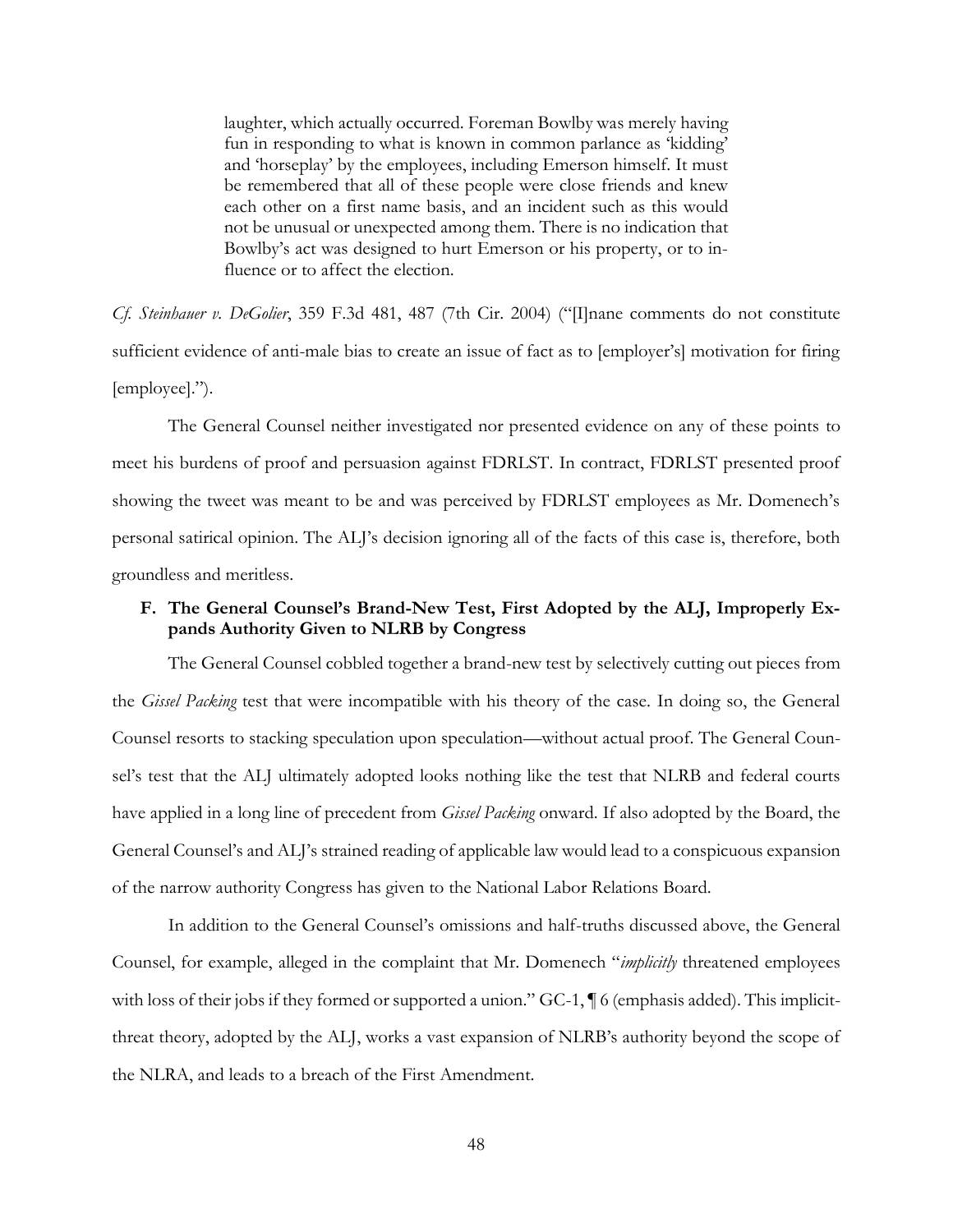The Board should conclude that a mere statement, without further proof, is insufficient as a matter of law to confer authority on NLRB to allege an unfair labor practice and then for the ALJ/Board to conclude that the speaker "implicitly threatened" employees in violation of 29 U.S.C. § 158(a)(1). The Charging Document did not allege anything other than that Mr. Domenech publicly posted a tweet. NLRB conducted no investigation of the circumstances surrounding the tweet. Had even a cursory investigation occurred, NLRB personnel would have easily discovered that the Charging Party is not FDRLST's employee nor someone with any nexus to a FDRLST employee; instead, he is some random person who saw a tweet on the internet. That investigation would also have helped NLRB personnel understand the totality of the circumstances surrounding the tweet—that it was satire, perceived as such by FDRLST employees. NLRB did none of that. Instead, the General Counsel and ALJ used their own senses of humor as stand-ins for how FDRLST employees perceive satire. Without procuring any evidence—evidence that the General Counsel had full opportunity to collect since June 2019—the General Counsel urged, and the ALJ adopted, myriad speculations as somehow proof that Mr. Domenech threatened employees and that such threat constituted an unfair labor practice under Section 158(a)(1).

Instead of concluding that the General Counsel failed to prove allegations made in the complaint, and therefore, that the complaint should be dismissed in its entirety, the ALJ reveled in his own speculative musings about the content of the tweet and the speaker's and listeners' motives and perceptions. ALJD 4–6. As previously explained, the ALJ's decision readily shows why it is plain, reversible error. The Board should reverse the ALJ's decision and dismiss the complaint against FDRLST Media, LLC in its entirety.

#### **CONCLUSION**

The ALJ should not have allowed the General Counsel and the Charging Party to file a charging document and complaint subjecting FDRLST to a costly administrative-review process on as flimsy a basis as Mr. Fleming's charge. This case is nothing more than Mr. Fleming's naked attempt at silencing or punishing FDRLST with administrative process and costs—a form of regulatory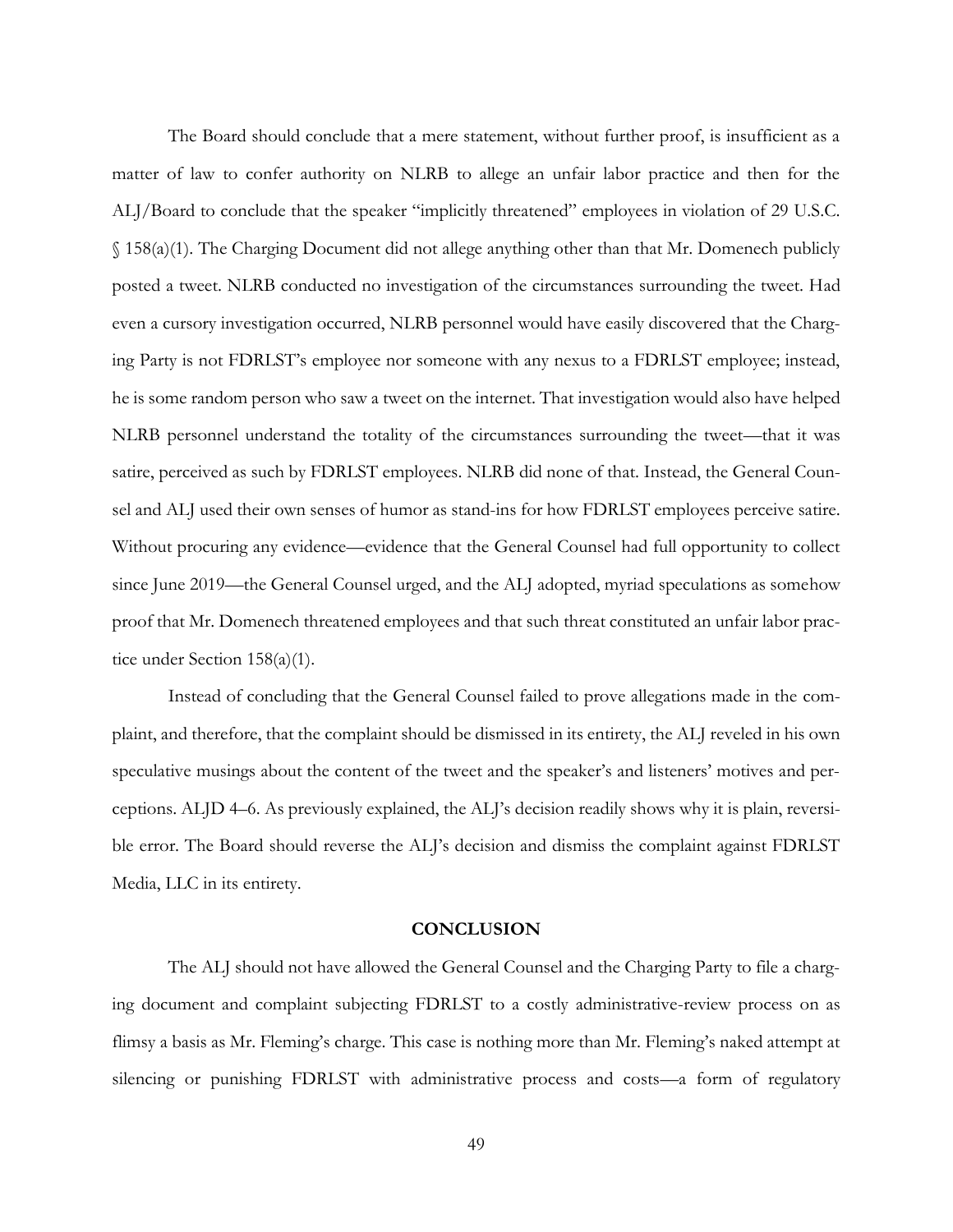harassment—based on a personal opinion expressed by *non-respondent* Mr. Domenech on his personal Twitter account. That Mr. Fleming likely views Mr. Domenech's tweet as not ideologically aligned with his own viewpoint is no reason to marshal NLRB's administrative apparatus and waste its resources on investigating and prosecuting satirical personal opinions against that person's employer. The complaint against FDRLST Media, LLC should be dismissed forthwith in its entirety for lack of personal jurisdiction and lack of subject-matter jurisdiction. In addition, the General Counsel has failed to prove his case against FDRLST: a case based on an investigation that was never lawfully opened in the first place, and a prosecution that, as is apparent now after an evidentiary hearing, is lacking any basis or evidence to conclude that FDRLST engaged in any practice that is actionable under the NLRA.

The Board should dismiss the complaint against FDRLST Media, LLC and reverse the ALJ's decision.

Respectfully submitted, on the 19th day of June, 2020.

By Attorneys for Respondent, FDRLST Media, LLC /s/ Aditya Dynar Aditya Dynar Kara Rollins Jared McClain New Civil Liberties Alliance 1225 19th St. NW, Suite 450 Washington, DC 20036 (202) 869-5210 Adi.Dynar@NCLA.legal Kara.Rollins@NCLA.legal Jared.McClain@NCLA.legal